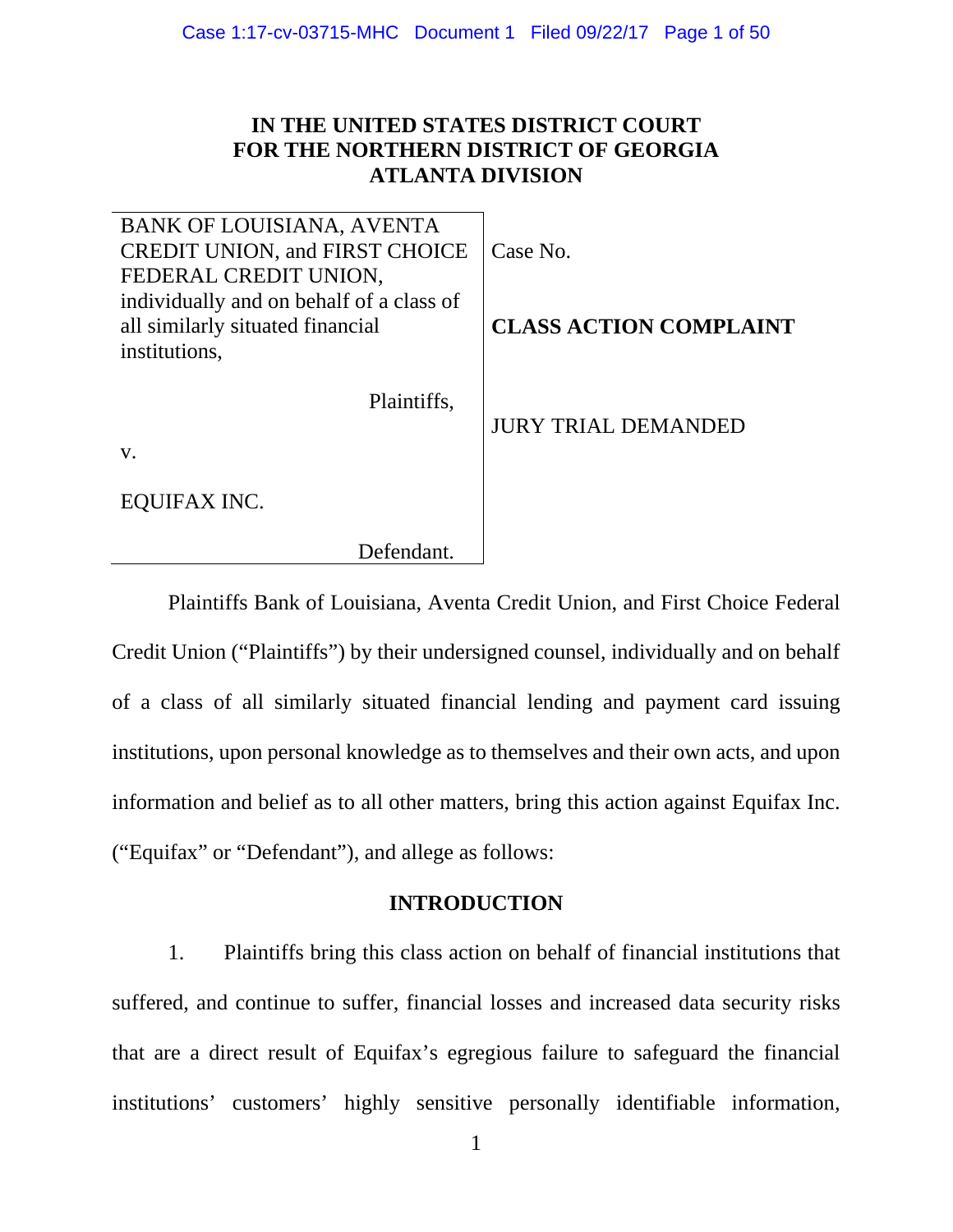including, but not limited to, names, Social Security numbers, birth dates, addresses, and driver's license numbers ("PII") and payment card data, including, but not limited to, credit and debit card numbers, primary account numbers ("PANs"), card verification value numbers ("CVVs"), expiration dates and zip codes ("Payment Card Data"). The Equifax breach has affected over 143 million U.S. banking customers, and has caused direct harm to Plaintiffs and the class they seek to represent. Equifax's actions left highly sensitive PII and Payment Card Data exposed and accessible to hackers for months. Consequently, the Plaintiffs have incurred and will continue to incur significant damages in cancelling and replacing customers' payment cards, covering fraudulent purchases, taking protective measures to reduce risk of identity theft and loan fraud, and assuming financial responsibility for various types of fraudulent activity related to stolen identities and misuse of PII and Payment Card Data, among other things.

2. Between at least May 2017 and July 2017, Equifax was subject to one of the largest data breaches in this country's history when intruders gained access to the highly sensitive PII of over 143 million U.S. consumers—roughly 44% of the United States population—as well as the Payment Card Data for an untold number of credit and debit cards. Despite the fact that the threat of a data breach has been a well-known risk to Equifax, as it acknowledged in its corporate filings, Equifax failed to take reasonable steps to adequately protect the only product in which it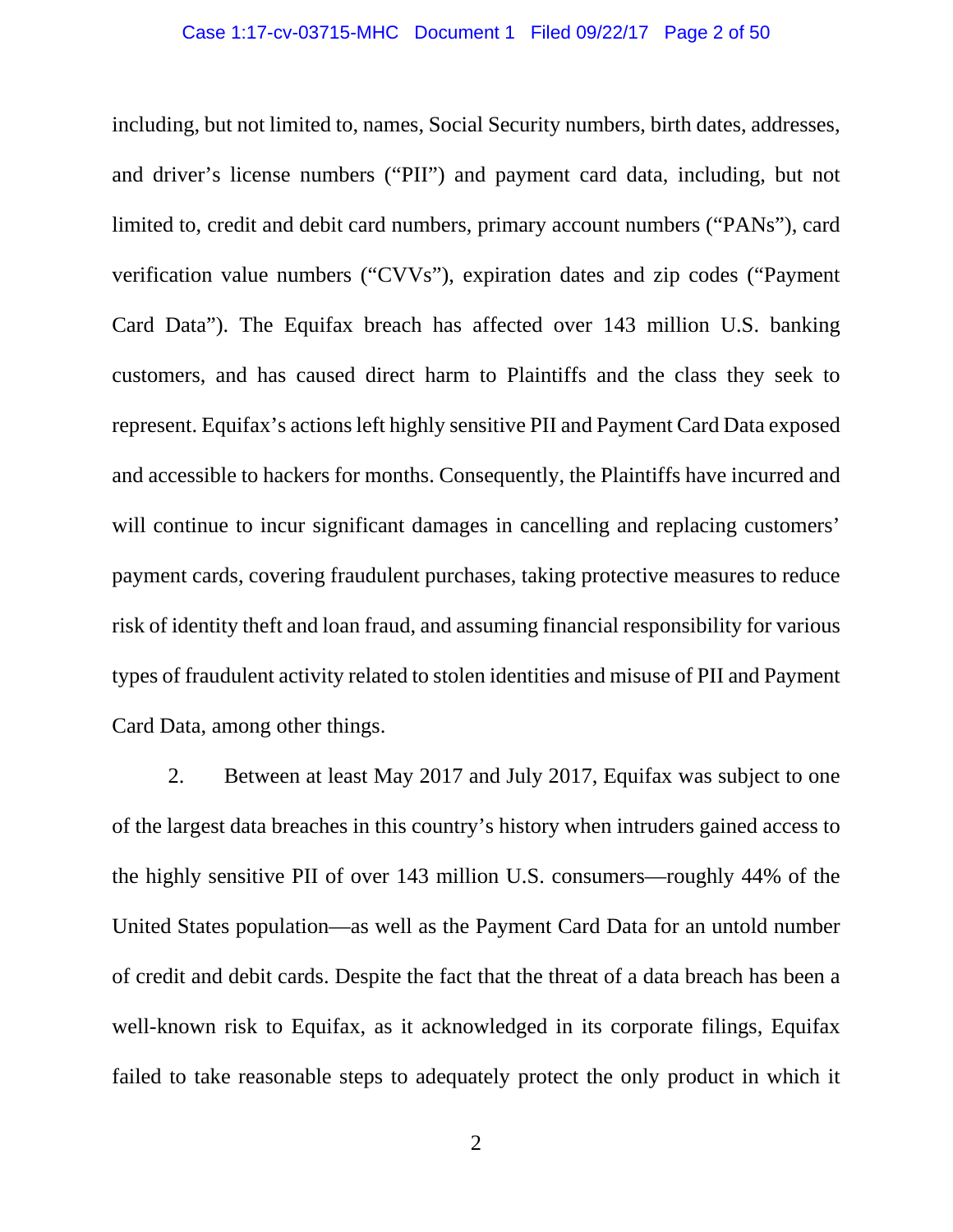#### Case 1:17-cv-03715-MHC Document 1 Filed 09/22/17 Page 3 of 50

exclusively trades and is responsible for protecting: the ultra-sensitive, ultra-soughtafter personal and financial information of millions of individuals. Plaintiffs and the class are now left with the direct consequences of Equifax's failures.

3. The data breach was the inevitable result of Equifax's longstanding approach to the security of consumers' confidential data, an approach characterized by neglect, incompetence, and an overarching desire to minimize costs.

4. Equifax's data security deficiencies were so significant that, even after hackers entered its systems, their activities went undetected for at least two months, despite red flags that should have caused Equifax to discover their presence and thwart, or at least minimize, the damage.

5. The financial harms caused by Equifax's negligent handling of PII and Payment Card Data have been, and will be, borne in large part by the financial institutions that issue payment cards, process and hold various loans and credit products, and service accounts that have been compromised by the breach. These costs include, but are not limited to, canceling and reissuing an untold number of compromised credit and debit cards, reimbursing customers for fraudulent charges, increasing fraudulent activity monitoring, taking appropriate action to mitigate the risk of identity theft and fraudulent loans, sustaining reputational harm, and notifying customers of potential fraudulent activity.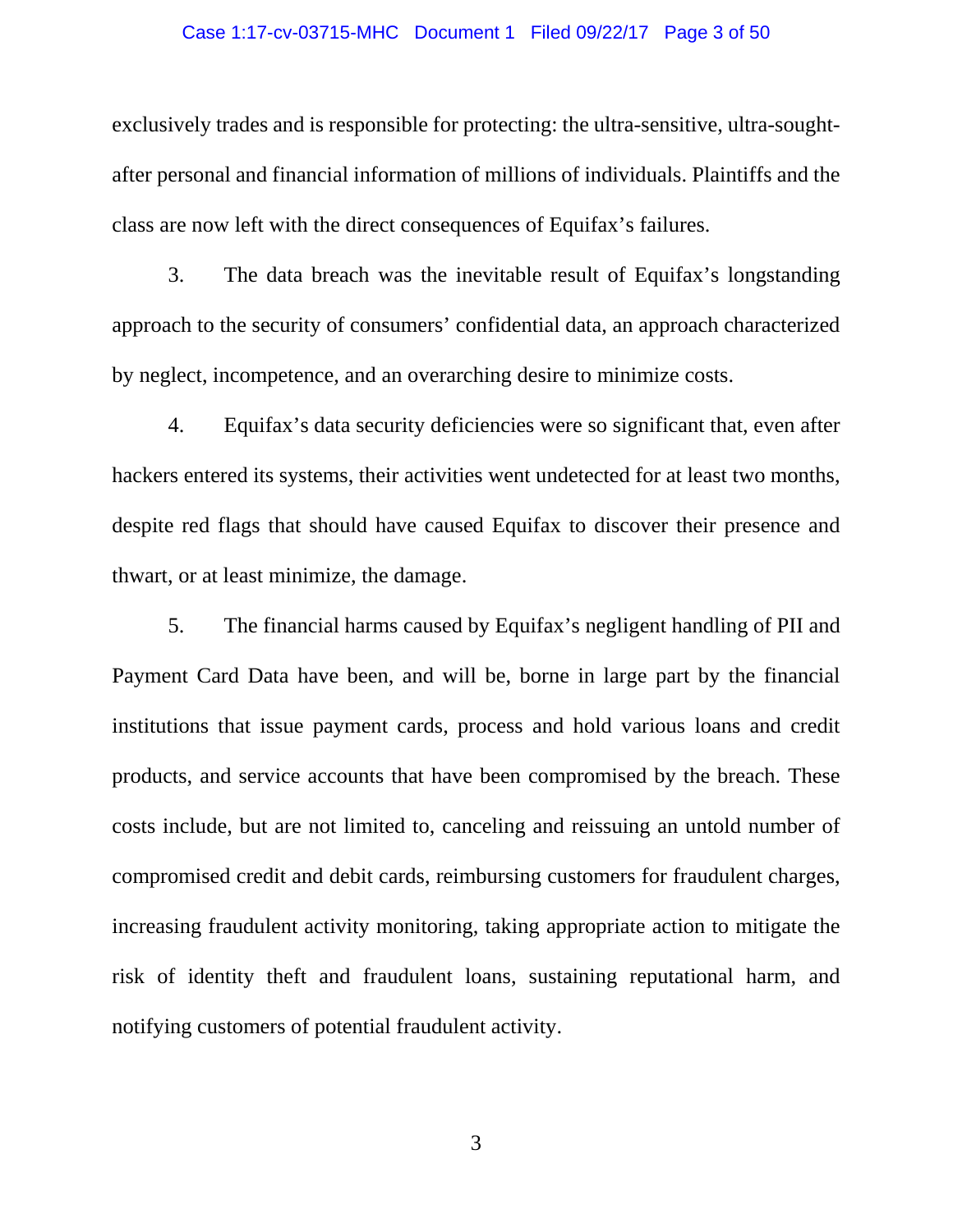6. Plaintiffs seek to recover the costs that they and others similarly situated have been forced to bear as a direct result of the Equifax data breach and to obtain appropriate equitable relief.

### **PARTIES**

7. Plaintiff Bank of Louisiana is a Louisiana-chartered bank with a principal place of business at 300 St. Charles Avenue, New Orleans, Louisiana.

8. Plaintiff Aventa Credit Union is a Colorado-chartered credit union with a principal place of business at 2735 Dublin Boulevard, Colorado Springs, Colorado.

9. Plaintiff First Choice Federal Credit Union is a federally chartered credit union with a principal place of business at 2209 West State Street, New Castle, Pennsylvania.

10. Defendant Equifax Inc. is a publicly traded corporation with its principal place of business at 1550 Peachtree Street NE, Atlanta, Georgia.

### **JURISDICTION AND VENUE**

11. This Court has original jurisdiction over this action pursuant to the Class Action Fairness Act, 28 U.S.C. § 1332(d). The aggregated claims of the individual class members exceed the sum or value of \$5,000,000 exclusive of interest and costs; there are more than 100 putative class members defined below; and minimal diversity exists because the majority of putative class members are citizens of a different state than Defendant.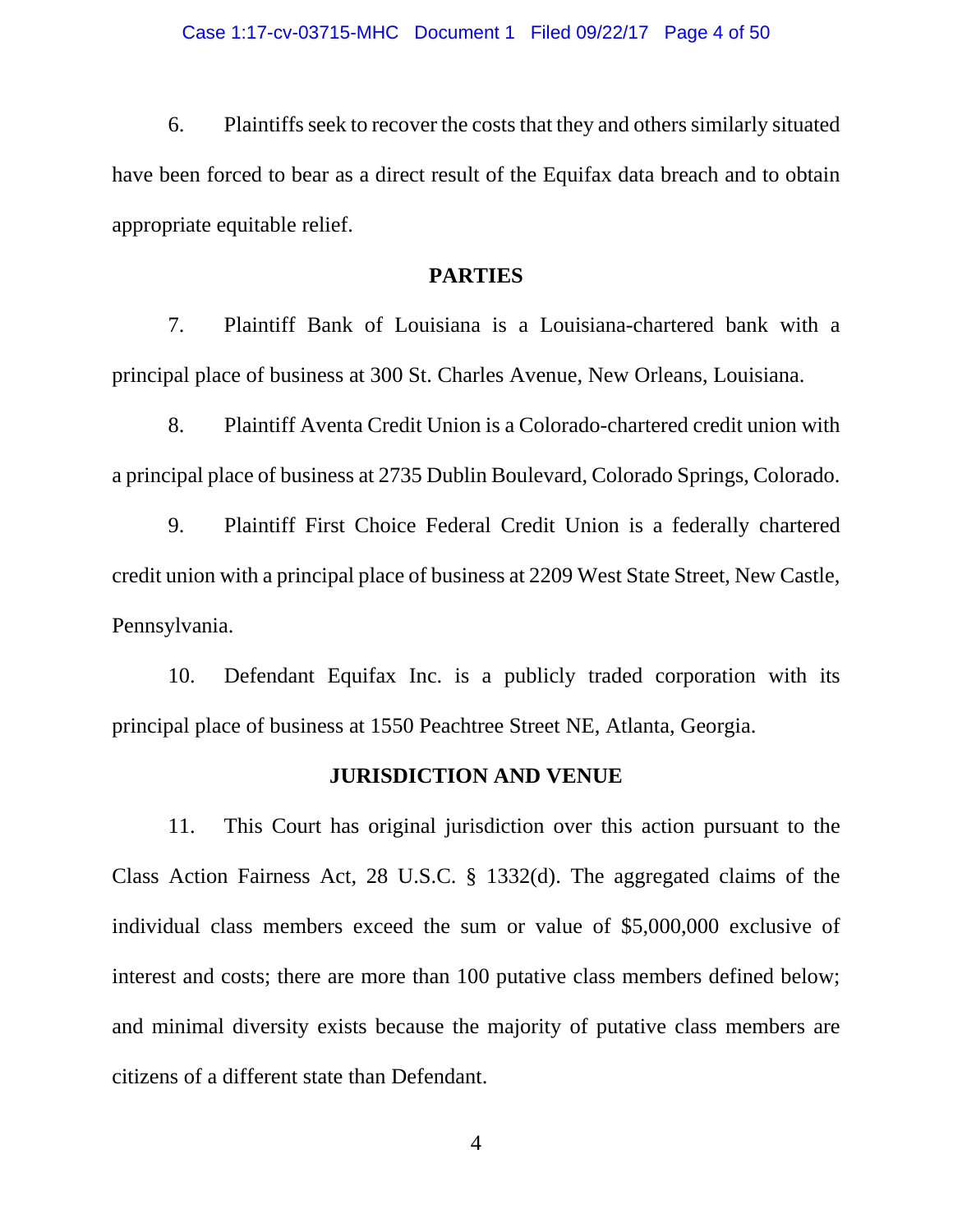#### Case 1:17-cv-03715-MHC Document 1 Filed 09/22/17 Page 5 of 50

12. This Court has personal jurisdiction over Defendant because it maintains its principal headquarters in Georgia, is registered to conduct business in Georgia, regularly conducts business in Georgia, and has sufficient minimum contacts in Georgia. Defendant intentionally avails itself of this jurisdiction by conducting its corporate operations here and promoting, selling, and marketing Equifax products and services to resident Georgia consumers and entities.

13. Venue is proper in this District under 28 U.S.C. § 1391(a) because Equifax's principal place of business is in Georgia, and a substantial part of the events, acts, and omissions giving rise to the claims of the Plaintiffs occurred in this District.

### **FACTUAL ALLEGATIONS**

### **Background**

14. Equifax is the oldest and second-largest consumer credit reporting agency in the United States. Equifax was founded in 1899, and had \$3.1 billion in revenue in 2016. Its common stock is traded on the New York Stock Exchange under the ticker symbol "EFX."

15. Equifax gathers and maintains credit-reporting information on over 820 million individual consumers and over 91 million businesses. Equifax gets its data from companies that have extended consumers credit in the past, currently extend credit to consumers, or who wish to extend credit to consumers. Credit card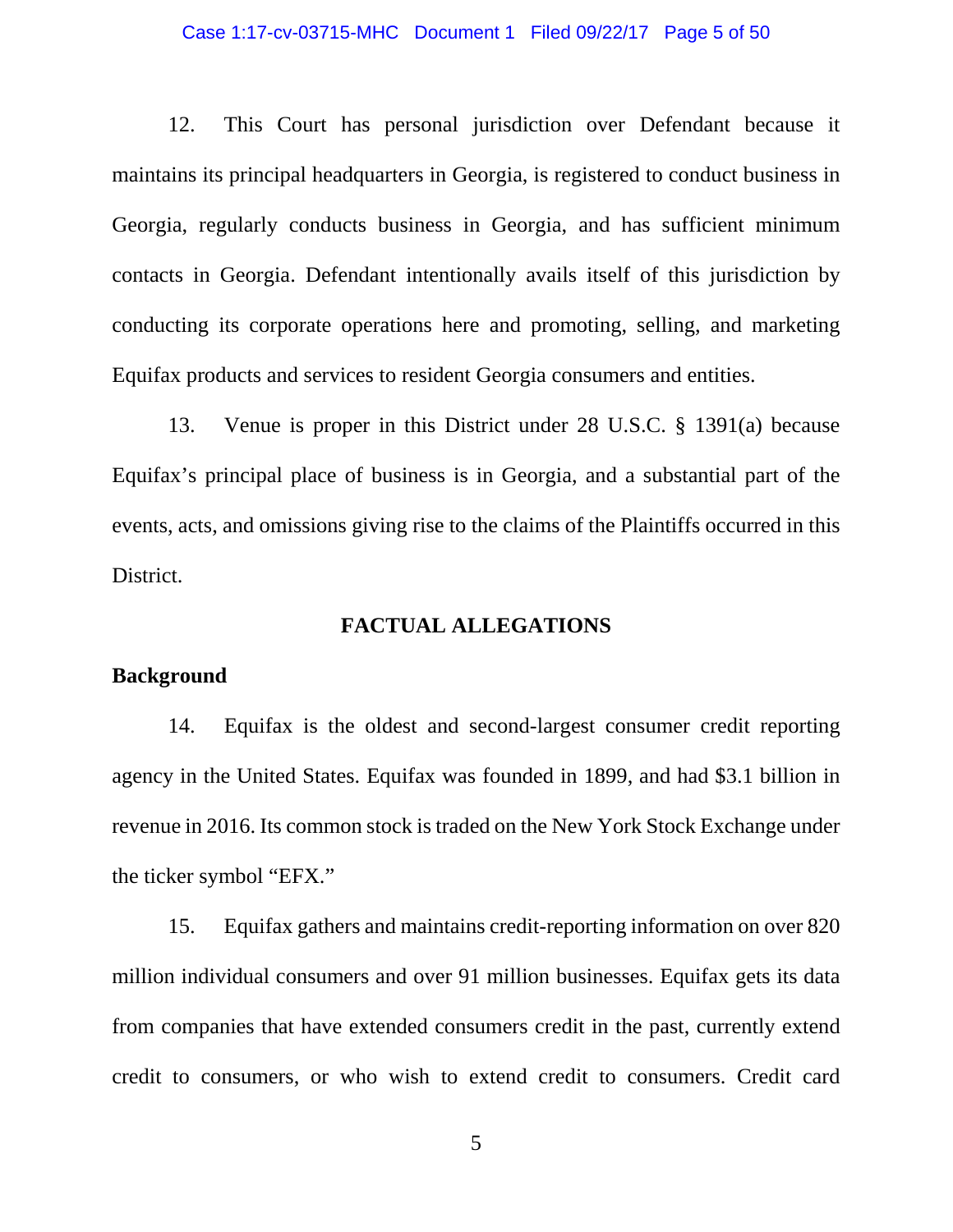#### Case 1:17-cv-03715-MHC Document 1 Filed 09/22/17 Page 6 of 50

companies, banks, credit unions, retailers, and auto and mortgage lenders all report the details of consumer credit activity to Equifax.<sup>[1](#page-5-0)</sup> In addition, Equifax obtains PII and Payment Card Data directly from consumers who purchase credit reporting, monitoring, and other products from Equifax. Equifax collects a substantial and diverse amount of sensitive personal information about consumers, including individuals' names, current and past addresses, birth dates, social security numbers, and telephone numbers; credit account information, including the institution name, type of account held, date an account was opened, payment history, credit limit, and balance; credit inquiry information, including credit applications; and public-record information, including liens, judgments, and bankruptcy filings.

16. Armed with this data, Equifax analyzes the information that it collects and sells four primary data products: credit services, decision analytics, marketing, and consumer assistance services:

> a. **Credit Services.** Equifax generates consumer credit reports. When lending institutions, such as Plaintiffs, review a request for credit, they purchase a consumer credit report from Equifax to assist in making decisions about whether credit should be extended and in what amount.

 $\overline{a}$ 

<span id="page-5-0"></span><sup>1</sup> How Do Credit Reporting Agencies Get Their Information? *available at*  https://blog.equifax.com/credit/how-do-credit-reporting-agencies-get-theirinformation/ (last accessed Sept. 19, 2017).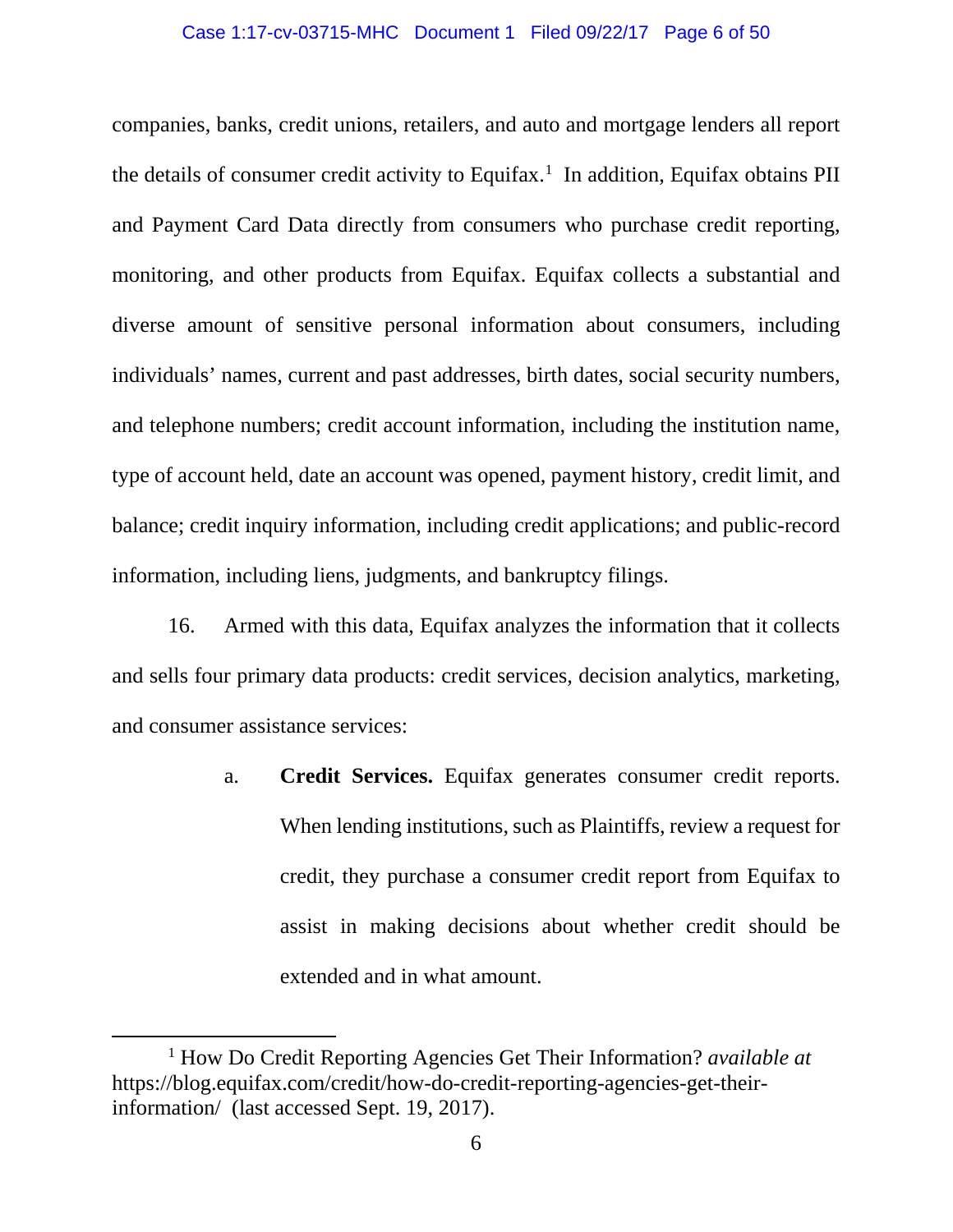- b. **Decision Analytics.** Equifax also packages detailed transaction histories with analytics about the ways an individual interacts with certain debt. Credit issuers pay more for these reports, as they offer a deeper analysis of the appropriateness of certain credit for certain consumers.
- c. **Marketing**. Credit issuers that offer pre-approved credit pay a marketing fee to Equifax for a list of consumers who meet predetermined requirements. This information is used to extend offers of credit to consumers who meet an institution's desired criteria.
- d. **Consumer Services.** Equifax also provides services directly to consumers, including credit monitoring and identity-theftprotection products. Additionally, Equifax is required by law to provide one free annual credit report to consumers.

17. Equifax has a well-established and clear legal duty to act reasonably to protect the sensitive information that it collects and possesses from exposure to hackers and identity thieves.<sup>[2](#page-6-0)</sup>

<span id="page-6-0"></span> $\overline{a}$ 

<sup>2</sup> *See, e.g.*, Fair Credit Reporting Act, 15 U.S.C. §1681(a)(4) and (b).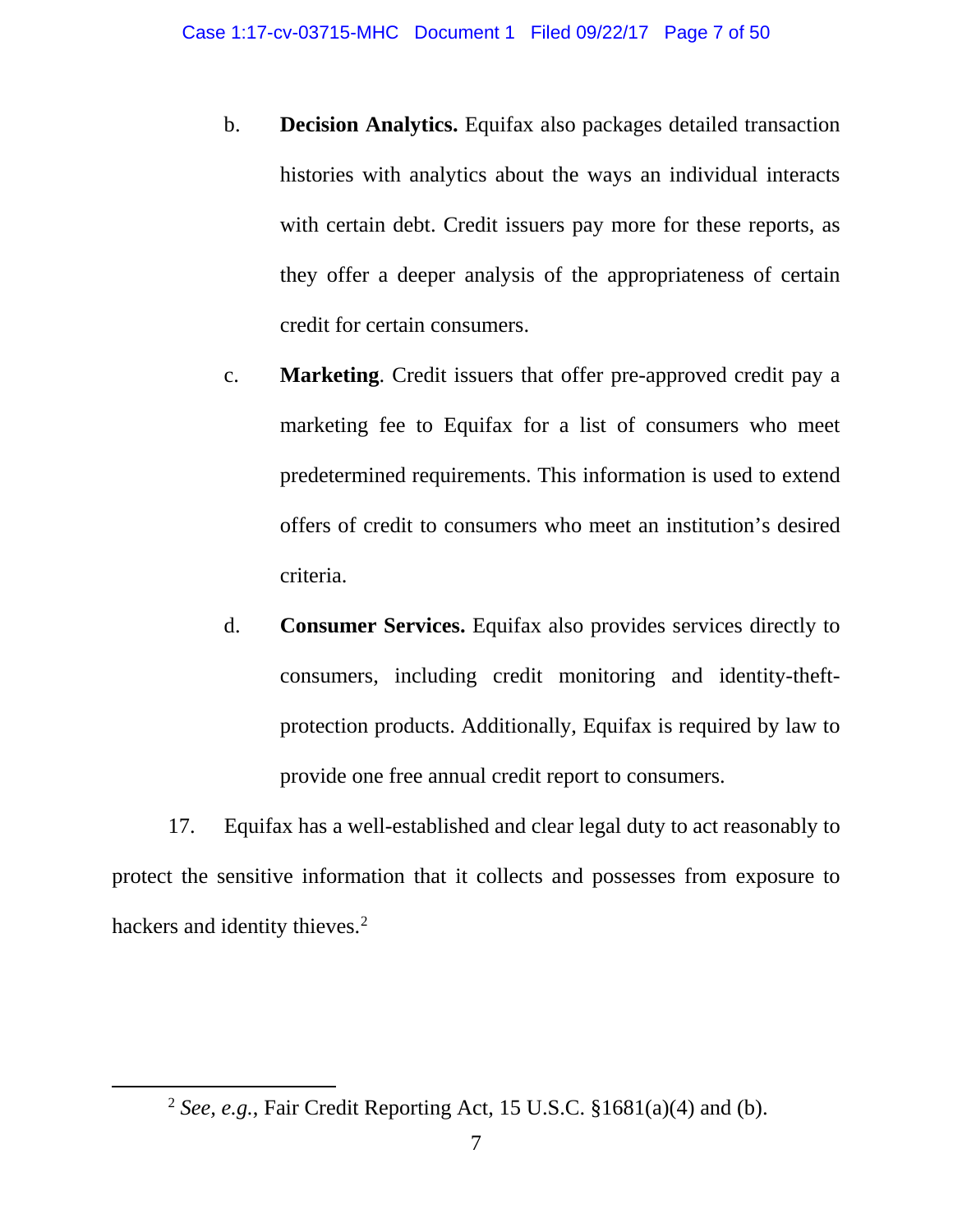## **Plaintiffs Relied on Equifax to Store Their Customers' Sensitive Information in a Reasonable Manner**

18. When Plaintiffs provide Equifax with their customers' most sensitive information, or when Equifax comes by such information in some other manner, Plaintiffs reasonably expect that such information will be stored by Equifax in a safe and confidential manner, using all reasonable safeguards and protections. The potential harm from doing otherwise is obvious to Equifax, which knows that Plaintiffs, as payment card issuers and lenders, bear the ultimate responsibility for identity theft and fraudulent lending and consumer transactions.

19. Generally, financial institutions like Plaintiffs report to the credit reporting bureaus, including Equifax, on a monthly basis. Plaintiffs provide this confidential information to Equifax so that Equifax may use its expertise to aggregate, process and analyze the information, so it can then be marketed to the financial services industry and to consumers directly. For example, financial institutions, like Plaintiffs, purchase the aggregated information from Equifax for purposes of analyzing the creditworthiness and financial condition of consumers. Equifax had a duty to properly secure its IT systems and website from hackers, to use available technology to encrypt and otherwise secure consumers' personal information using industry standard methods, and to act reasonably to prevent the foreseeable harm to Plaintiffs and the class, which it reasonably should have known would result from a data breach.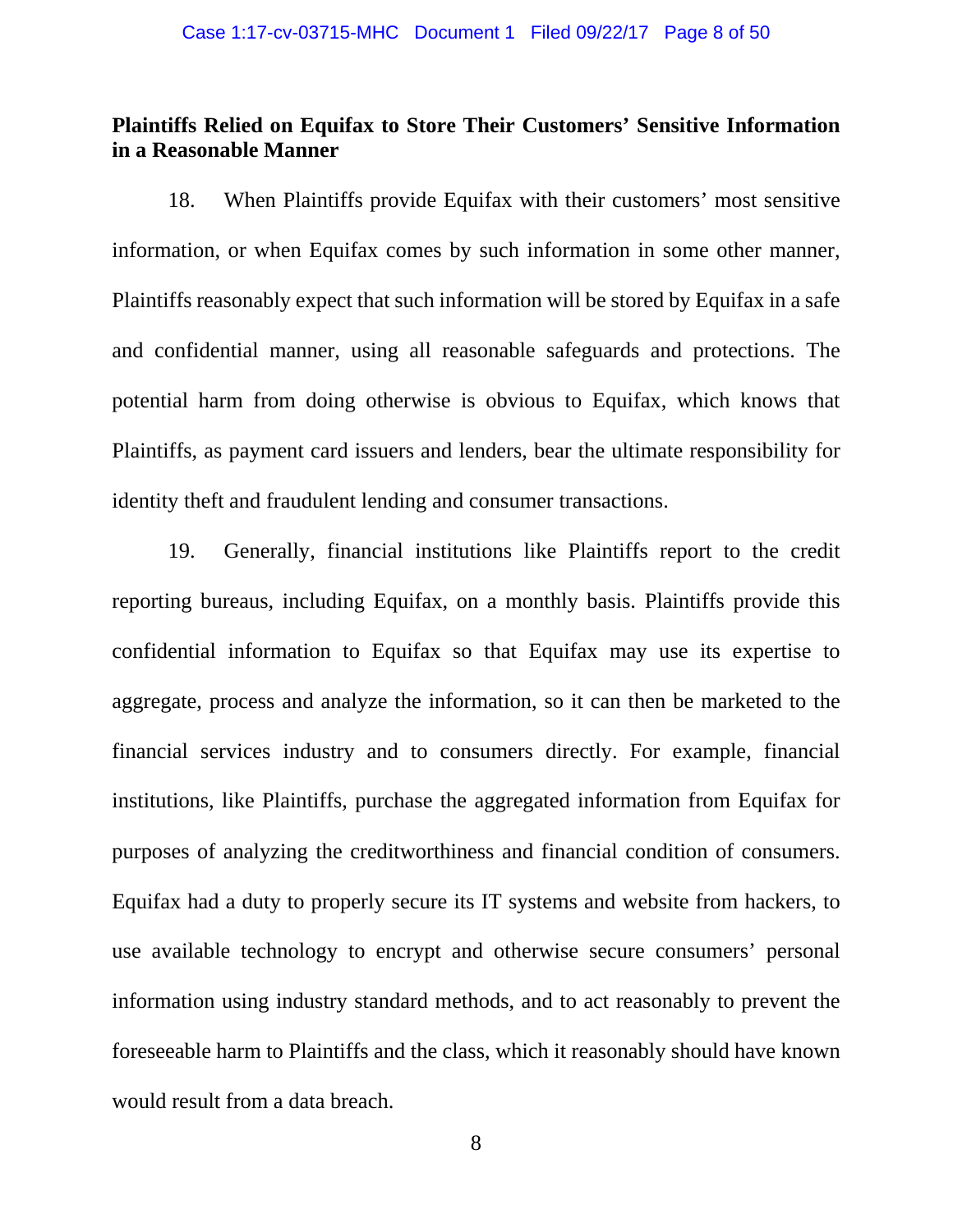#### Case 1:17-cv-03715-MHC Document 1 Filed 09/22/17 Page 9 of 50

20. Indeed, Equifax's role as a credit-reporting firm made the need for it to secure the information it held especially acute. And that role has itself created an additional burden for financial institutions, who typically rely on the files at creditreporting agencies such as Equifax to determine whether applications for consumer credit or loans are creditworthy. Not only has that process now been thrown into jeopardy for Plaintiffs and the class they seek to represent, but also such financial institutions are now without a reliable, vital source of verifying consumers' identities due to the extent of the personal and financial information compromised by the Equifax breach.[3](#page-8-0) The dire consequences of the increased risk of identity theft caused by Equifax's failures cannot be overemphasized. With the information used to establish a legal identity now available to identity thieves for over 143 million consumers, lenders are at greatly increased risk of loan fraud and payment card transaction fraud, and are left to devise and implement, and pay for, their own prophylactic measures to reduce such risk.

21. For all of these reasons, the breach has sent shockwaves throughout the entire financial services industry, and its reverberations will be felt for years to come, each of which will inflict injury and damages upon financial institutions such as

<span id="page-8-0"></span><sup>3</sup> *See* Telis Demos, "Equifax Hack Could Slow Down Fast Loans," WALL STREET JOURNAL, Sept. 11, 2017, *available at* https://www.wsj.com/articles/equifax-hack-could-slow-down-fast-loans-1505147969.

l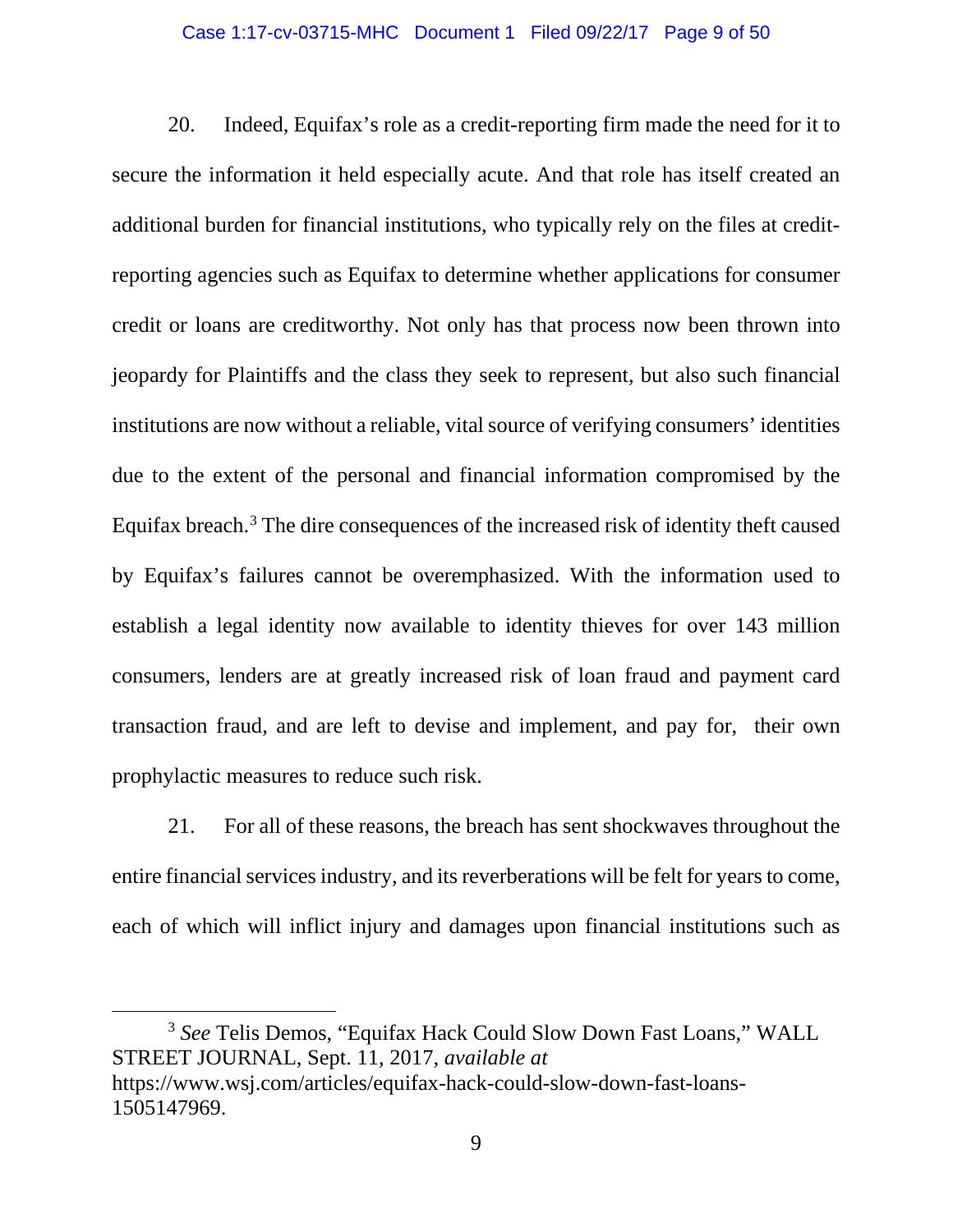Plaintiffs and members of the proposed class.

## **The Equifax Data Breach**

 $\overline{\phantom{a}}$ 

22. On September 7, 2017, Equifax announced a data breach event estimated to affect approximately 143 million U.S. consumers.

23. From at least May 13, 2017 to July 30, 2017, hackers exploited a vulnerability in Equifax's U.S. web server software to illegally gain access to certain consumer files. The attack vector used in this incident occurred through a vulnerability in Apache Struts (CVE-2017-5638), an open-source application framework that supports the Equifax online dispute portal web application.[4](#page-9-0)

24. The potential vulnerability of the Apache Strut software was no secret. Numerous entities identified and issued public warnings in March 2017 regarding the vulnerability, including The Apache Foundation, the U.S. Department of Commerce's National Institute of Standards and Technology ("NIST"), and the U.S. Computer Emergency Readiness Team. Apache and NIST described the flaw as "critical," which is the highest rating those groups use to indicate the danger of a

<span id="page-9-0"></span><sup>4</sup> Equifax, "Equifax Releases Details on Cybersecurity Incident, Announces Personnel Changes," Sept. 15, 2017,

https://www.equifaxsecurity2017.com/2017/09/15/equifax-releases-detailscybersecurity-incident-announces-personnel-changes/.

The alleged May 13, 2017 start date is based on Equifax's public statements of the results of its own investigation. Other sources, including Visa and MasterCard, have suggested that the breach may have started much earlier, as far back as November 2016.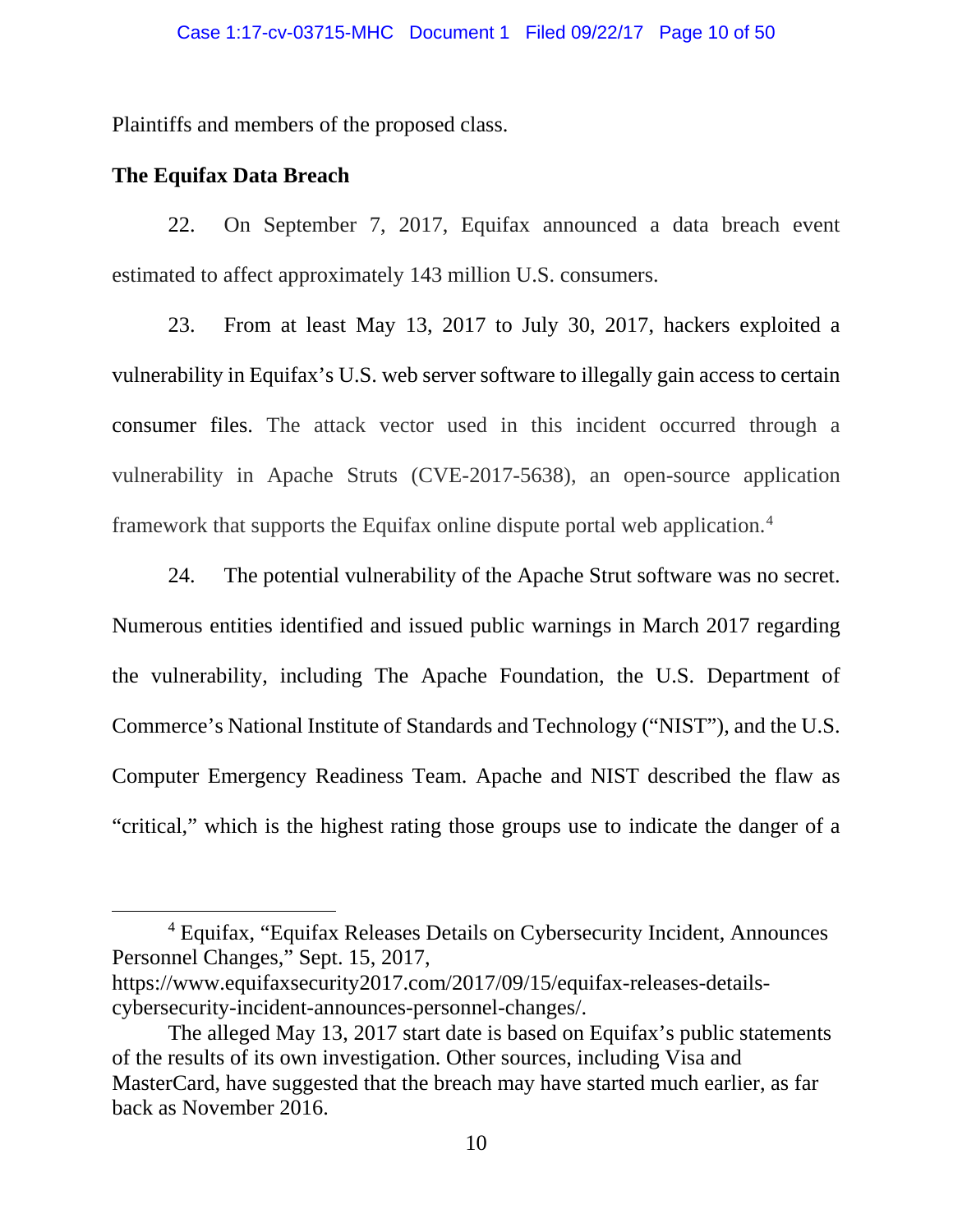#### Case 1:17-cv-03715-MHC Document 1 Filed 09/22/17 Page 11 of 50

vulnerability. In the days that followed, media reports noted that hackers were already exploiting the vulnerability against various companies and government agencies.<sup>[5](#page-10-0)</sup> Equifax has publicly stated that its security team "was aware of this vulnerability at that time" (March 2017).<sup>[6](#page-10-1)</sup>

25. On March 7, 2017, the same day the vulnerability was publicly announced, The Apache Foundation made available various patches and workarounds to protect against the vulnerability.<sup>[7](#page-10-2)</sup> Despite this, Equifax continued to use the outdated version of the software for two and a half months without properly applying the available patches or taking other measures to protect against the flaw. [8](#page-10-3)

26. Over the multi-month period of the Equifax Data Breach, hackers accessed sensitive consumer information, including names, social security numbers, birth dates, addresses, and driver's license numbers. The compromised data contains

<span id="page-10-0"></span><sup>5</sup> Dan Goodin, "Critical vulnerability under 'massive' attack imperils highimpact sites," ARSTECHNICA, March 9, 2017, https://arstechnica.com/information-technology/2017/03/critical-vulnerabilityunder-massive-attack-imperils-high-impact-sites/.

<span id="page-10-1"></span><sup>6</sup> "Equifax Releases Details on Cybersecurity Incident, Announces Personnel Changes," *supra* note 4.

<span id="page-10-3"></span><span id="page-10-2"></span><sup>7</sup> Elizabeth Weise and Nathan Borney, "Equifax Had Patch 2 Months Before Hack and Didn't Install It, Security Group Says," USA TODAY, Sept. 14, 2017, *available at* https://www.usatoday.com/story/money/2017/09/14/equifaxidentity-theft-hackers-apache-struts/665100001/.

<sup>8</sup> *Id.*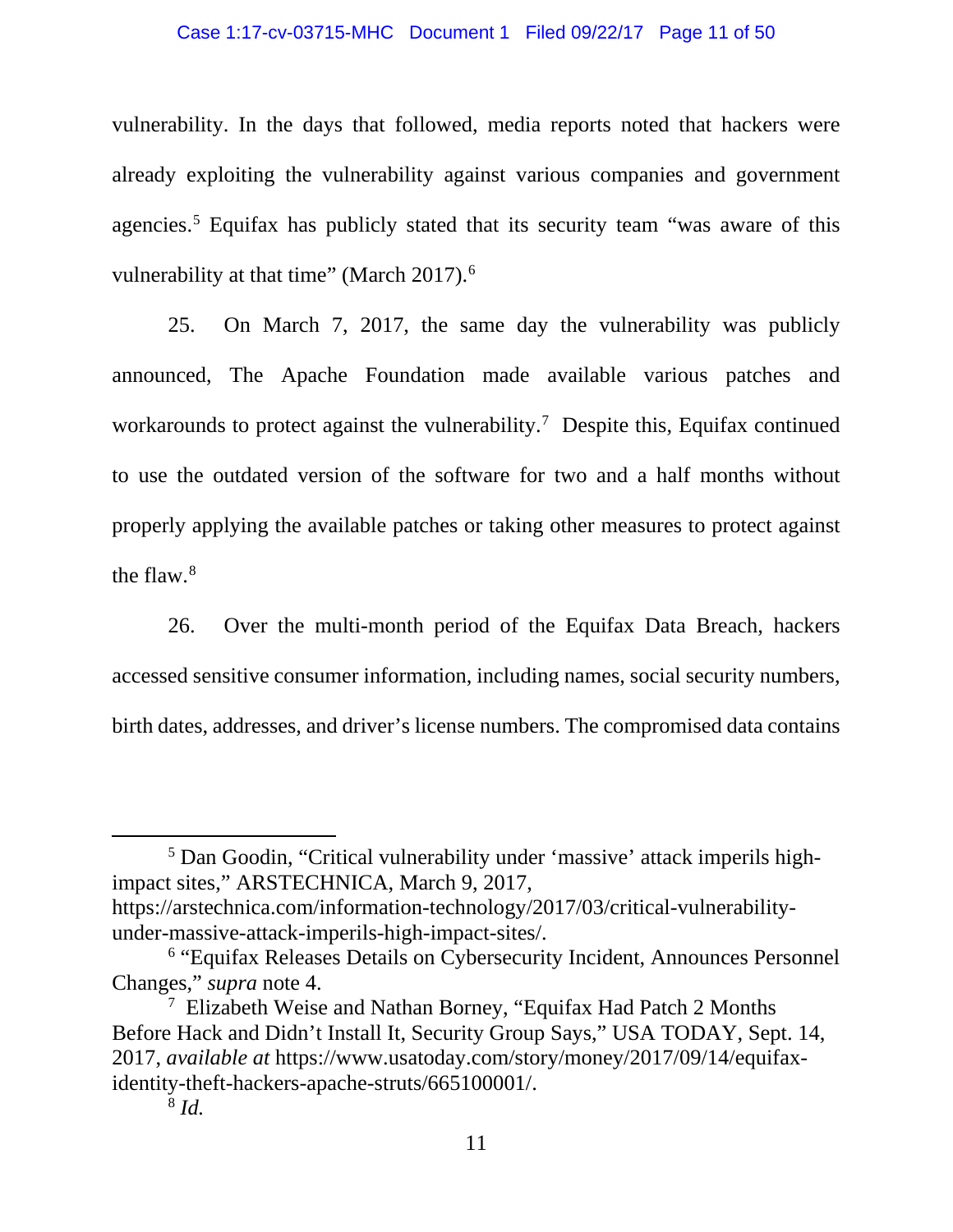#### Case 1:17-cv-03715-MHC Document 1 Filed 09/22/17 Page 12 of 50

complete profiles of consumers whose personal information was collected and maintained by Equifax.

27. In addition to accessing sensitive personal information, the hackers also accessed what Equifax purports to be 209,000 consumer credit card numbers, and an estimated 182,000 dispute records containing additional personal information.<sup>[9](#page-11-0)</sup> Equifax stated that it believes all consumer credit card numbers were accessed in one fell swoop in mid-May 2017.

28. The hackers were also able to access Equifax's back-end servers, which are connected to financial institutions and enable the parties to share information digitally.<sup>10</sup> Such an intrusion has left credit issuers, including Plaintiffs, woefully exposed to the threat of hackers piggybacking off of Equifax's lax security and entering its partners' systems.

29. Equifax estimates that 143 million Americans were impacted by this

<span id="page-11-0"></span><sup>9</sup> AnnaMaria Andriotis et al., "Equifax Hack Leaves Consumers, Financial Firms Scrambling," FOXBUSINESS, Sept. 8, 2017, *available at*  http://www.foxbusiness.com/features/2017/09/08/equifax-hack-leaves-consumersfinancial-firms-scrambling.html.

<span id="page-11-1"></span><sup>&</sup>lt;sup>10</sup> Michael Riley et al., "Equifax Suffered a Hack Almost Five Months" Earlier Than the Date It Disclosed," BLOOMBERG, Sept. 18, 2017, *available at* https://www.bloomberg.com/news/articles/2017-09-18/equifax-is-said-to-suffer-ahack-earlier-than-the-date-disclosed?cmpid=socialflow-twitterbusiness&utm\_content=business&utm\_campaign=socialfloworganic&utm\_source=twitter&utm\_medium=social (last accessed Sept. 19, 2017).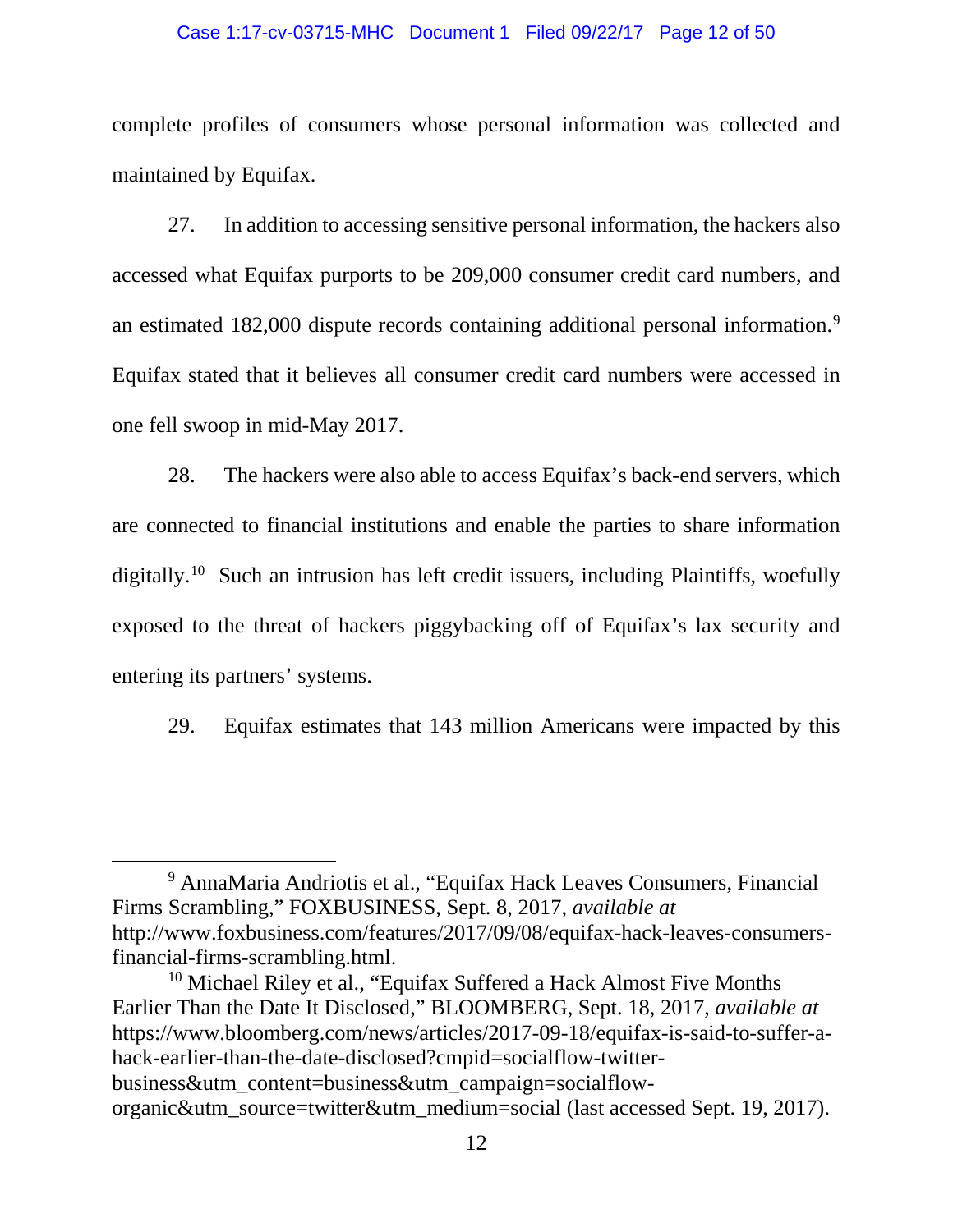#### Case 1:17-cv-03715-MHC Document 1 Filed 09/22/17 Page 13 of 50

breach.<sup>[11](#page-12-0)</sup> It has not speculated on the number of financial institutions put at risk by this breach, and has only admitted to losing Payment Card Data for roughly 200,000 payment cards. However, card brand alerts that inform card issuers such as the Plaintiffs have started rolling in, and have already revised the supposed beginning date of the breach from July 2017 all the way back to November 2016.

30. Equifax reportedly discovered this breach on July 29, 2017.[12](#page-12-1)

31. After Equifax discovered the breach but before Equifax disclosed it to the public, three high-level executives sold shares in the company worth nearly \$1.8 million.[13](#page-12-2) On August 1, just three days after Equifax discovered the breach, Equifax Chief Financial Officer John Gamble sold \$946,374 worth of stock, and President of U.S. Information Solutions Joseph Loughran exercised options to sell \$584,099 worth of stock. The next day, President of Workforce Solutions, Rodolfo Ploder, sold \$250,458 worth of stock.

32. Equifax stated that on August 2, 2017, it hired the services of Mandiant, a cybersecurity firm, to internally investigate the breach.<sup>[14](#page-12-3)</sup>

<span id="page-12-0"></span><sup>11</sup> "Equifax Releases Details on Cybersecurity Incident, Announces Personnel Changes," *supra* note 4.

 $12 \, \text{Id}$ 

<span id="page-12-2"></span><span id="page-12-1"></span><sup>&</sup>lt;sup>13</sup> Anders Melin, "Three Equifax Managers Sold Stock Before Cyber Hack Revealed," BLOOMBERG, Sept. 7, 2017, *available at* https://www.bloomberg.com/news/articles/2017-09-07/three-equifaxexecutivessold-stock-before-revealing-cyber-hack.

<span id="page-12-3"></span><sup>14</sup> "Equifax Releases Details on Cybersecurity Incident, Announces Personnel Changes," *supra* note 4.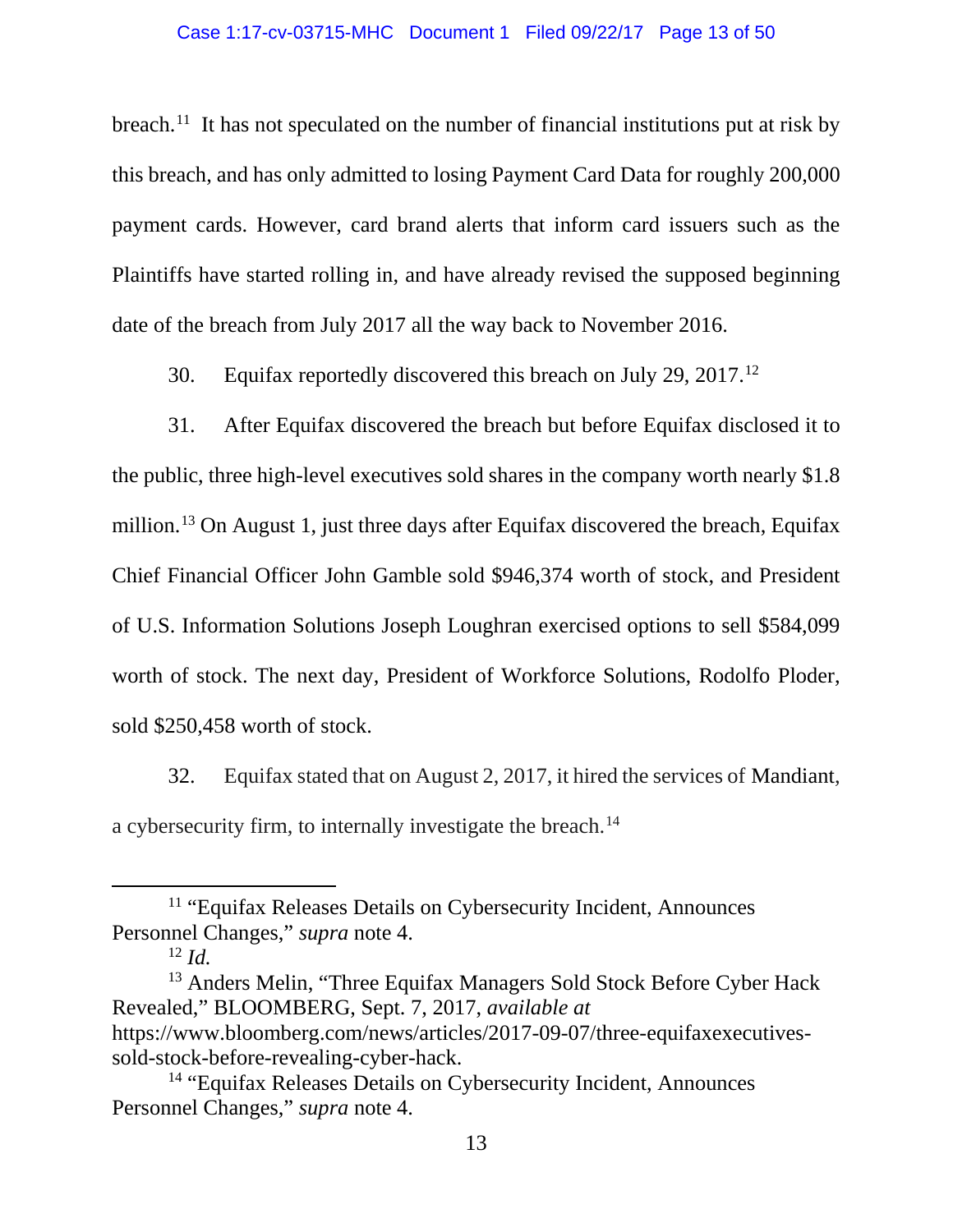#### Case 1:17-cv-03715-MHC Document 1 Filed 09/22/17 Page 14 of 50

33. Equifax did not report this breach to the public until September 7, 2017. To date, Equifax has not explained its delay in reporting this breach to the public.

34. After the breach was publicly revealed, Equifax created a website, equifaxsecurity2017.com, to enable consumers to check and see whether they were potentially impacted by the data breach. Once a consumer disclosed additional highly sensitive information to Equifax, namely their last name and last six digits of their social security number, Equifax would inform the consumer whether they had been impacted by the breach.

35. On the same page that informed the consumer whether they had been impacted or not, Equifax also directed consumers to a free identity theft protection and credit monitoring program, TrustedID,  $15$  they were offering in the wake of the breach. By signing up for TrustedID, consumers consented to settle all claims arising out of the use of TrustedID in arbitration, but retained their rights to trial of claims arising out of the data breach.

36. Starting on September 9, 2017, and commensurate with its ineptitude regarding data security, Equifax erroneously directed consumers to a spoof website at least four times via Twitter.<sup>[16](#page-13-1)</sup> Rather than directing consumers to

l

<span id="page-13-0"></span><sup>&</sup>lt;sup>15</sup> TrustedID is a wholly owned subsidiary or Equifax, whose data breach is the basis for this complaint.

<span id="page-13-1"></span><sup>16</sup> Janet Burns, "Equifax Was Linking Potential Breach Victims On Twitter To A Scam Site," FORBES.COM, Sept. 21, 2017,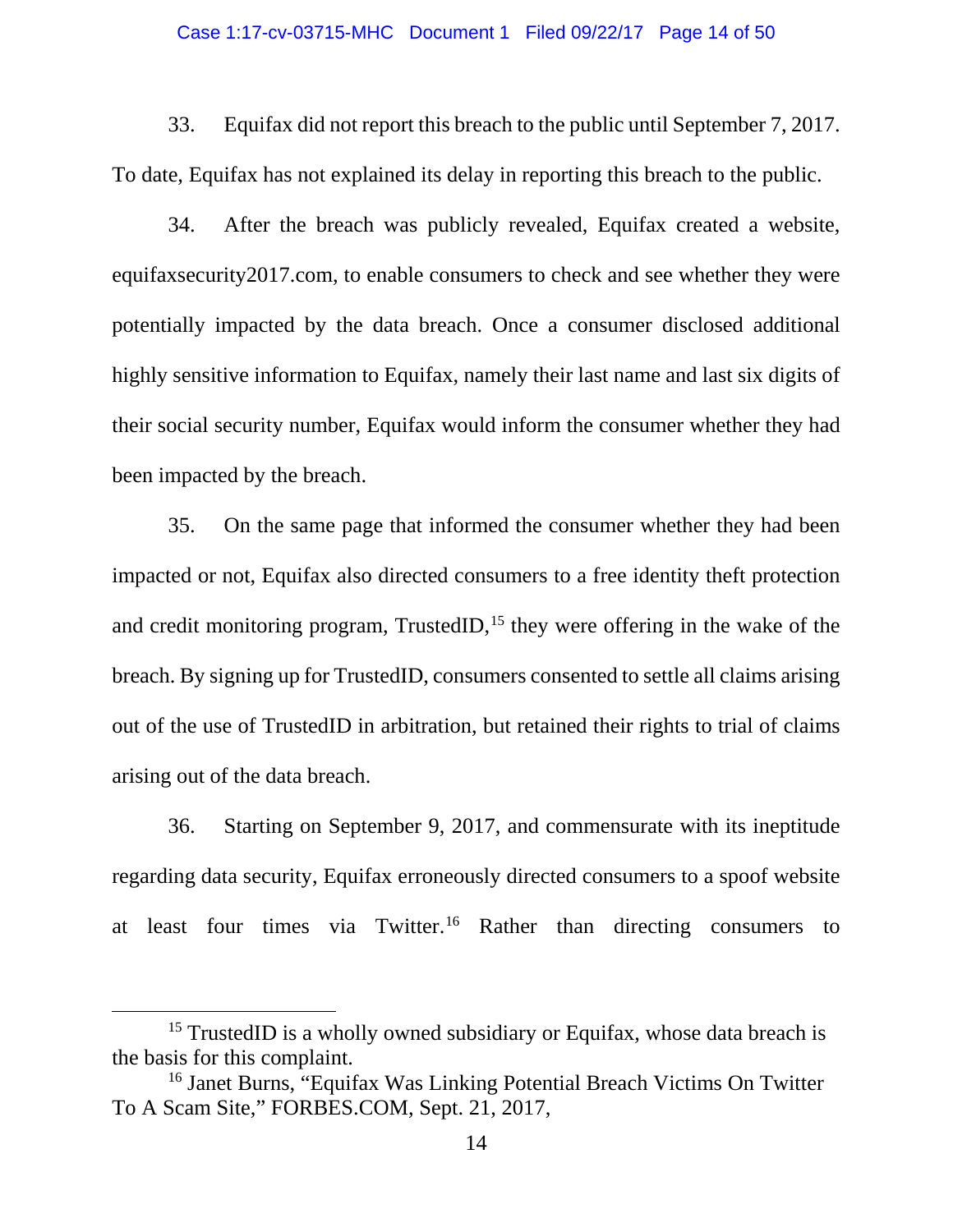#### Case 1:17-cv-03715-MHC Document 1 Filed 09/22/17 Page 15 of 50

equifaxsecurity2017.com to determine whether consumer sensitive information was potentially compromised, Equifax mistakenly directed its Twitter followers to securityequifax2017.com, a website that was created by swapping the two words around and whose sole purpose was to highlight the vulnerabilities of the website Equifax created to assist potential victims.

37. Federal regulators announced they were investigating Equifax's delayed notification about the breach. The FBI is also investigating the breach, and two congressional committees announced that they would hold hearings.<sup>[17](#page-14-0)</sup>

38. On September 13, 2017, Visa issued a CAMS alert stating that it had been notified by an acquirer of a potential network intrusion at Equifax that has put Visa accounts at risk. The Visa CAMS alert indicated that the exposure window was approximately May 11, 2017 through July 26, 2017 and that the debit and credit card data that had been compromised included PAN, CVV2, Expiration Dates and Cardholder Names. Visa further stated that financial institutions that received this CAMS alert should take necessary steps to prevent fraud and safeguard cardholders.

39. On September 15, 2017, Equifax announced the retirements of its Chief Information Officer and Chief Security Officer in connection with the breach and its

 $\overline{a}$ 

<span id="page-14-0"></span>https://www.forbes.com/sites/janetwburns/2017/09/21/equifax-was-linkingpotential-breach-victims-on-twitter-to-a-scam-site/#bb68b87288f2.

<sup>17</sup> Andriotis, *supra* note 9.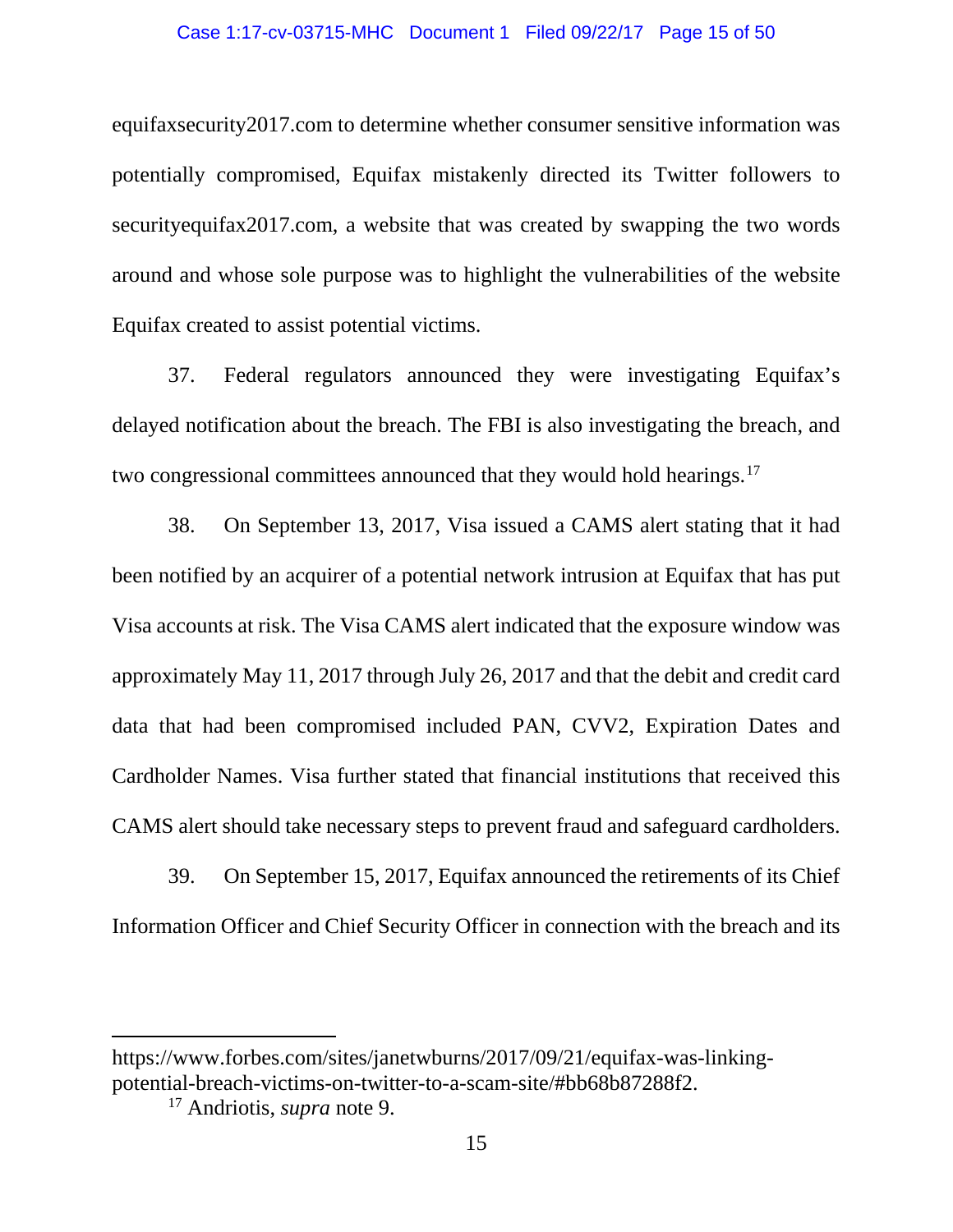aftermath.[18](#page-15-0)

40. Upon information and belief, although many weeks have passed since Equifax discovered the breach, the investigation is still ongoing, and the identity of the hackers is still unknown.

41. This breach is one of the largest data breaches in history, measured by both the sheer number of people exposed and the sensitivity of the information compromised: "[t]he Equifax hack is potentially the most dangerous of all, though, because the attackers were able to gain vast quantities of PII— names, addresses, Social Security numbers and dates of birth—at one time."[19](#page-15-1)

# **The Breach was the Result of Equifax's Failure to Properly and Adequately Secure its U.S. Website**

42. The Equifax breach was the direct result of Equifax's failure to properly and adequately secure its U.S. website.

43. Specifically, Equifax failed to heed warnings from security experts about the vulnerabilities in its Apache Strut software. Additionally, Equifax failed to update this software to its latest version. In a statement posted September 14, 2017, The Apache Foundation attributed the Equifax Data Breach to Equifax's

 $\overline{a}$ 

<span id="page-15-1"></span><span id="page-15-0"></span><sup>18</sup> "Equifax Releases Details on Cybersecurity Incident, Announces Personnel Changes," *supra* note 4.

<sup>19</sup> Andriotis, *supra* note 9.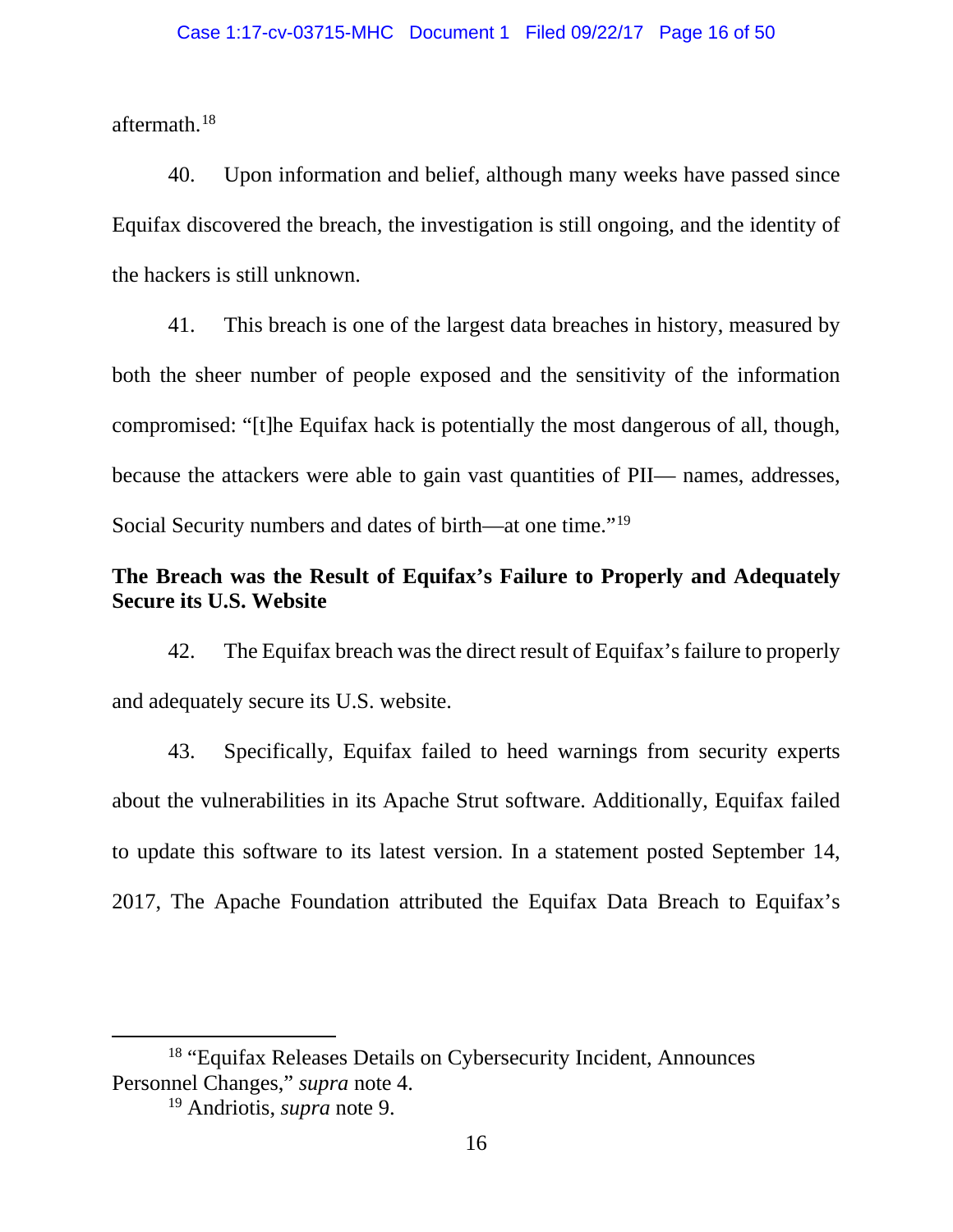#### Case 1:17-cv-03715-MHC Document 1 Filed 09/22/17 Page 17 of 50

"failure to install the security updates provided in a timely manner."[20](#page-16-0)

44. Equifax admitted in public statements that hackers were able to access this data by exploiting a vulnerability in Equifax's U.S. website application to illegally gain access to consumer files.

45. Equifax should have recognized and identified the flaws in its data security and should have taken measures to fix these vulnerabilities. Given the fact the only product Equifax sells is highly sought-after data of the highest sensitivity, Equifax had a duty to employ up-to-the-minute data security and to use industry best practices to prevent a security breach.

46. Even before this incident, Equifax was on notice of potential problems with its web security. A security researcher has reported that in August, hackers claimed to have illegally obtained credit card information from Equifax, which they were attempting to sell in an online database.<sup>21</sup> Equifax had a duty to respond to such a report of a significant software security flaw. Despite Equifax's knowledge of these potential security threats, Equifax willfully (or at least negligently) failed to

<span id="page-16-0"></span><sup>20</sup> *Id.*; The Apache Software Foundation, "MEDIA ALERT: The Apache Software Foundation Confirms Equifax Data Breach Due to Failure to Install Patches Provided for Apache Struts Exploit," Sept. 14, 2017, https://blogs.apache.org/foundation/entry/media-alert-the-apache-software.

 $\overline{\phantom{a}}$ 

<span id="page-16-1"></span><sup>21</sup> Andriotis, *supra* note 9; *see also* Thomas Fox-Brewster, "A Brief History of Equifax Security Fails," FORBES, Sept. 8, 2017, *available at*  https://www.forbes.com/sites/thomasbrewster/2017/09/08/equifax-data-breachhistory/#6b43b0ea677c.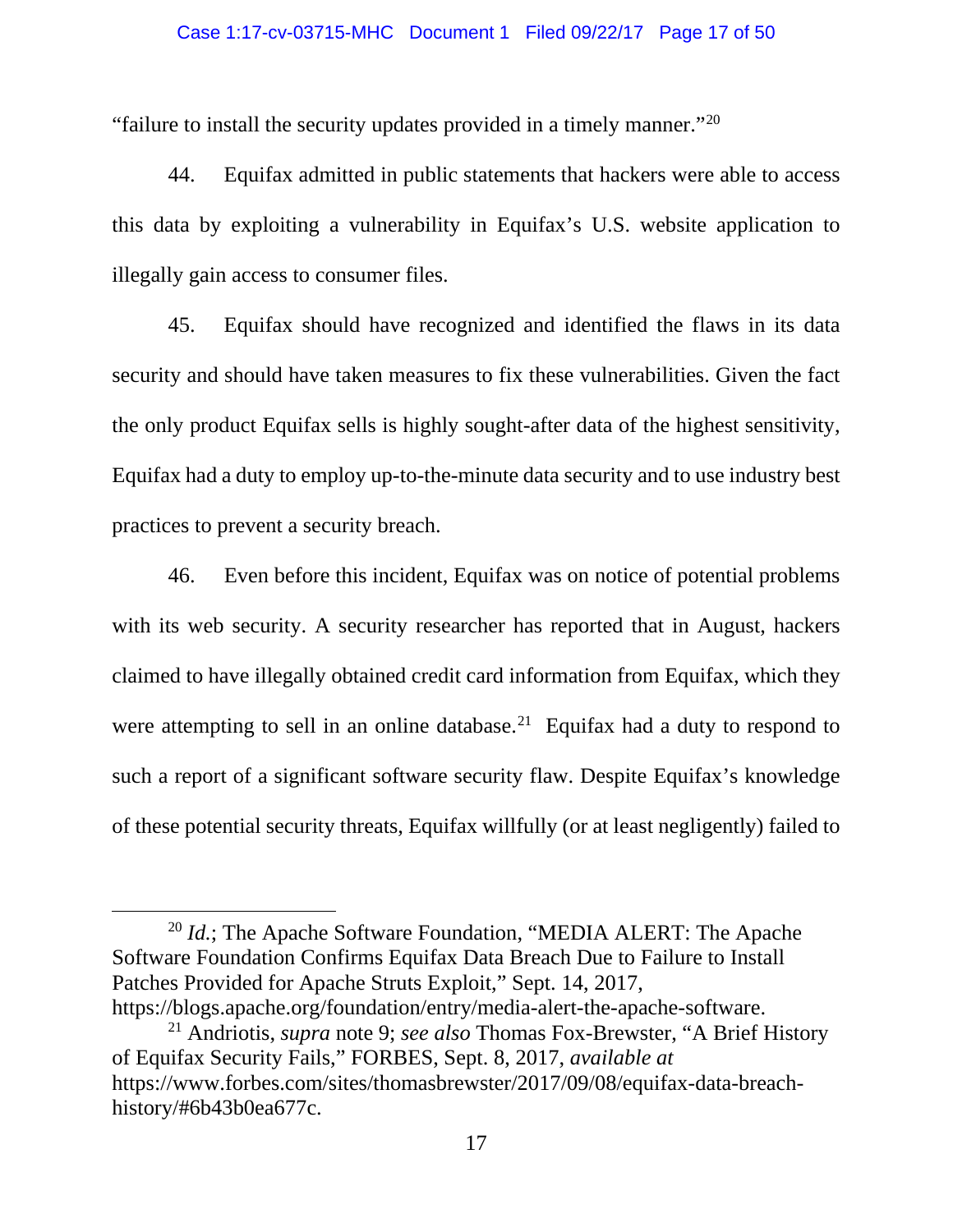#### Case 1:17-cv-03715-MHC Document 1 Filed 09/22/17 Page 18 of 50

enact appropriate measures to ensure the security of its consumer files, including failing to encrypt sensitive personal and financial consumer information.

47. The harm to Plaintiffs resulting from Equifax's failure to adequately secure its computer systems and websites was at all times entirely foreseeable to Equifax.

48. Equifax is well aware of the costs and risks associated with payment card fraud and identity theft, and is particularly aware that Plaintiffs and the proposed class bear ultimate responsibility for payment card fraud and identity theft, as well as the obligation to protect against it. On its website, Equifax lists "some of the ways identity theft might happen," including when identity thieves "steal electronic records through a data breach."[22](#page-17-0)

49. Because Equifax is aware of the harm caused by payment card fraud and identity theft, Equifax itself offers products aimed at protecting consumers from such illegal activity. For example, Equifax advertises its "Equifax Complete<sup>™</sup> Premier Plan" as "Our Most Comprehensive Credit Monitoring and Identity Protection Product."<sup>23</sup> The product promises to monitor consumers' credit scores,

l

<sup>&</sup>lt;sup>22</sup> Equifax, "How Does Identity Theft Happen?"

<span id="page-17-0"></span>https://www.equifax.com/personal/education/identity-theft/how-doesidentity-thefthappen (last accessed September 10, 2017).

<span id="page-17-1"></span><sup>23</sup> Equifax, "Equifax Complete™ Premier Plan: Our Most Comprehensive Credit Monitoring and Identity Protection Product,"

https://www.equifax.com/personal/products/credit/monitoring-and-reports (last accessed Sept. 10, 2017).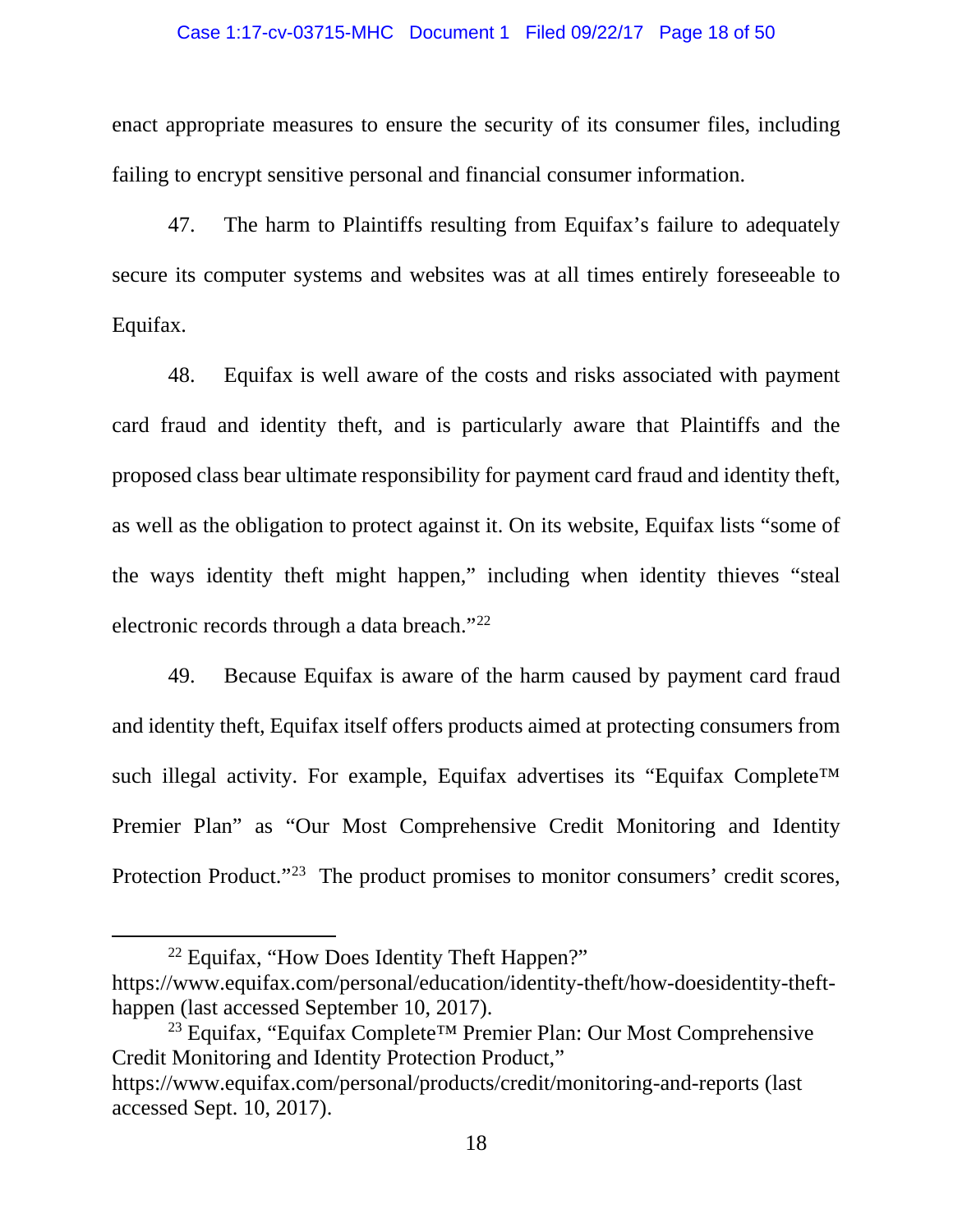#### Case 1:17-cv-03715-MHC Document 1 Filed 09/22/17 Page 19 of 50

provide text message alerts when suspicious activity on consumer banking or credit card accounts occur, lock the consumer's credit file for unapproved third parties, and automatically scan suspicious websites for consumers' personal information.

50. Equifax was aware of the risk posed by its insecure and vulnerable website. It was also aware of the extraordinarily sensitive nature of the personal information that it maintains as well as the resulting impact that a breach would have on consumers and financial institutions—including Plaintiffs and the other class members.

# **Equifax Violated Federal Security Requirements and Other Industry Standards**

51. The Equifax breach is unique because safeguarding consumer's highly sensitive personal information is one of the few responsibilities the company has, since sensitive data is the only product in which the company trades. As a company that deals exclusively in sensitive data, Equifax has a clear legal duty to maintain the confidentiality of consumer's sensitive information and prevent any third-party misuse or access to such information. Equifax's utter failure to safeguard consumer information violates federal IT security standards and industry standards, as well as a clearly established legal duty to not act negligently when handling and storing PII and Payment Card Data.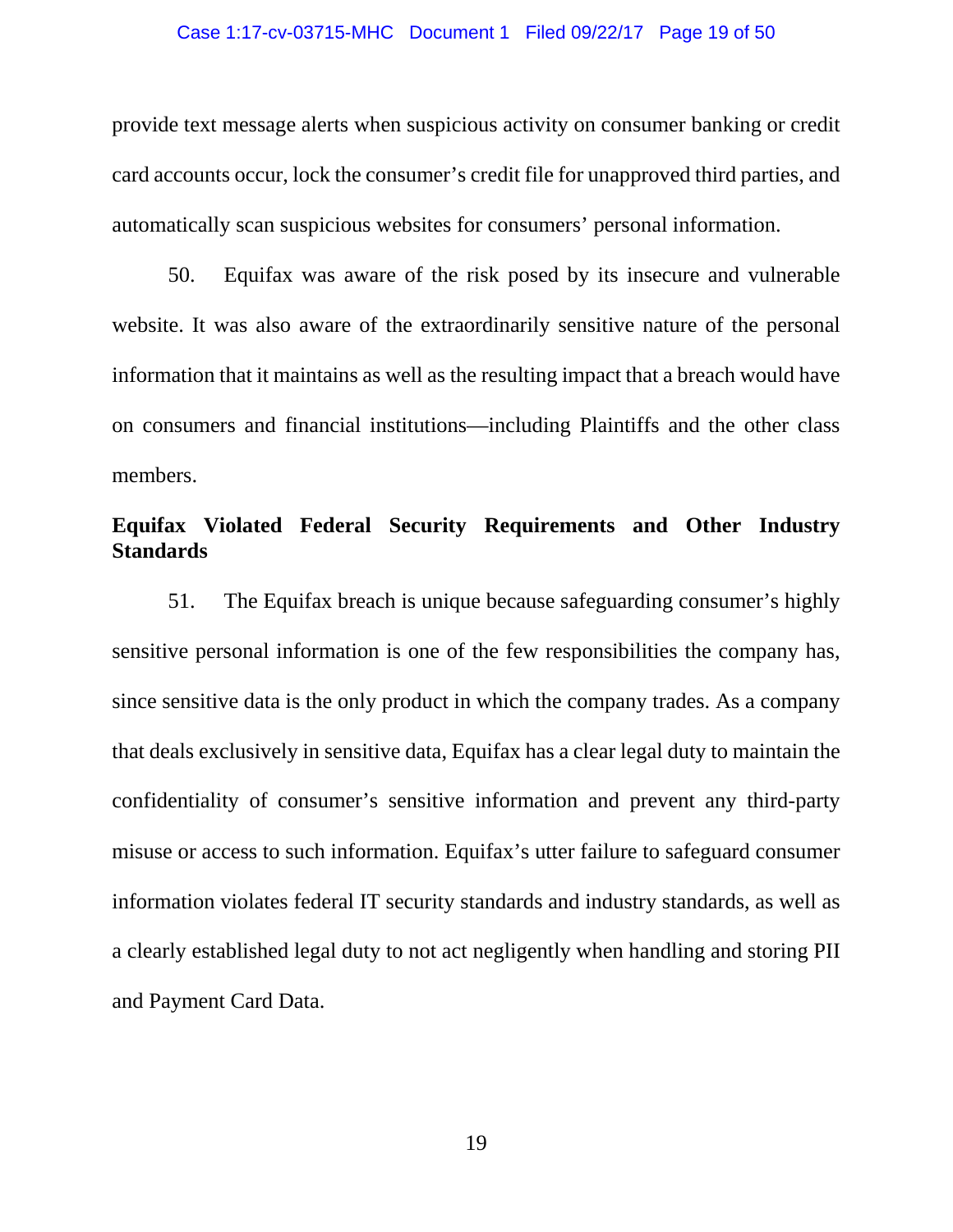### **Equifax Failed to Comply With Federal Trade Commission Requirements**

52. According to the FTC, the failure to employ reasonable and appropriate measures to protect against unauthorized access to confidential consumer data constitutes an unfair act or practice prohibited by Section 5 of the FTC Act of 1914 ("FTC Act"), 15 U.S.C. § 45.

53. In 2007, the FTC published guidelines which establish reasonable data security practices for businesses. The guidelines note businesses should protect the personal customer information that they keep; properly dispose of personal information that is no longer needed; encrypt information stored on computer networks; understand their network's vulnerabilities; and implement policies for installing vender-approved patches to correct security problems. The guidelines also recommend that businesses consider using an intrusion detection system to expose a breach as soon as it occurs; monitor all incoming traffic for activity indicating someone may be trying to hack the system; watch for large amounts of data being transmitted from the system; and have a response plan ready in the event of a breach.

54. The FTC also has published a document entitled "FTC Facts for Business" which highlights the importance of having a data security plan, regularly assessing risks to computer systems, and implementing safeguards to control such risks.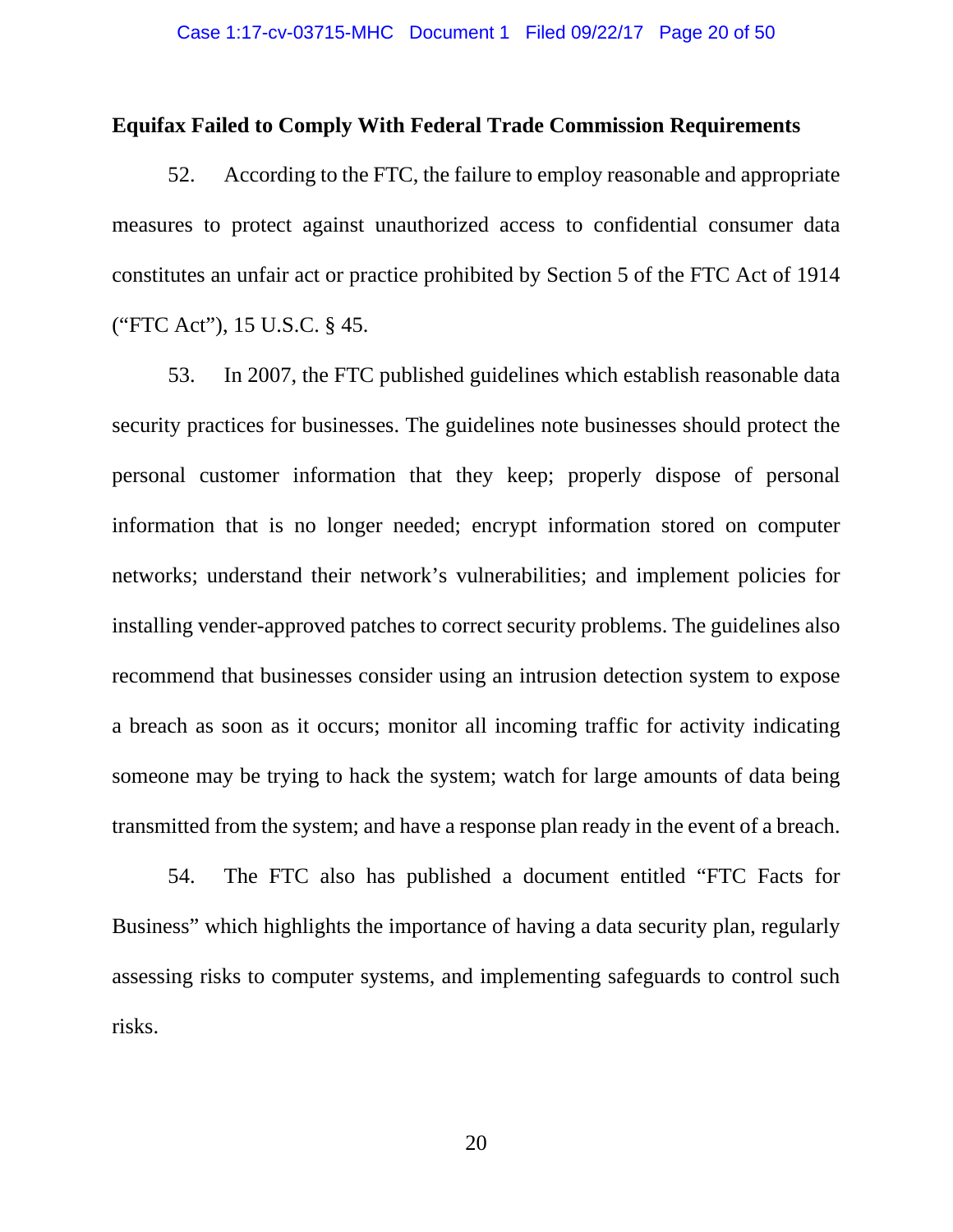#### Case 1:17-cv-03715-MHC Document 1 Filed 09/22/17 Page 21 of 50

55. And the FTC has issued orders against businesses that failed to employ reasonable measures to secure customer data. These orders provide further guidance to businesses with regard to their data security obligations.

56. In the months and years leading up to the data breach and during the course of the breach itself, Equifax failed to follow the guidelines recommended by the FTC. Further, by failing to have reasonable data security measures in place, Equifax engaged in an unfair act or practice within the meaning of Section 5 of the FTC Act.

## **Equifax Failed to Comply With Industry Standards for Data Security**

57. The Payment Card Industry Security Standards Council promulgates minimum standards, which apply to all organizations that store, process, or transmit Payment Card Data. These standards, known as the Payment Card Industry Data Security Standard ("PCI DSS"), are the industry standard governing the security of Payment Card Data. It sets the minimum level of what must be done, not the maximum.

58. PCI DSS 3.2, the version of the standards in effect beginning in April 2016, impose the following 12 "high-level" mandates: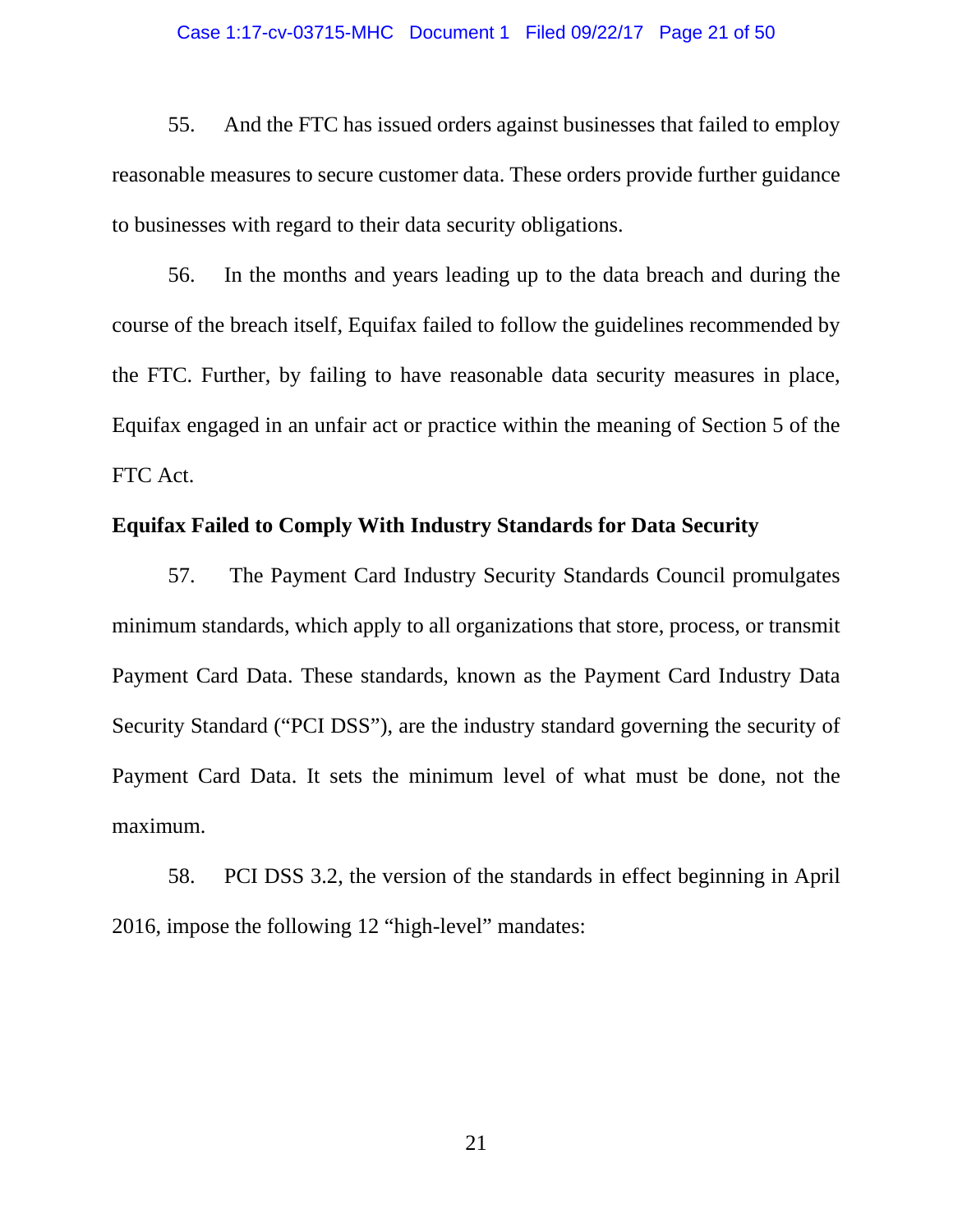| <b>PCI Data Security Standard - High Level Overview</b>          |                |                                                                                                                                                                       |
|------------------------------------------------------------------|----------------|-----------------------------------------------------------------------------------------------------------------------------------------------------------------------|
| <b>Build and Maintain a Secure</b><br><b>Network and Systems</b> | 1.<br>2.       | Install and maintain a firewall configuration to protect cardholder data<br>Do not use vendor-supplied defaults for system passwords and other<br>security parameters |
| <b>Protect Cardholder Data</b>                                   | 3.<br>4.       | Protect stored cardholder data<br>Encrypt transmission of cardholder data across open, public networks                                                                |
| <b>Maintain a Vulnerability</b><br><b>Management Program</b>     | 5.<br>6.       | Protect all systems against malware and regularly update anti-virus<br>software or programs<br>Develop and maintain secure systems and applications                   |
| <b>Implement Strong Access</b><br><b>Control Measures</b>        | 7.<br>8.<br>9. | Restrict access to cardholder data by business need to know<br>Identify and authenticate access to system components<br>Restrict physical access to cardholder data   |
| <b>Regularly Monitor and Test</b><br><b>Networks</b>             | 10.<br>11.     | Track and monitor all access to network resources and cardholder data<br>Regularly test security systems and processes                                                |
| <b>Maintain an Information</b><br><b>Security Policy</b>         | 12.            | Maintain a policy that addresses information security for all personnel                                                                                               |

Furthermore, PCI DSS 3.2 sets forth detailed and comprehensive requirements that must be followed to meet each of the 12 mandates.

59. Among other things, PCI DSS required Equifax to properly secure Payment Card Data; not store cardholder data beyond the time necessary to authorize a transaction; implement proper network segmentation; encrypt Payment Card Information at the point-of-sale; restrict access to Payment Card Information to those with a need to know; and establish a process to identify; and timely fix security vulnerabilities. As discussed herein, Equifax failed to comply with each of these requirements.

# **Plaintiffs Have Been, Are Currently Being, and Will Be Harmed by the Equifax Data Breach**

60. The Equifax Data Breach has inflicted immediate, hard costs on Plaintiffs and members of the class similar to other data breaches in which Payment Card Information is stolen. This includes costs for payment card cancellation and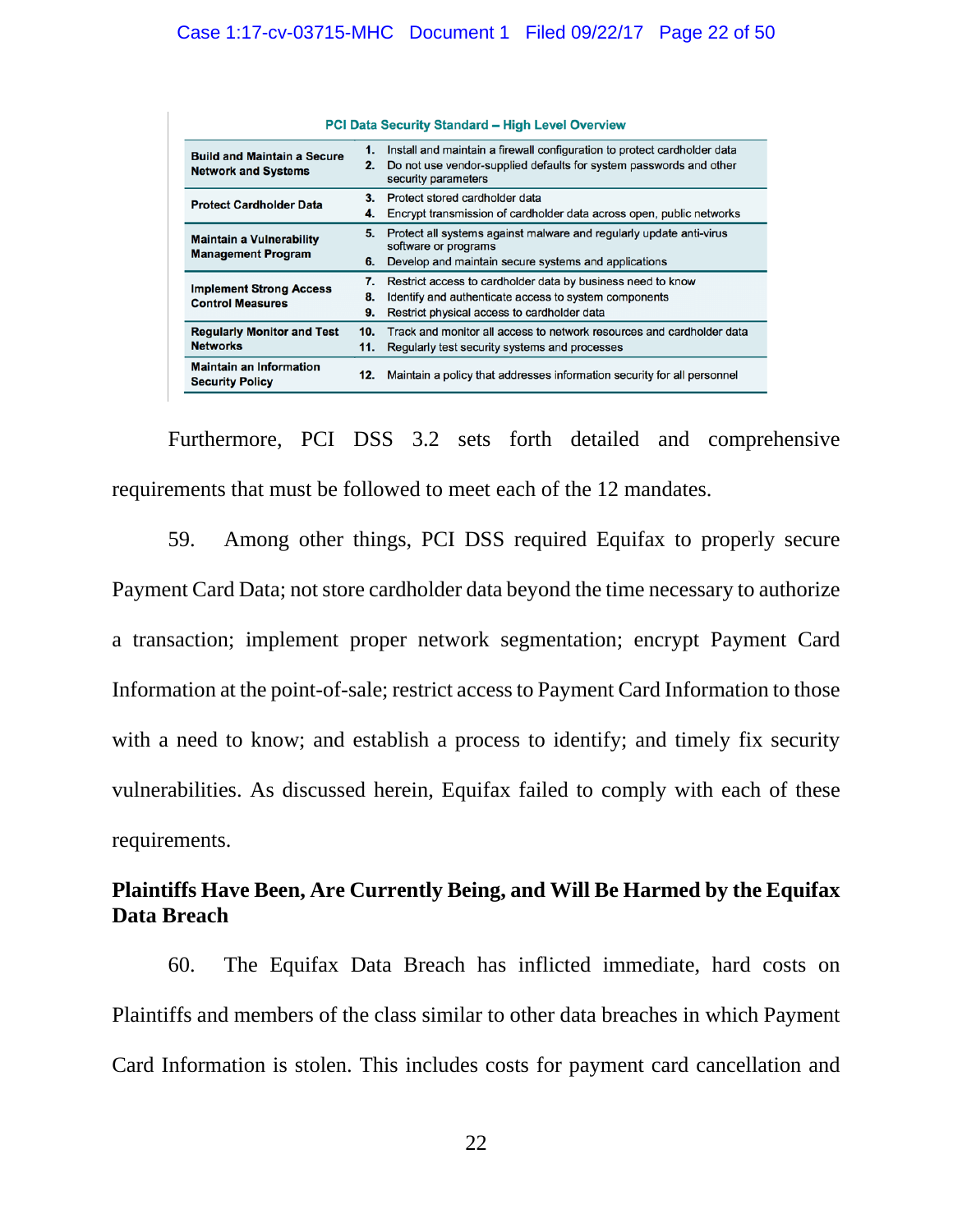#### Case 1:17-cv-03715-MHC Document 1 Filed 09/22/17 Page 23 of 50

replacement, coverage of fraud charges on affected accounts, costs of notifying customers, opening and closing affected accounts, lost interchange fees, and other damages.

61. Unlike other data breaches, however, the Equifax Data Breach has caused severe, long term damages in myriad other ways. Because Equifax provides services that are so core to the business functioning of credit extenders and lenders such as Plaintiff and members of the proposed class, the true extent of the damage may take years to fully materialize. Immediately, however, Plaintiffs and members of the proposed class are faced with the costs of dealing with customers who freeze their credit, making it impossible to determine their creditworthiness for current or potential credit or loans or to comply with regulatory requirements. Plaintiffs and the class are also faced with the requirement that in order to carry out their business functions, they must exchange the most sensitive customer information to a company that has proven to have no ability to secure data.

62. Furthermore, and perhaps most significantly, Plaintiffs and the class also face the obligation to pay for the costs of identity theft and fraudulent credit and other accounts for which the consumer victims are not responsible. The certainly impending risk of identity theft and loan fraud as a direct result of the Equifax breach, and the protections which must be now put in place to limit such risks, represents significant harm to Plaintiffs.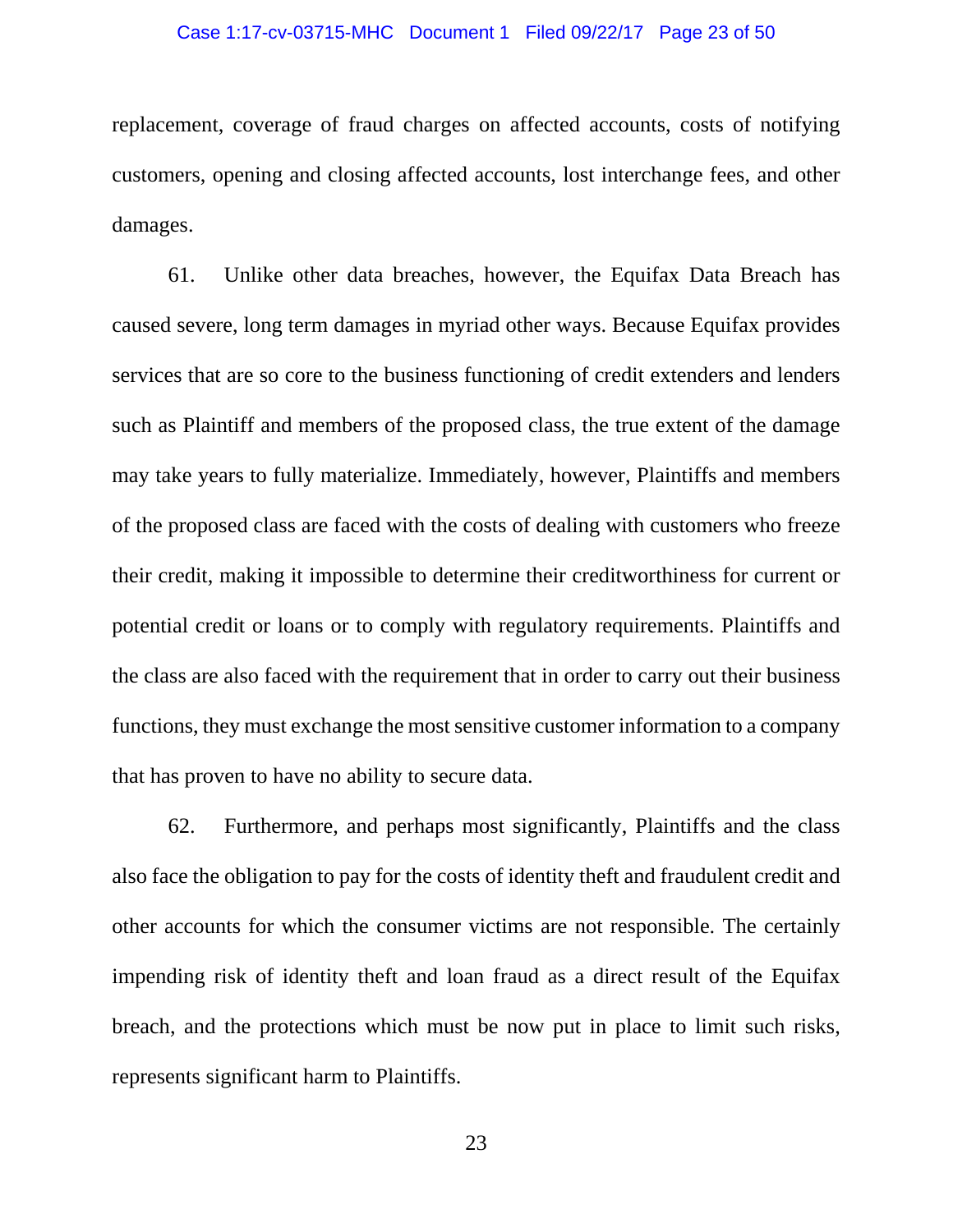#### Case 1:17-cv-03715-MHC Document 1 Filed 09/22/17 Page 24 of 50

63. Equifax failed to follow industry standards and failed to effectively monitor its security systems to ensure the safety of customer information. Equifax's substandard security protocols and failure to adequately monitor for unauthorized intrusion caused consumers' PII and Payment Card Data to be compromised for months without detection by Equifax.

64. Furthermore, Plaintiffs' own data security is now at an increased and certainly impending risk of being breached due to hackers accessing Equifax's backend servers that are connected to Plaintiffs' servers. This intrusion has left Plaintiffs exposed to the threat of hackers piggybacking off of Equifax's insufficient security to attack those who do business with Equifax.

65. Plaintiffs have incurred and are likely to continue incurring substantial damage because of Equifax's failures to meet reasonable standards of data security. Plaintiffs have had to immediately react to mitigate the fraudulent transactions being made on payment cards they had issued while simultaneously taking steps to prevent future fraud, including identity theft which will lead to loan fraud. Plaintiffs are also in a heightened state of alert, and are incurring significant administrative costs, regarding their own data security as a result of the hackers' potential access to their networks via the digital connection shared with Equifax.

66. As a result of the Equifax data breach, Plaintiffs and the proposed class are required to cancel and reissue payment cards, change or close accounts, notify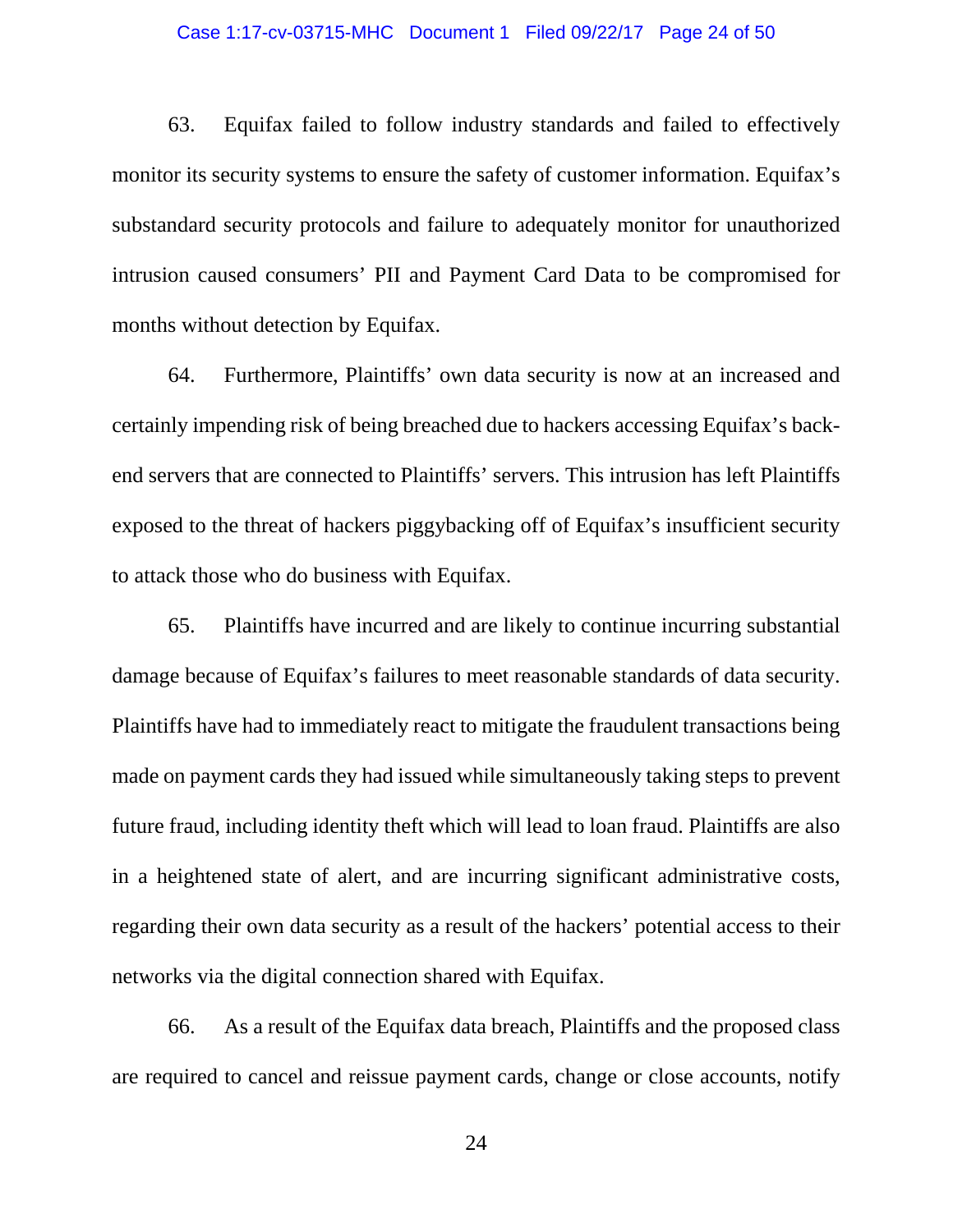#### Case 1:17-cv-03715-MHC Document 1 Filed 09/22/17 Page 25 of 50

customers that their cards were compromised, investigate claims of fraudulent activity, refund fraudulent charges, increase fraud monitoring on their own networks as well as on potentially impacted accounts, go to greater lengths to verify the identity of consumers seeking loans in light of impending credit freezes, and take other steps to protect themselves and their customers, in an effort to reduce the risk of future, but certainly impending, identity theft, loan fraud and other fraudulent consumer transactions.

67. Plaintiffs and members of the class also lost interest revenue and transaction fees due to reduced payment card usage. Furthermore, debit and credit cards belonging to the Plaintiffs and proposed class, as well as the account numbers on the face of the cards, were devalued. This devaluation of the payment cards and the data set forth on them represents real, quantifiable damage to the property of Plaintiffs and the proposed class.

68. Sensitive personal and financial information like the information compromised in this breach is extremely valuable to thieves and hackers. These criminals have gained access to complete profiles of individuals' personal and financial information. They can now use this data to steal the identities of the consumers whose information has been compromised or sell it to others who plan to do so. The identity thieves can assume these consumers' identities (or create entirely new identities from scratch) to make transactions or purchases, open credit or bank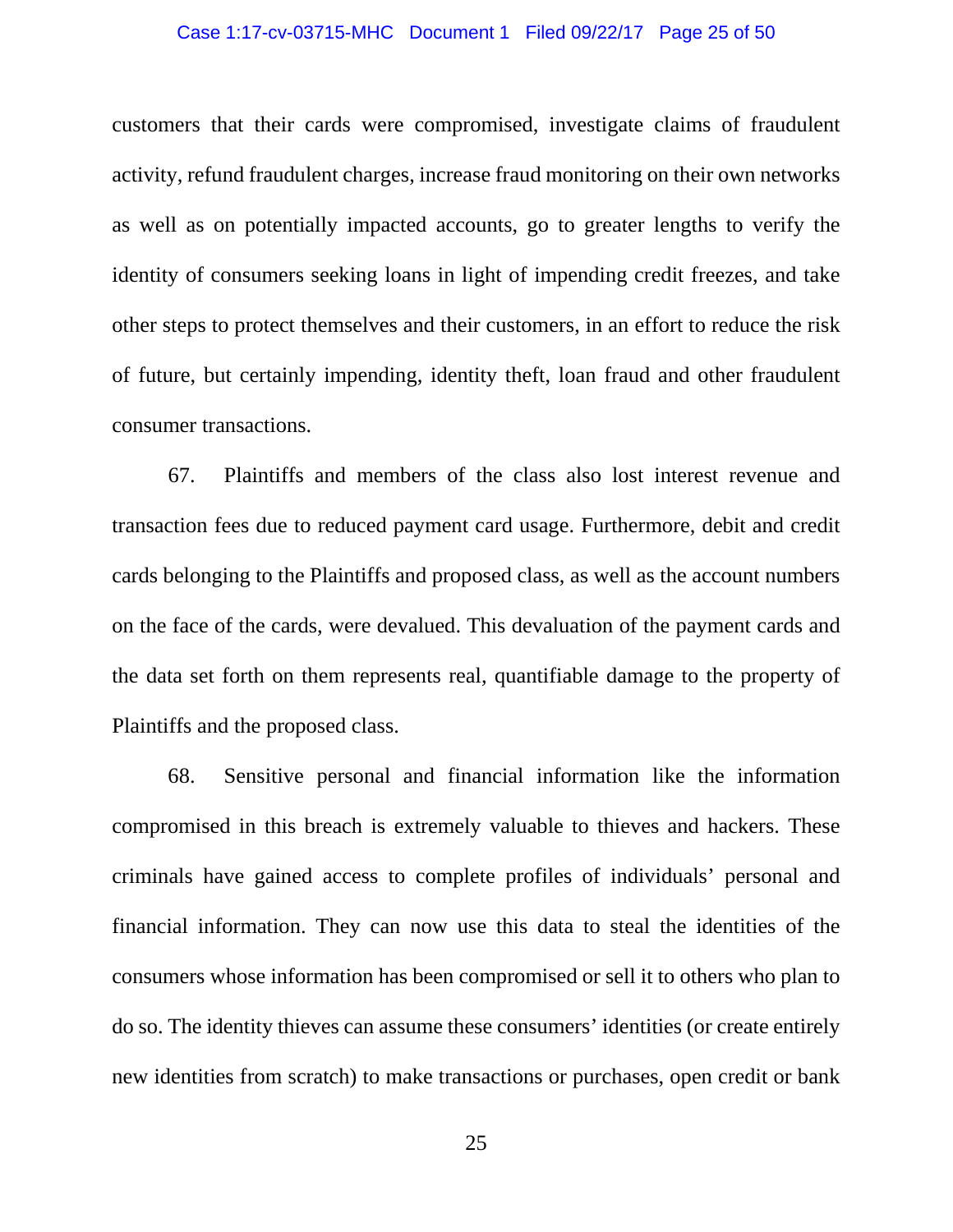#### Case 1:17-cv-03715-MHC Document 1 Filed 09/22/17 Page 26 of 50

accounts, apply for loans, forge checks, commit immigration fraud, obtain a driver's license in the member's or customer's name, obtain government benefits, or file a fraudulent tax return. A report by the Department of Justice found that 86% of identity theft victims in 2014 experienced the fraudulent use of existing account information, including credit card and bank account information. $24$ 

69. While consumers are ultimately protected from most fraud loss arising from this incident, Plaintiffs and the proposed class are not, as they bear the primary responsibility for reimbursing customers for fraudulent charges, fraudulently opened accounts, and covering the costs of issuing new cards for customers to use. Additionally, Plaintiffs and the proposed class will suffer financial losses whenever an identity is stolen and used to falsely establish credit. This certainly impending risk will continue into the foreseeable future, and will require Plaintiffs and the proposed class to incur significant costs and expenses in order to reduce and mitigate it.

70. Financial institutions are responsible for all charges to fraudulently opened accounts. When complete consumer profiles have been compromised, financial institutions experience continuous losses as identity thieves move on from

 $\overline{a}$ 

<span id="page-25-0"></span><sup>24</sup> Erika Harrell, *Victims of Identity Theft, 2014*, U.S. Department of Justice, Bureau of Justice Statistics, NCJ 248991 (Sept. 2015) at 1, *available at*  https://www.bjs.gov/content/pub/pdf/vit14.pdf.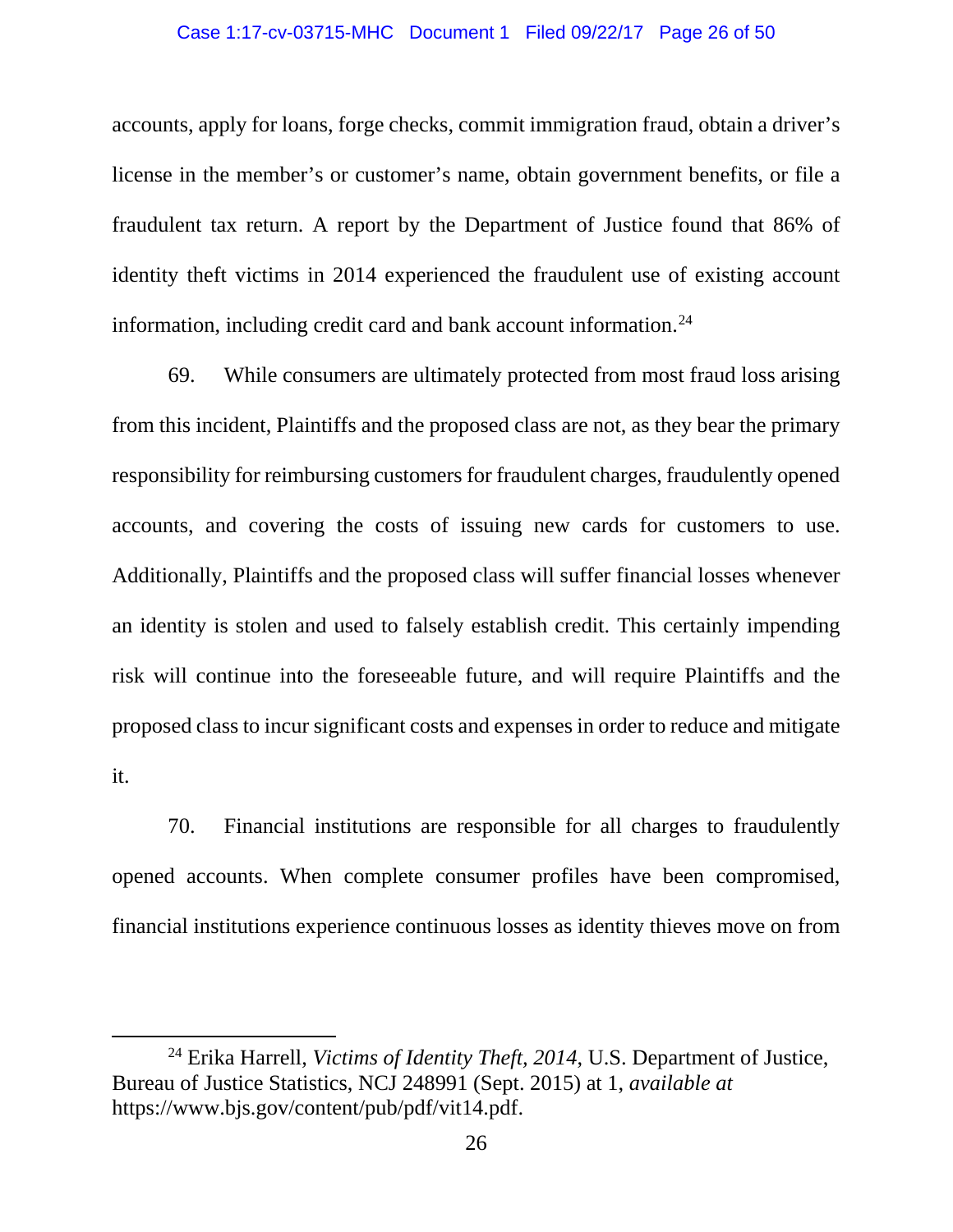#### Case 1:17-cv-03715-MHC Document 1 Filed 09/22/17 Page 27 of 50

one consumer profile to the next. With a breach of this magnitude, there is virtually no limit to the amount of fraudulent account openings financial institutions may face. These risks are very real in the wake of the Equifax breach and are certainly impending.

71. As a result of the Equifax data breach, financial institutions face considerable costs associated with monitoring, preventing, and responding to fraudulent charges and account openings. Financial institutions must implement additional fraud monitoring and protection measures, investigate potentially fraudulent activity, and indemnify members or customers for fraudulent charges. Financial institutions will also need to take other necessary steps to protect themselves and their members or customers, including notifying members or customers, as appropriate, that their accounts may have been compromised.

72. Consumers inevitably face significant emotional distress after theft of their identity. The fear of financial harm can cause significant stress and anxiety for many consumers. According to the Department of Justice, an estimated 36% of identity theft victims experienced moderate or severe emotional distress as a result of the crime.[25](#page-26-0) This stress also impacts financial institutions, which are forced to expend additional customer service resources helping their concerned customers. Customers experiencing severe anxiety related to identity theft are often hesitant to

<span id="page-26-0"></span> $\overline{a}$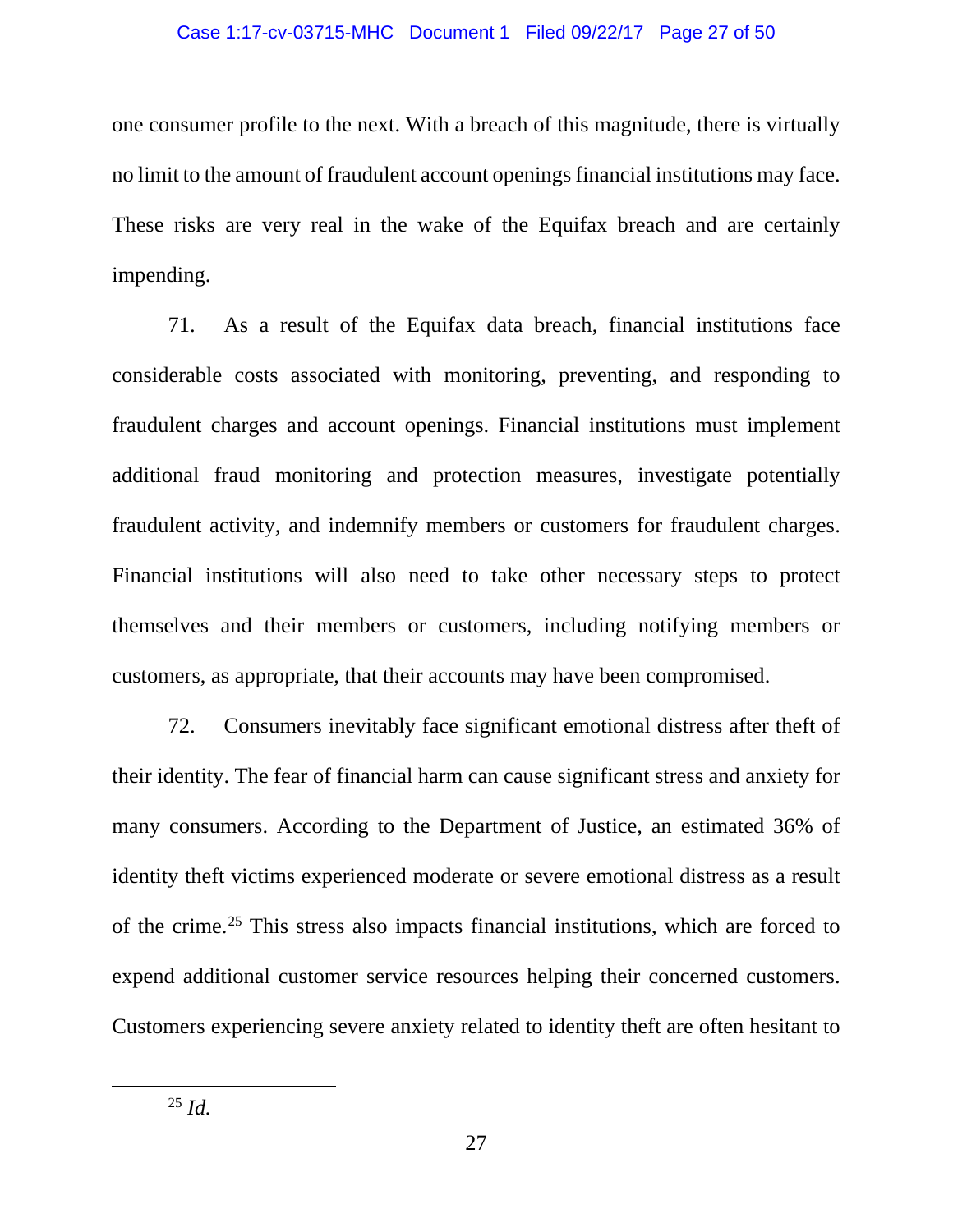#### Case 1:17-cv-03715-MHC Document 1 Filed 09/22/17 Page 28 of 50

use some banking services altogether, instead opting to use cash. As a result, financial institutions forgo many of the transaction fees, ATM fees, interest, or other charges that they may have otherwise collected on these accounts.

73. Financial institutions will also face increased regulatory compliance costs going forward as a result of this incident. Federal regulators have already begun considering the implications of the breach and are likely to implement additional requirements to protect consumers from the financial risks associated with this breach. For example, additional reports and plans will likely be required to satisfy regulators. Financial institutions will be required to directly bear the administrative costs of these additional measures.

74. Financial institutions are also harmed by the chilling effect this breach will have on future lending as consumers deal with the impact of the breach on their finances and credit. Customers or members are often without access to their accounts for several days at a time while credit or debit cards are replaced or accounts are changed. Additionally, some customers are hesitant to use card transactions altogether in the wake of a major breach. This results in lost fees and interest to the financial institutions issuing these cards.

75. Moreover, Equifax's massive and destabilizing data breach threatens to severely disrupt the usual business operations of nearly every bank and credit union in the nation. This is because banks and credit unions rely upon Equifax to provide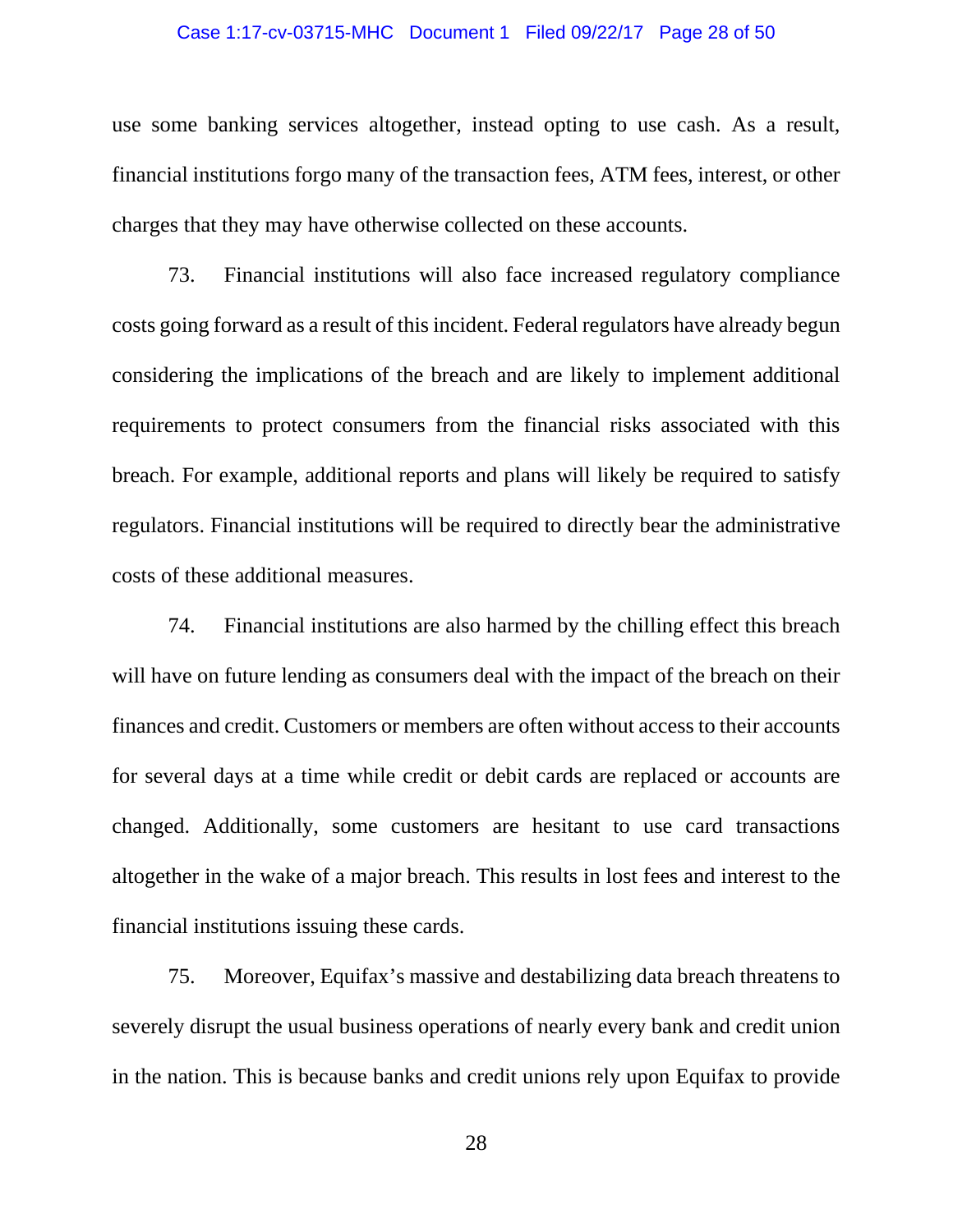#### Case 1:17-cv-03715-MHC Document 1 Filed 09/22/17 Page 29 of 50

services that are core to the institutions' credit extension, lending, and other functions. The inability to reliably exchange the information that underlies these functions inflicts great, and real, risk and uncertainty to the financial institution's business models.

76. Even more worrisome, financial institutions are often required to demonstrate the health of their credit and loan portfolios to regulators, who require credit reports be pulled to analyze the strength of the portfolio. Such regulatory requirements cannot be met where great portions of consumers have implemented credit freezes, which are cumbersome and costly to switch on and off.

77. Ultimately, Plaintiffs and the class are faced with considerable present injury, and an immediate future of continually unfolding new and continued injuries as a result of Equifax's avoidable data breach. As explained by Dan Berger, the CEO of the National Association of Federally-Insured Credit Unions, "If a big bank loses \$1 million, that's one thing… If a smaller financial institution loses \$100,000, that could put it in the red for the year. The impact of these data breaches could be catastrophic."[26](#page-28-0)

### **Equifax Had a Clear Legal Duty to Prevent and Timely Report this Breach**

78. Equifax had a legal duty—owed to the financial institutions who bear the readily foreseeable risk of injury—to prevent breach of consumers' sensitive

<span id="page-28-0"></span> $\overline{a}$ 

<sup>26</sup> Andriotis, *supra* note 9.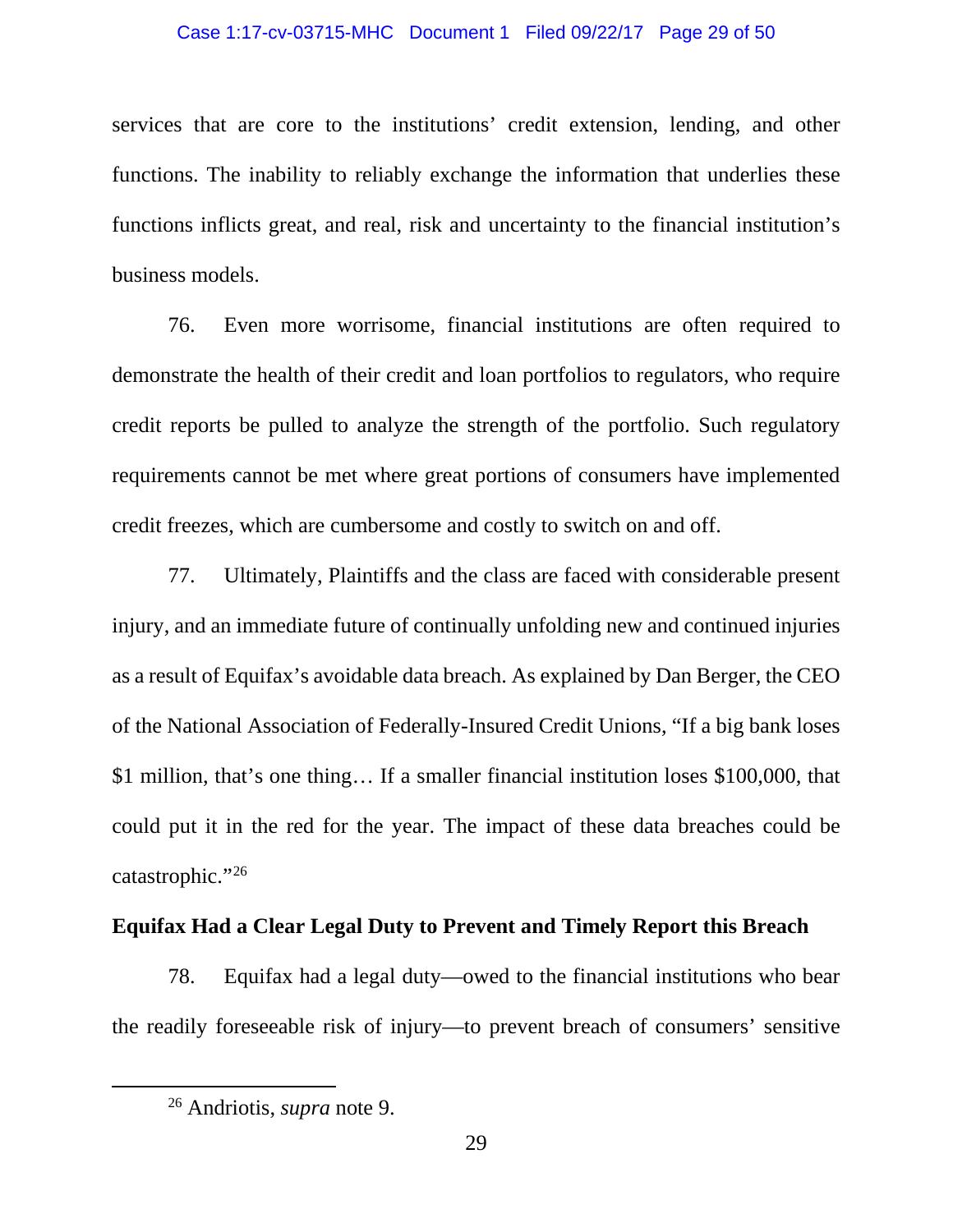personal information.

79. Following several high-profile data breaches in recent years, including Target, Experian, Yahoo, Home Depot, and Sony, Equifax was on notice of the very real risk that hackers could exploit vulnerabilities in its data security. Moreover, Equifax has considerable resources to devote to ensuring adequate data security.

80. Nonetheless, Equifax failed to invest in adequate cyber security measures to properly secure its U.S. website from the threat of hackers.

81. Financial institutions were harmed not only by the breach itself but also by Equifax's failure to timely report this breach to the public.

82. Equifax discovered this breach on July 29, 2017, but did not report it to the public until nearly six weeks later, on September 7, 2017.

83. According to one report, an anonymous source familiar with the investigation states that "Equifax executives decided to hold off on informing the public until they had more clarity on the number of people affected and the types of information that were compromised."<sup>[27](#page-29-0)</sup> But Equifax has not yet given an official explanation for its delay in reporting this breach to the public. In the time between when Equifax discovered this breach and when it reported the breach to the public, however, three of its top executives sold substantial sums of stock in the company,

<span id="page-29-0"></span> $\overline{a}$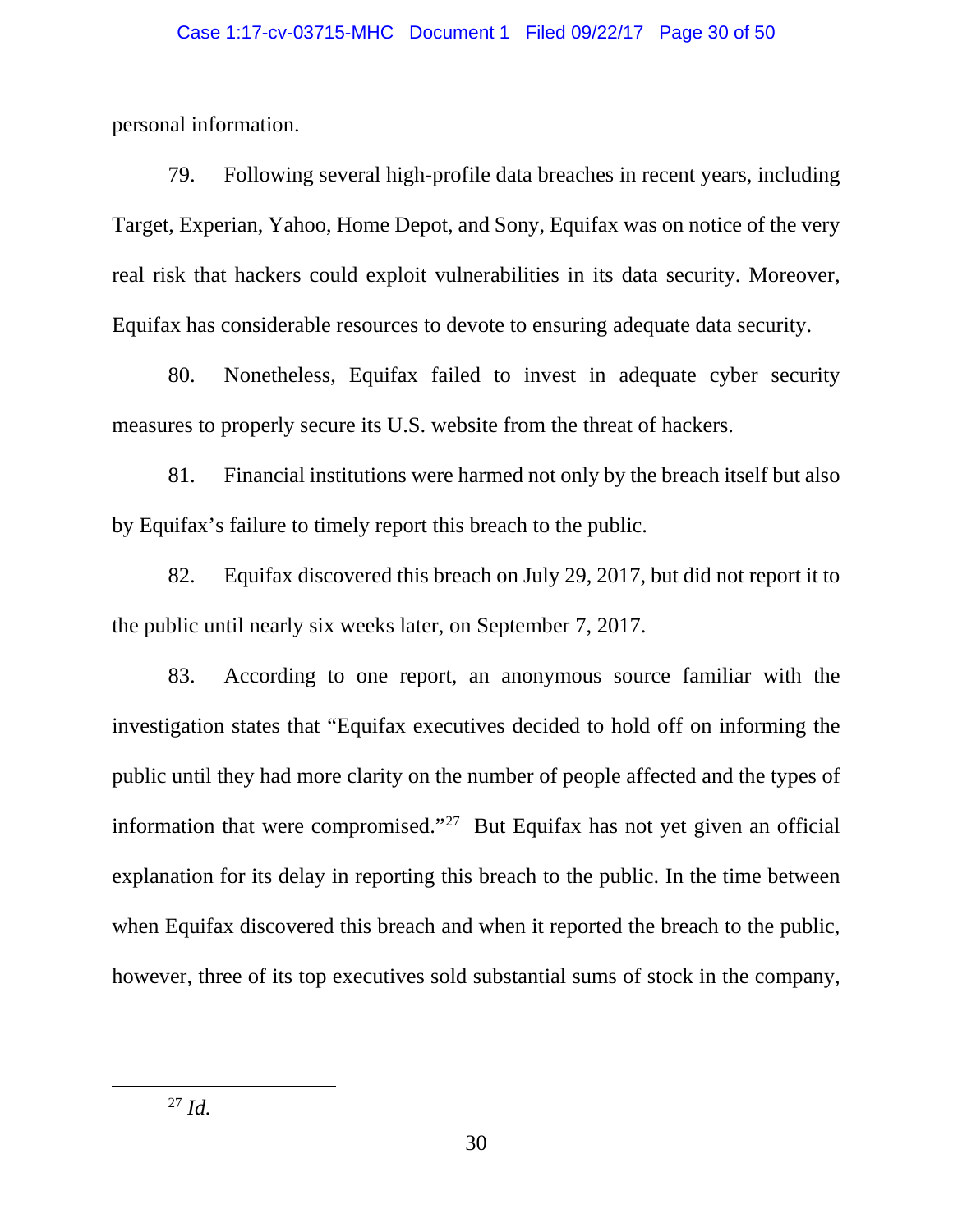#### Case 1:17-cv-03715-MHC Document 1 Filed 09/22/17 Page 31 of 50

presumably avoiding the financial losses associated with the negative press Equifax has received since the breach.<sup>[28](#page-30-0)</sup>

84. Because of this delay, consumers with compromised personal information and credit card information have been unable to adequately protect themselves from potential identity theft for several weeks. The consequences to financial institutions from this delay is very real, given that they ultimately bear financial responsibility for the fraud inflicted upon consumers.

85. Financial institutions have been unable to alert their members or customers of the risk in a timely manner, or to implement measures to detect and prevent potential fraud in the time before the breach was disclosed. The failure of Equifax to report the breach in a timely manner has resulted in additional harm to Plaintiffs and the proposed class.

### **Equifax Has a History of Poor Data Security**

l

86. Even before the 2017 data breach, Equifax was on notice of potential problems with its web security and has suffered from multiple security breaches in the past.

<span id="page-30-0"></span><sup>28</sup> Equifax's stock prices dropped almost 15% the day after the breach was publicly announced—the largest decline in nearly two decades. Ben Eisen, "Equifax Shares on Pace for Worst Day in 18 Years," WALL STREET JOURNAL, Sept. 8, 2017, *available at*  https://blogs.wsj.com/moneybeat/2017/09/08/equifaxshares-on-pace-for-worstday-in-18-years/.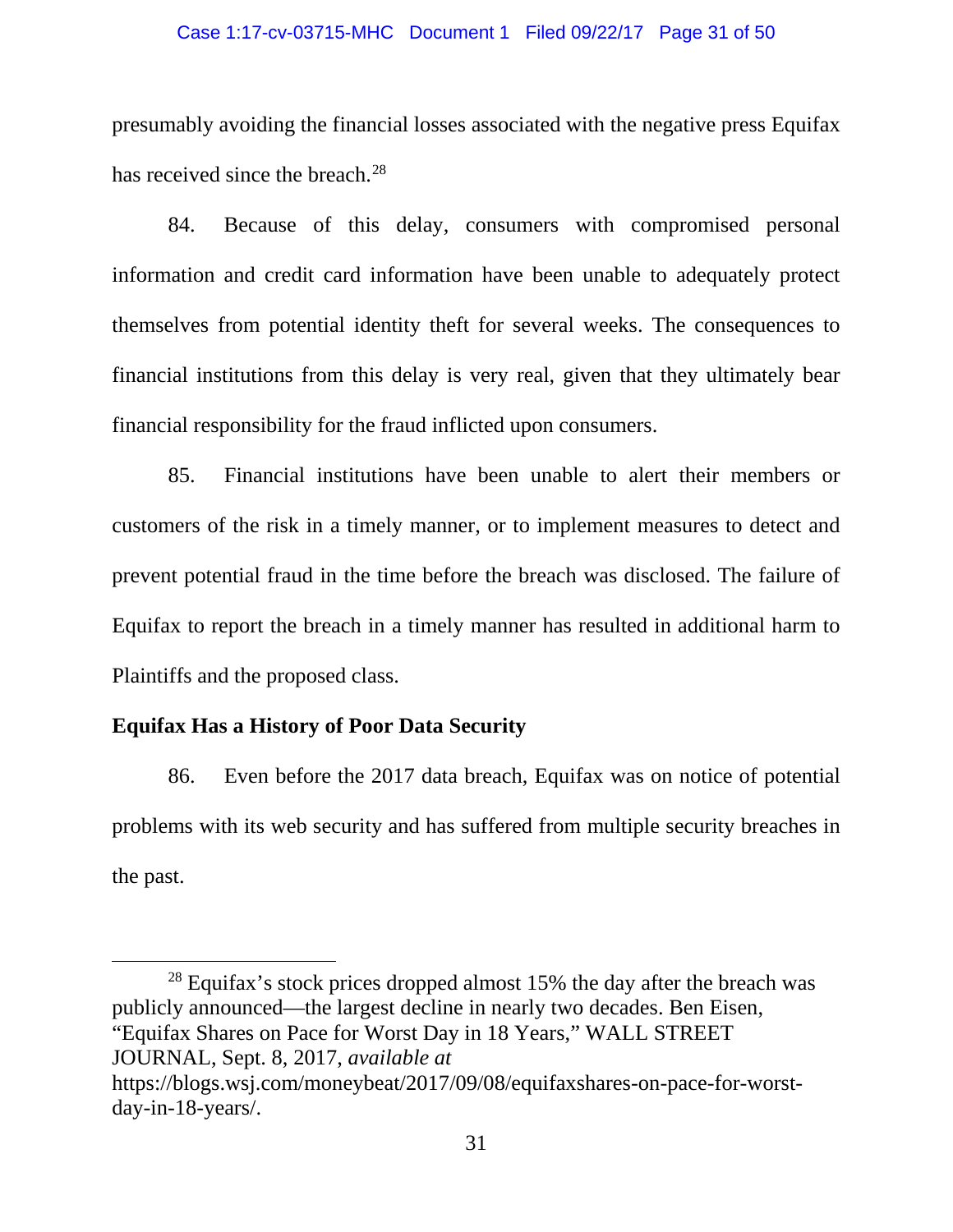#### Case 1:17-cv-03715-MHC Document 1 Filed 09/22/17 Page 32 of 50

87. In April of 2016, it was revealed that hackers were able to exploit Equifax's W-2Express website, an Equifax service for companies to make electronic W-2 forms accessible to employees, and accessed employees' sensitive tax data. Through an online portal, the hackers only had to enter an employee's default PIN code, which was simply the last four digits of the employee's Social Security number, and the employee's four-digit birth year. More than 400,000 employees' W-2 tax information was subsequently left open to theft.<sup>[29](#page-31-0)</sup>

88. The use of simple and easily identifiable information for a default login and password to access sensitive personal and financial data is a substandard security practice. Indeed, shortly after Equifax publicly announced the breach at issue, security researchers discovered that one of Equifax's online employee portals could be accessed by using the word "admin" for both the login and password. Once logged in through the portal, a user could easily access sensitive employee and consumer  $data.<sup>30</sup>$  $data.<sup>30</sup>$  $data.<sup>30</sup>$ 

89. Security researchers have also questioned for years Equifax's use of an easily identifiable security PIN issued to consumers who have requested to lock their

<span id="page-31-0"></span><sup>29</sup> See Brian Krebs, "Crooks Grab W-2s from Credit Bureau Equifax," KREBS ON SECURITY, May 16, 2016, *available at*  https://krebsonsecurity.com/2016/05/crooks-grab-w-2s-from-credit-bureauequifax/

l

<span id="page-31-1"></span><sup>30</sup> *See* Brian Krebs, "Auyda Help Equifax Has My Data," KREBS ON SECURITY, Sept. 17, 2017, *available at* https://krebsonsecurity.com/2017/09/ayuda-help-equifax-has-my-data/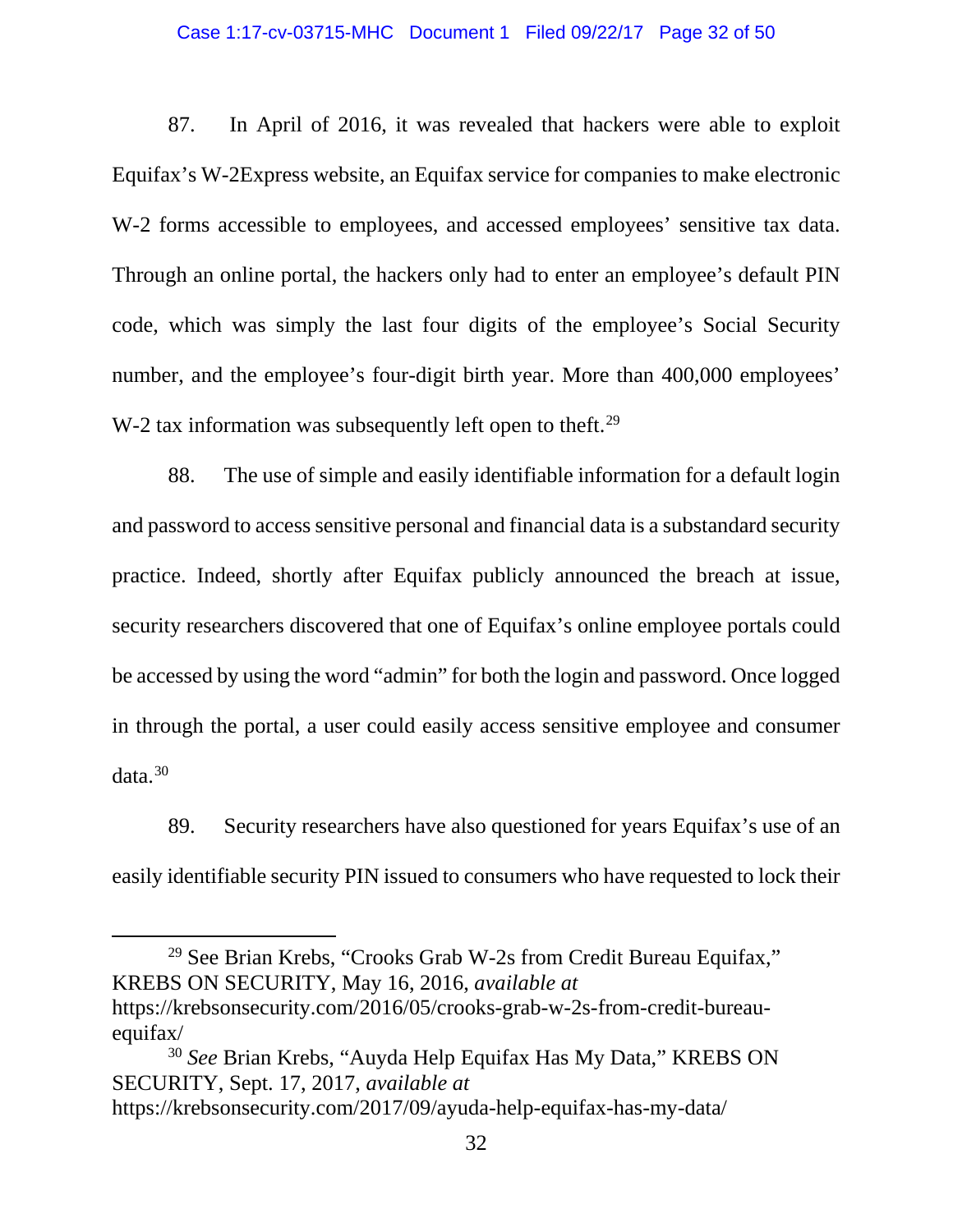#### Case 1:17-cv-03715-MHC Document 1 Filed 09/22/17 Page 33 of 50

credit report. When a consumer requests a credit lock, Equifax provides a security PIN that the consumer can then later use to unlock their credit. Instead of providing a secure, randomized PIN, Equifax only issues a date-time stamp of when the consumer requested the lock. Such an easily discernible PIN vastly increases the odds of someone attempting to unlock a credit report for the purposes of identity theft. Equifax has recently stated they are now taking steps to provide randomly generated PIN<sub>s.</sub><sup>31</sup>

90. The impact of such weak security practices often results in the exploitation of consumer information in the black market. As one security researcher reported, hackers claimed to have illegally obtained credit card information from Equifax, which they were attempting to sell in an online database.  $32$ 

## **CLASS ACTION ALLEGATIONS**

91. Plaintiffs bring this action on behalf of themselves and as a class action under Federal Rules of Civil Procedure 23(a), (b)(2), and (b)(3), on behalf of the

<span id="page-32-0"></span><sup>31</sup> *See* Sean Gallagher, "Equifax Moves To Fix Weak PINs For 'Security Freez' On Consumer Credit Reports," ARSTECHNICA, Sept. 11, 2017, *available at* https://arstechnica.com/information-technology/2017/09/equifax-moves-to-fixweak-pins-for-security-freeze-on-consumer-credit-reports/ 32 Andriotis, *supra*.note 9; *see also* Thomas Fox-Brewster, "A Brief History

<span id="page-32-1"></span>of Equifax Security Fails," FORBES, Sept. 8, 2017, *available at* https://www.forbes.com/sites/thomasbrewster/2017/09/08/equifax-databreachhistory/#63dc4270677c.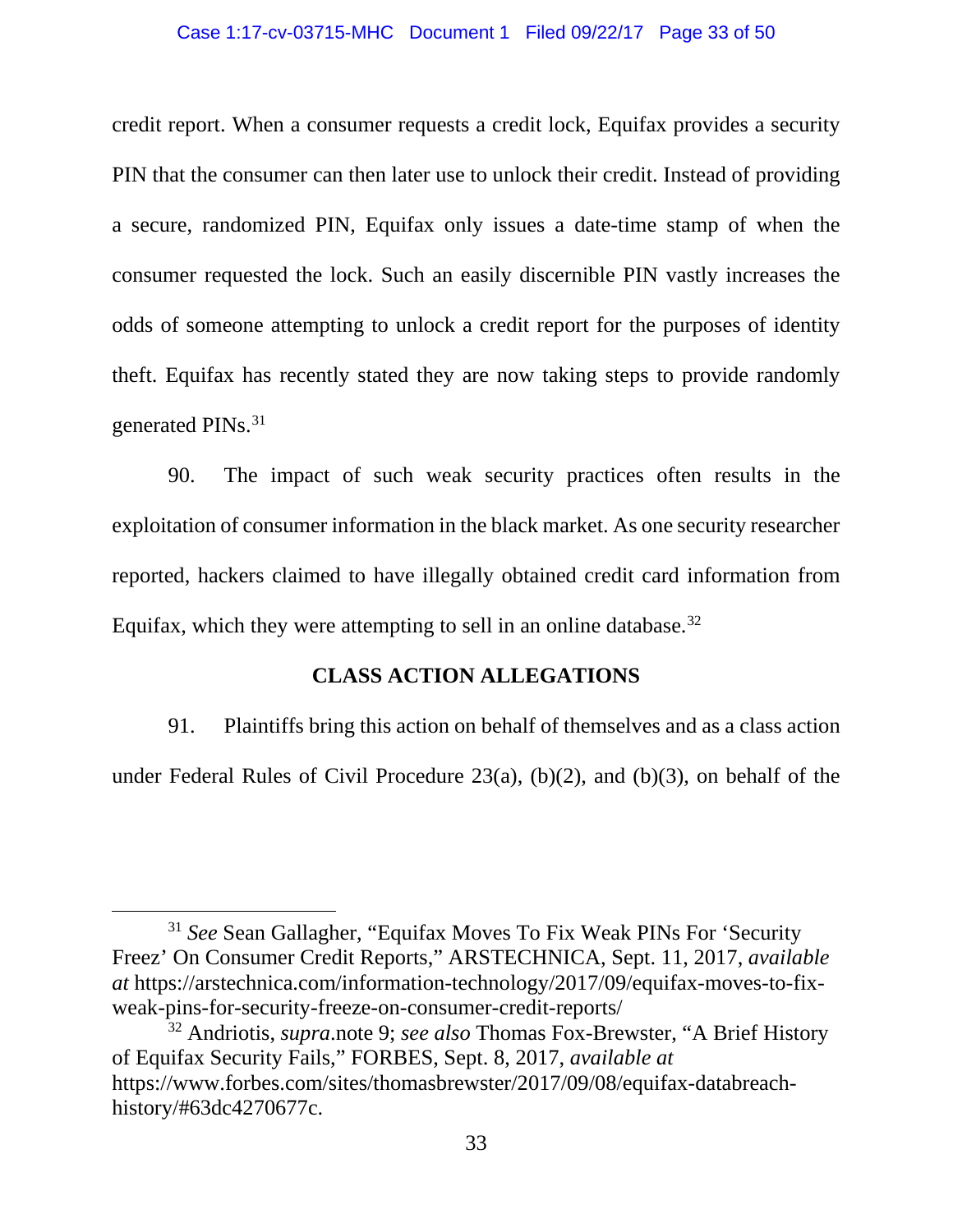following class of payment card issuing and lending financial institutions ("the class"):

All banks, credit unions, financial institutions, and other entities in the United States (including its Territories and the District of Columbia) who issue payment cards and/or otherwise extend credit to consumers.

**Rule 23(a)** 

92. This action may properly be maintained as a class action and satisfies the requirements of Fed. R. Civ. P. 23(a): numerosity, commonality, typicality, and adequacy.

93. **Numerosity.** The members of the class are so numerous that joinder would be impracticable. Plaintiffs believe the number of class members exceeds 10,000.

94. **Commonality.** There are common questions of law and fact that predominate over questions affecting only individual class members. These common legal and factual questions include, but are not limited to:

- a. Whether Equifax owed a duty to Plaintiffs and members of the class to protect PII and Payment Card Data;
- b. Whether Equifax failed to provide reasonable security to protect PII and Payment Card Data;
- c. Whether Equifax negligently or otherwise improperly allowed PII and Payment Card Data to be accessed by third parties;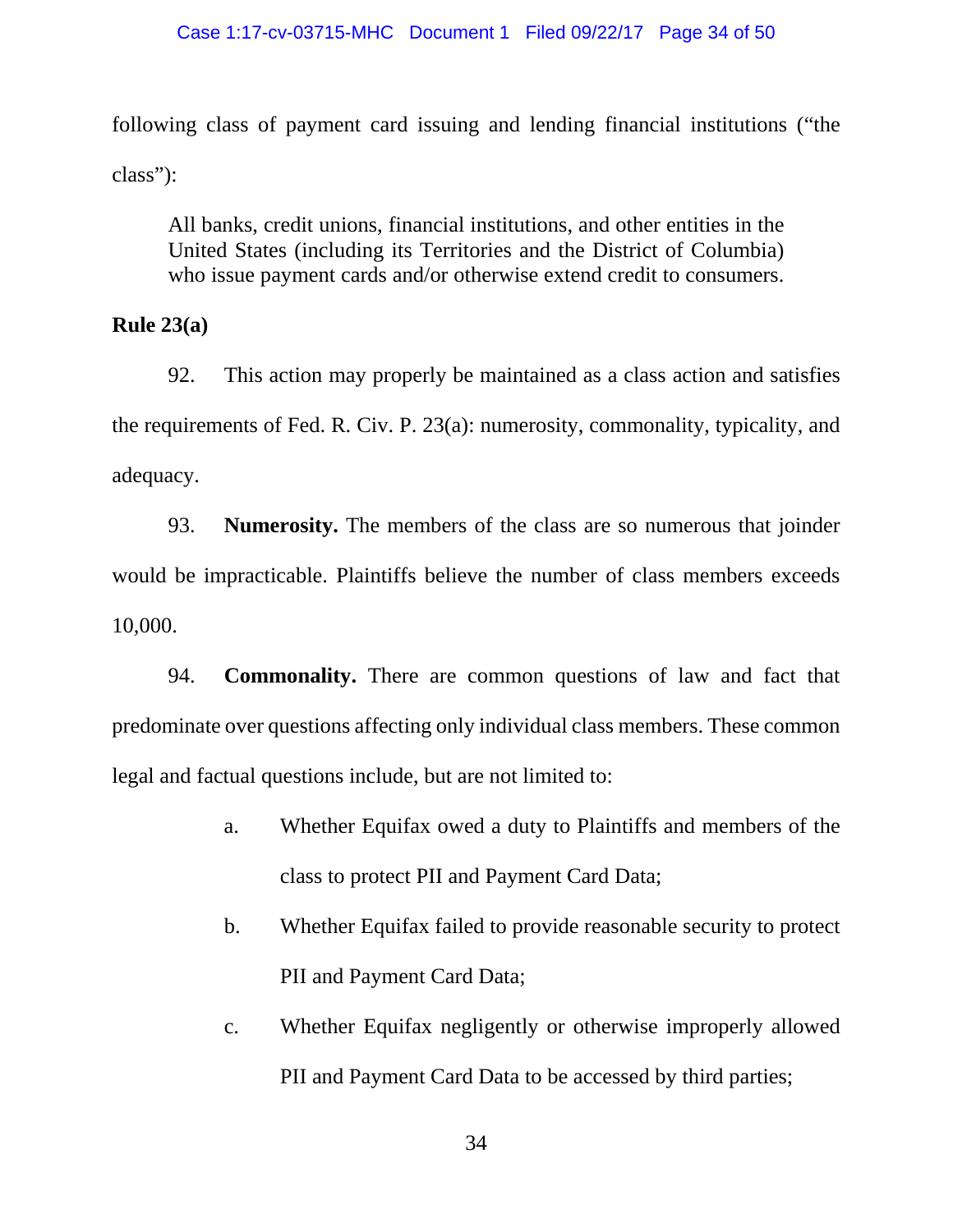- d. Whether Equifax failed to adequately notify Plaintiffs and members of the class that its data systems were breached;
- e. Whether Plaintiffs and members of the class were injured and suffered damages and ascertainable losses;
- f. Whether Equifax's failure to provide reasonable security proximately caused the injuries suffered by Plaintiffs and members of the class;
- g. Whether Plaintiffs and members of the class are entitled to damages and, if so, the measure of such damages; and
- h. Whether Plaintiffs and members of the class are entitled to declaratory and injunctive relief.

95. **Typicality.** Plaintiffs' claims are typical of the claims of the absent class members and have a common origin and basis. Plaintiffs and absent class members are all financial institutions injured by Equifax's data breach. The Plaintiffs' claims arise from the same practices and course of conduct giving rise to the claims of the absent class members and are based on the same legal theories, namely the Equifax data breach. If prosecuted individually, the claims of each class member would necessarily rely upon the same material facts and legal theories and seek the same relief.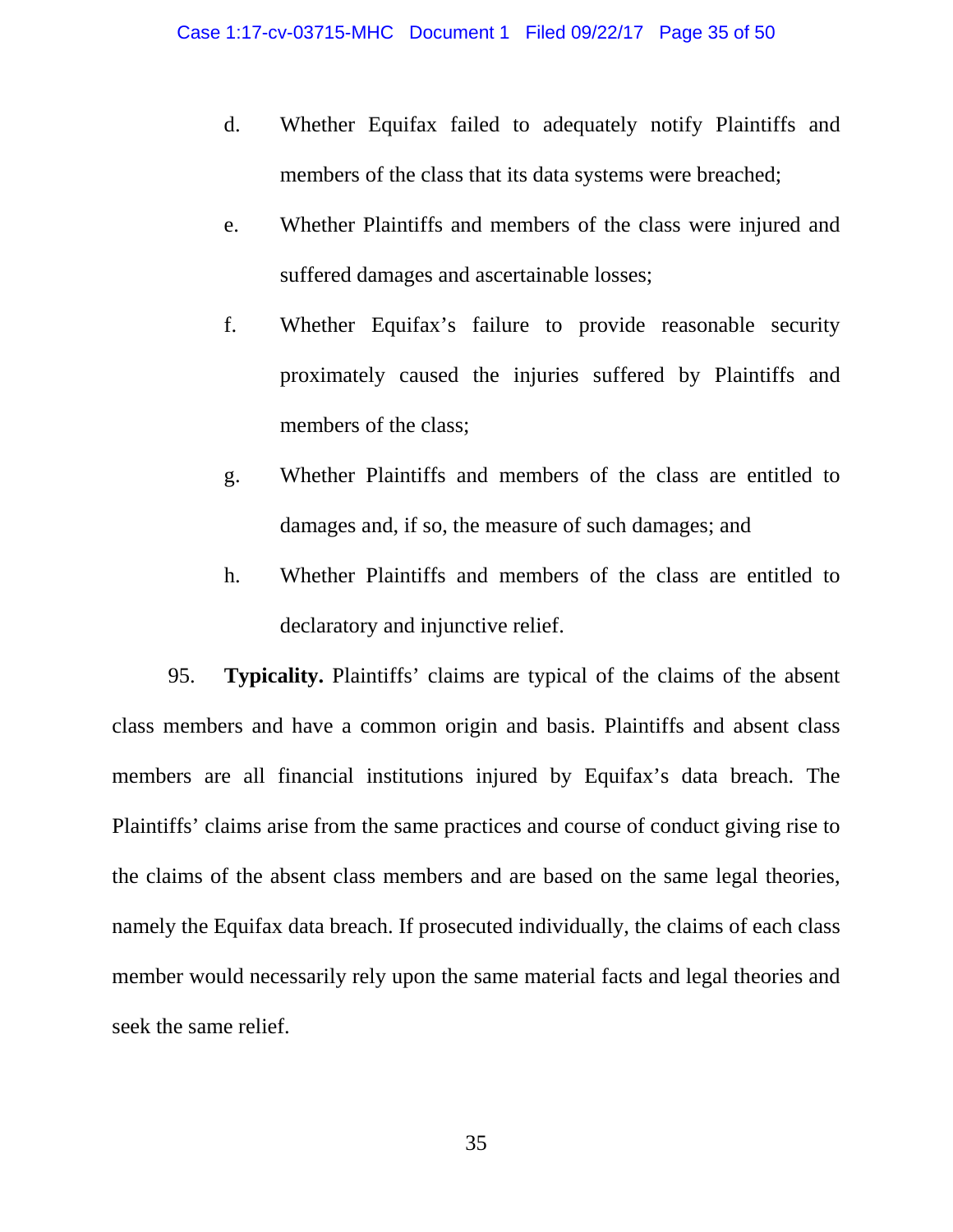#### Case 1:17-cv-03715-MHC Document 1 Filed 09/22/17 Page 36 of 50

96. **Adequacy.** Plaintiffs will fully and adequately assert and protect the interests of the absent class members and have retained class counsel who are experienced and qualified in prosecuting class action cases similar to this one. Neither Plaintiffs nor their attorneys have any interests contrary to or conflicting with the interests of absent class members.

### **Rule 23(b)(3)**

97. The questions of law and fact common to all class members predominate over any questions affecting only individual class members.

98. A class action is superior to all other available methods for the fair and efficient adjudication of this lawsuit because individual litigation of the absent class members' claims is economically infeasible and procedurally impracticable. Class members share the same factual and legal issues and litigating the claims together will prevent varying, inconsistent, or contradictory judgments, and will prevent delay and expense to all parties and the court system through litigating multiple trials on the same legal and factual issues. Class treatment will also permit class members to litigate their claims where it would otherwise be too expensive or inefficient to do so. Plaintiffs know of no difficulties in managing this action that would preclude its maintenance as a class action.

99. Contact information for each class member, including mailing addresses, is readily available, facilitating notice of the pendency of this action.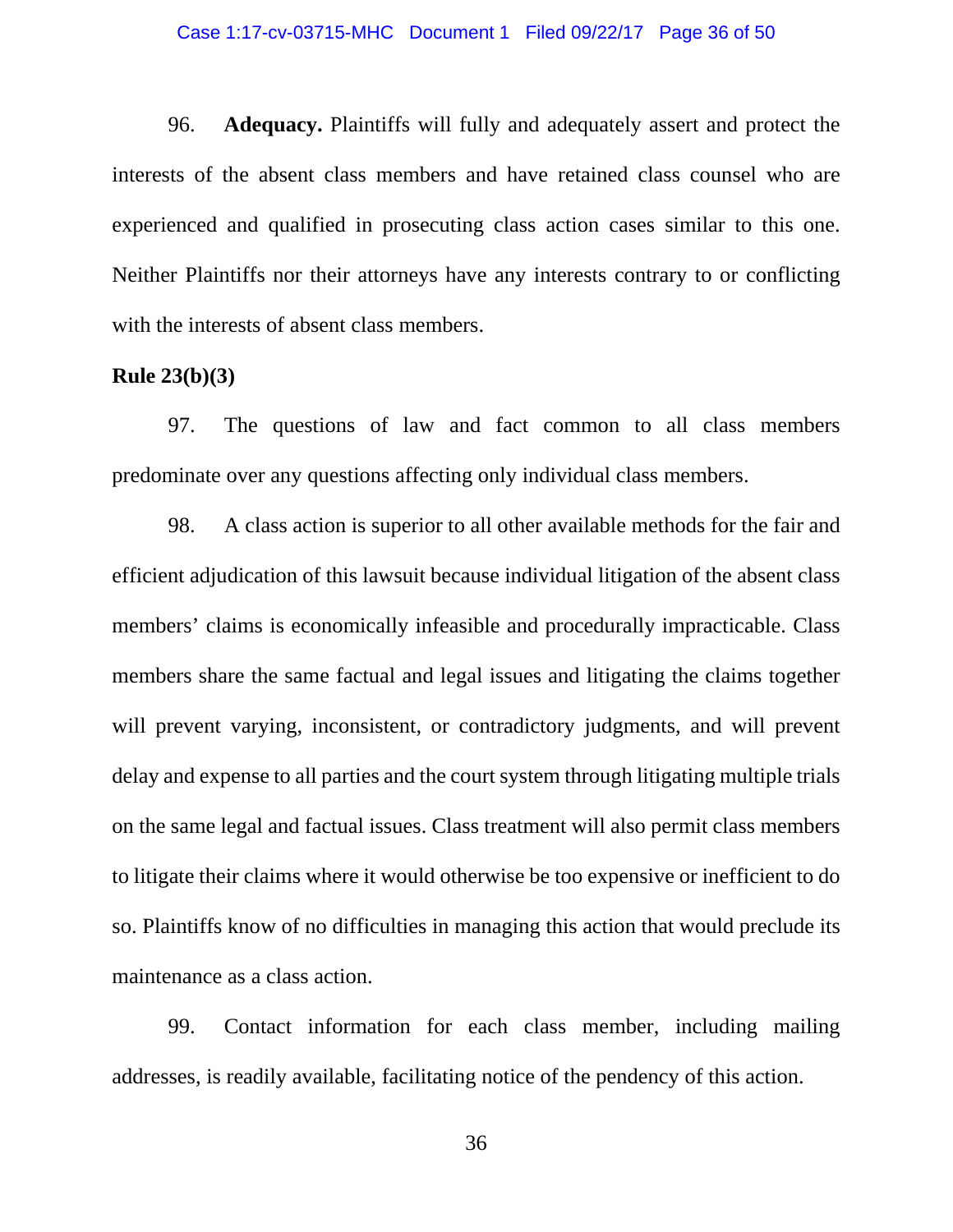### **COUNT I**

### **Negligence**

100. Equifax owed – and continues to owe – a duty to Plaintiffs and members of the class, to use reasonable care in safeguarding PII and Payment Card Data and to notify them of any breach in a timely manner so that appropriate action can be taken to minimize or avoid losses. This duty arises from several sources, including but not limited to the sources described below, and is independent of any duty Equifax owed as a result of any of its contractual obligations.

101. Equifax has a common law duty to prevent the foreseeable risk of harm to others, including Plaintiffs and the class. The duty to protect others against the risk of foreseeable criminal conduct has been recognized in situations in which the parties are in a special relationship, or where an actor's own conduct or misconduct exposes another to the risk or defeats protections put in place to guard against the risk. *See* Restatement (Second) of Torts, § 302B. Numerous courts and legislatures have also recognized the existence of a specific duty to reasonably safeguard PII, Payment Card Data, and other sensitive information.

102. It was foreseeable that injury would result from Equifax's failure to use reasonable measures to protect PII and Payment Card Data and to provide timely notice of a breach. It was also foreseeable that, if reasonable security measures were not taken, hackers would steal PII and/or Payment Card Data belonging to millions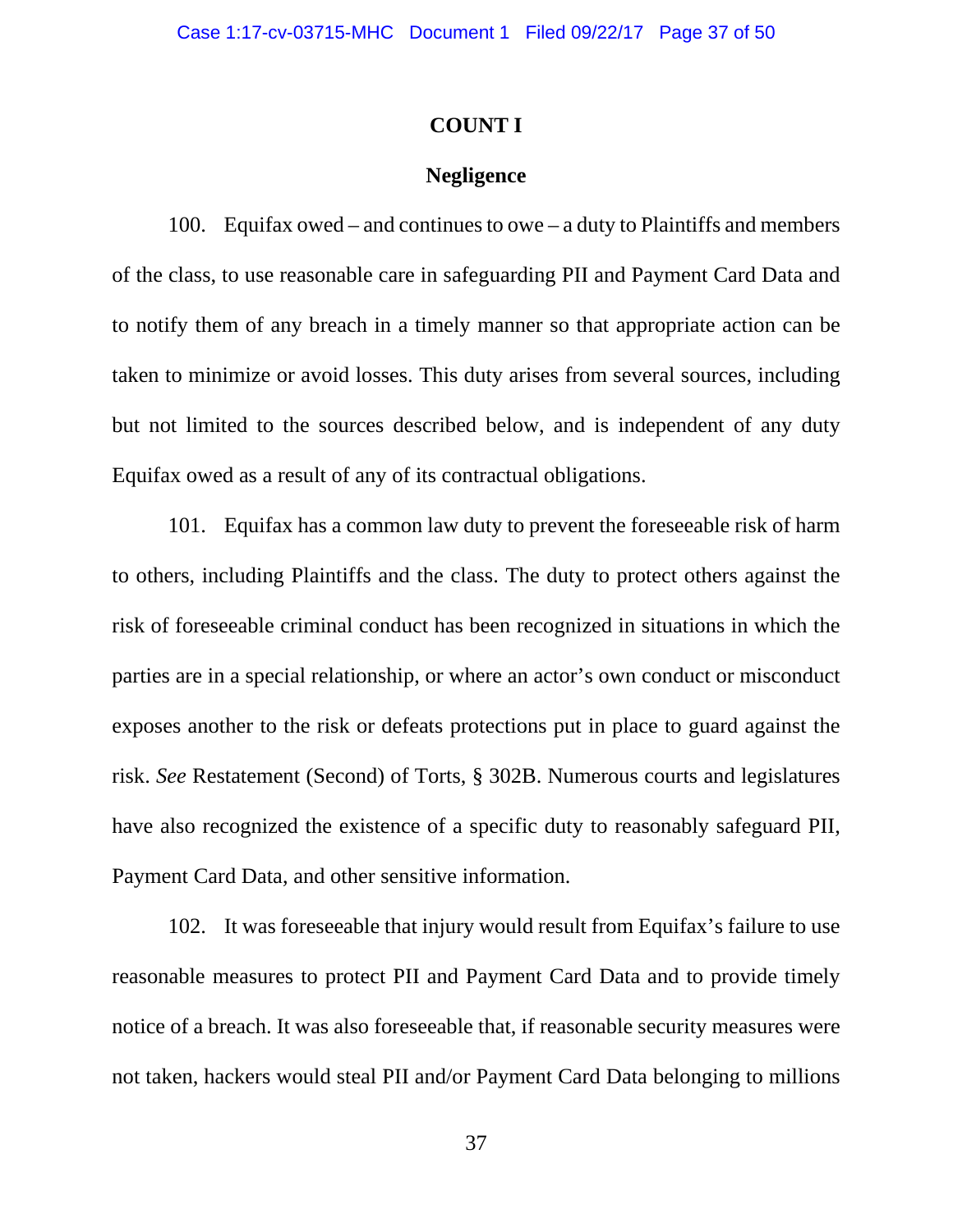#### Case 1:17-cv-03715-MHC Document 1 Filed 09/22/17 Page 38 of 50

of consumers; thieves would use the PII and Payment Card Data to create the injury and damages described herein.

103. There is no question that the prevalence of data breaches and identity theft has increased dramatically in recent years, accompanied by a parallel and growing economic drain on individuals, businesses, and government entities in the United States. According to the Identity Theft Resource Center, the year 2016 saw a total of 1,093 reported data breaches in the United States, an all-time high.<sup>[33](#page-37-0)</sup> More than 36 million records were reportedly exposed in those breaches.<sup>[34](#page-37-1)</sup>

104. It is well known that a common motivation of data breach perpetrators is the hackers' intentions to sell PII and/or Payment Card Data on underground black markets, and news outlets reported that this in fact occurred after the Home Depot and Target data breaches, among others. Malicious or criminal attacks were the cause of 50% of the breaches covered by the IBM study, and were also the most costly.<sup>[35](#page-37-2)</sup>

105. In tandem with the increase in data breaches, the rate of identity theft also reached record levels in 2016, affecting approximately 15.4 million victims in

l

<span id="page-37-0"></span><sup>33</sup> Identity Theft Resource Center, *Data Breaches Increase 40 Percent in 2016, Finds New Report from Identity Theft Resource Center and CyberScout*, Jan. 19, 2017, http://www.idtheftcenter.org/2016databreaches.html.

<span id="page-37-1"></span><sup>34</sup> Identity Theft Resource Center, *Data Breach Reports: 2016 End of Year Report*, Jan. 18, 2017, at 226, *available at* 

<span id="page-37-2"></span>http://www.idtheftcenter.org/images/breach/2016/DataBreachReport\_2016.pdf. <sup>35</sup> *Id.* at 8.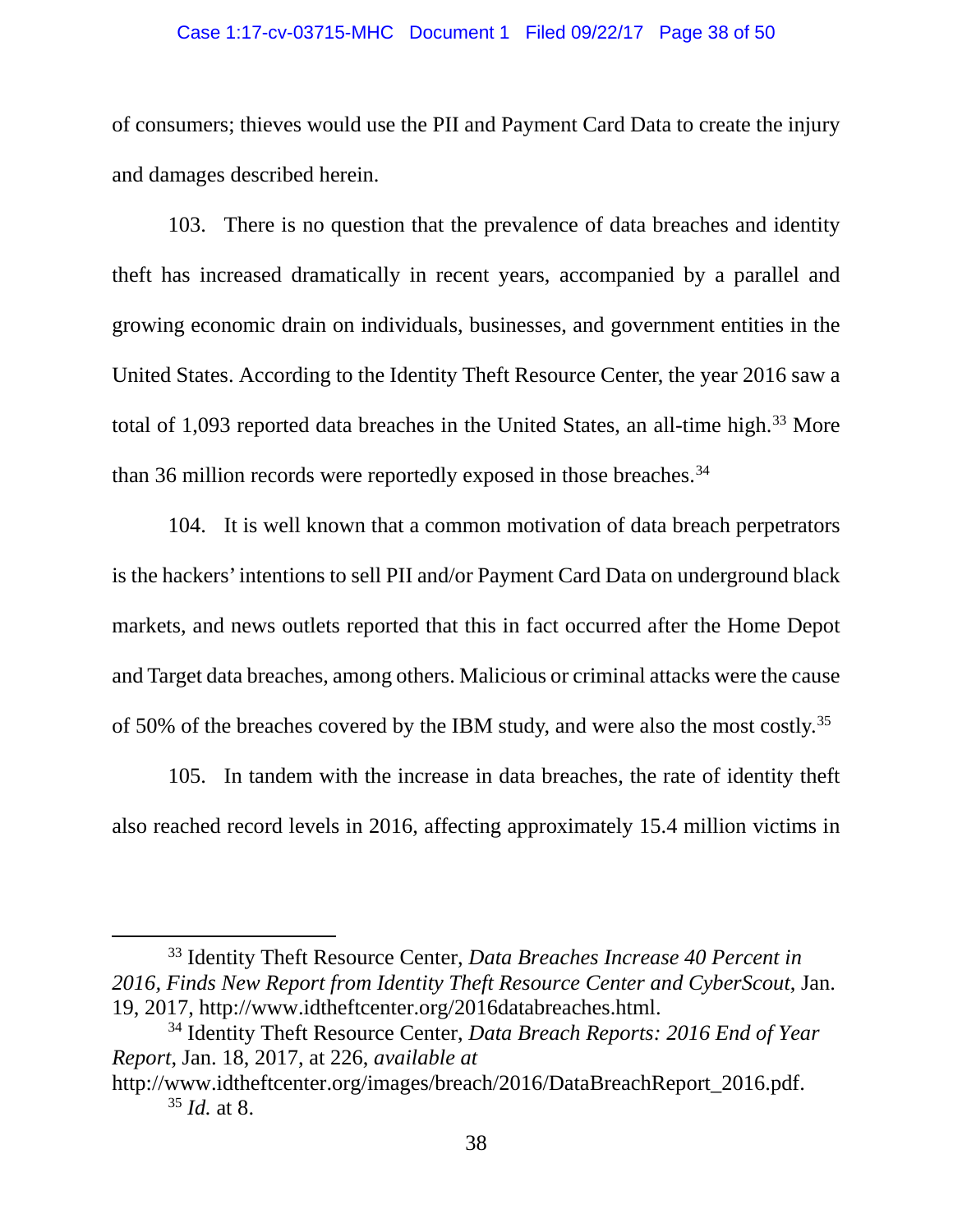#### Case 1:17-cv-03715-MHC Document 1 Filed 09/22/17 Page 39 of 50

the United States and resulting in approximately \$16 billion worth of fraud losses.<sup>[36](#page-38-0)</sup> In this environment, every reasonable person and company in the United States is aware of the significant risk of criminal attacks against computer systems that store PII, Payment Card Data and other sensitive information.

106. Equifax assumed the duty to use reasonable security measures as a result of its conduct, internal policies and procedures, and Privacy Policy in which the company stated it was using "industry standard means" of protecting PII and Payment Card Data, and that its security measures were "appropriate for the type of information we collect." By means of these statements, Equifax specifically assumed the duty to comply with industry standards, including PCI DSS and every other conceivable standard applicable to a company whose sole business is transacting in the most sensitive consumer information there is.

107. A duty to use reasonable security measures also arises as a result of the special relationship that existed between Equifax and Plaintiffs and the class. The special relationship arises because financial institutions entrusted Equifax with customer PII and Payment Card Data. Only Equifax was in a position to ensure that

l

<span id="page-38-0"></span><sup>36</sup> Javelin Strategy & Research, *Identity Fraud Hits Record High with 15.4 Million U.S. Victims in 2016, Up 16 Percent According to New Javelin Strategy & Research Study*, Feb. 1, 2017, https://www.javelinstrategy.com/pressrelease/identity-fraud-hits-record-high-154-million-us-victims-2016-16-percentaccording-new.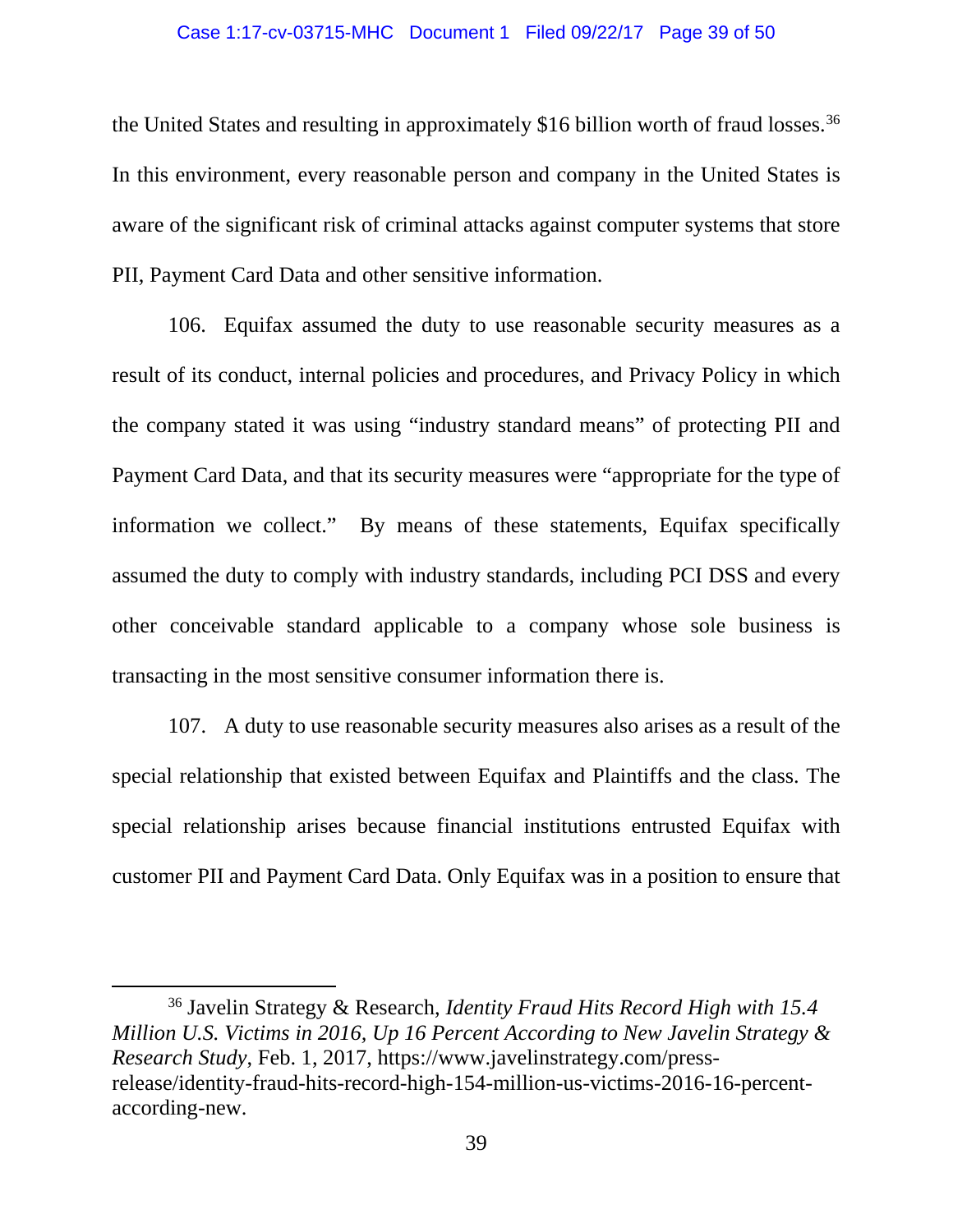#### Case 1:17-cv-03715-MHC Document 1 Filed 09/22/17 Page 40 of 50

its systems were sufficient to protect against the harm to financial institutions from a data breach.

108. Equifax's duty to use reasonable data security measures also arises under Section 5 of the Federal Trade Commission Act ("FTC Act"), 15 U.S.C. § 45, which prohibits "unfair . . . practices in or affecting commerce," including, as interpreted and enforced by the FTC, the unfair practice of failing to use reasonable measures to protect PII by retailers such as Equifax. FTC publications and data security breach orders further form the basis of Equifax's duty. In addition, individual states have enacted statutes based upon the FTC Act that also created a duty.

109. Equifax's duty to use reasonable care in protecting PII and Payment Card Data arises not only as a result of the common law and the statutes described above, but also because it was bound by, and had committed to comply with, industry standards, specifically including PCI DSS.

110. Equifax breached its common law, statutory and other duties -- and was negligent -- by failing to use reasonable measures to protect consumers' personal and financial information from the hackers who perpetrated the data breach and by failing to provide timely notice of the breach. The specific negligent acts and omissions committed by Equifax include, but are not limited to, the following:

a. Failure to employ reasonable systems to protect against malware;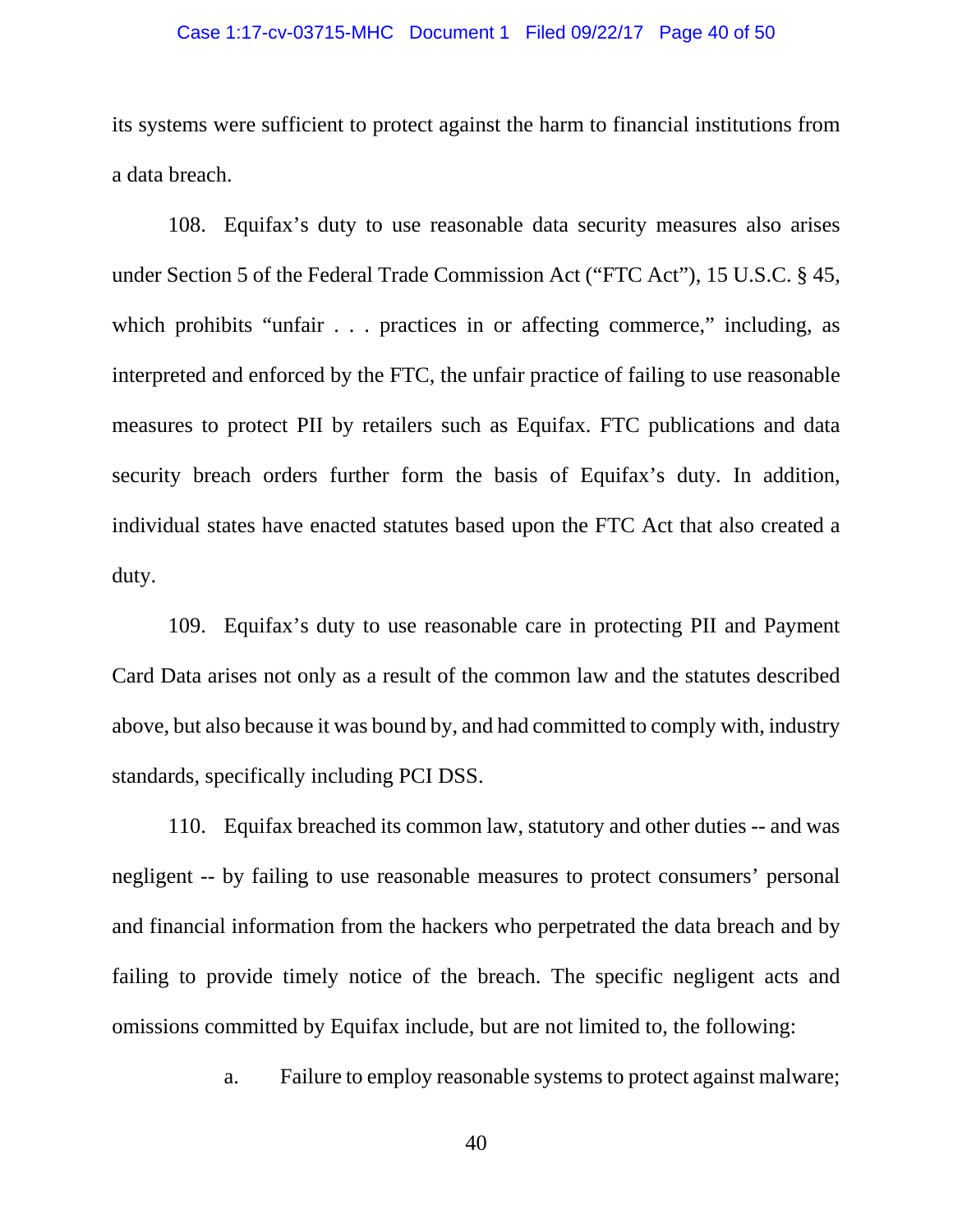- b. Failure to regularly and reasonably update its antivirus software;
- c. Failure to maintain an adequate firewall;
- d. Failure to reasonably track and monitor access to its network and consumer data;
- e. Failure to reasonably limit access to those with a valid purpose;
- f. Failure to heed warnings about specific vulnerabilities in its systems identified by Equifax's own employees, consultants, and software vendors;
- g. Failure to recognize red flags signaling that Equifax's systems were inadequate and that as a result the potential for a massive data breach akin to the one involving Target and Home Depot was increasingly likely;
- h. Failure to recognize that for approximately eight months hackers were stealing PII and Payment Card Data from its systems while the data breach was taking place; and
- i. Failure to disclose the data breach in a timely manner.

111. As a direct and proximate result of Equifax's negligence, the Plaintiff and the class have suffered and continue to suffer injury as described herein.

112. Because no statutes of other states are implicated, Georgia common law applies to the negligence claims of Plaintiffs and the class.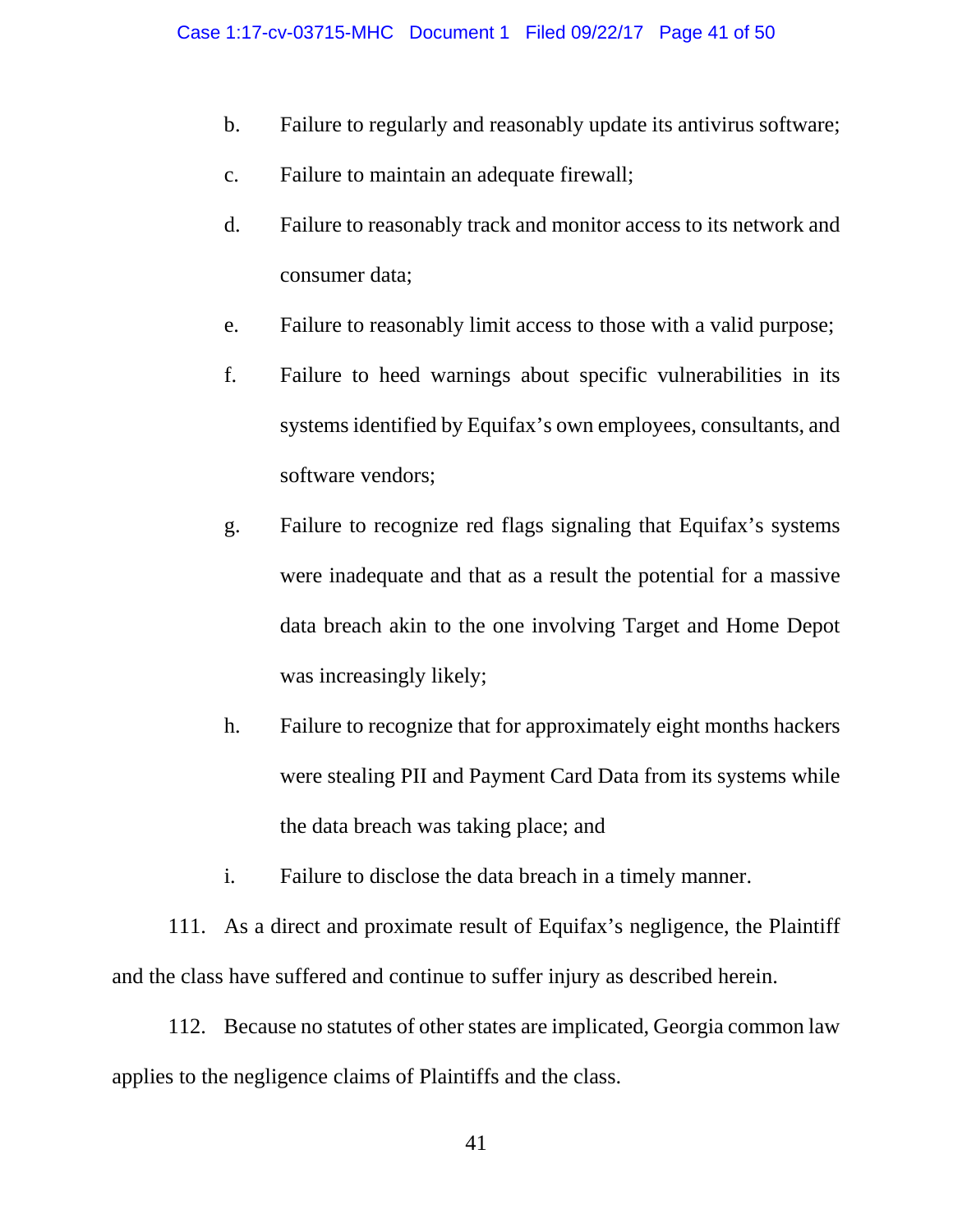### **COUNT II**

### **Negligence Per Se**

113. Section 5 of the Federal Trade Commission Act, 15 U.S.C. § 45, prohibits "unfair…practices in or affecting commerce" including, as interpreted and enforced by the FTC, the unfair act or practice by consumer-serving organizations such as Equifax of failing to use reasonable measures to protect PII and Payment Card Data. The FTC publications and orders described above also form the basis of Equifax's duty.

114. Equifax violated Section 5 of the FTC Act (and similar state statutes) by failing to use reasonable measures to protect PII and Payment Card Data and by not complying with applicable industry standards, including PCI DSS. Equifax's conduct was particularly unreasonable given the nature and amount of PII it obtained and stored and the foreseeable consequences of a data breach at a major credit reporting agency, including specifically the immense damages that would result to consumers and financial institutions.

115. Equifax's violation of Section 5 of the FTC Act (and similar state statutes) constitutes negligence per se.

116. Plaintiffs and the class are within the scope of persons Section 5 of the FTC Act (and similar state statutes) was intended to protect as they are engaged in trade and commerce and bear primary responsibility for paying for and reimbursing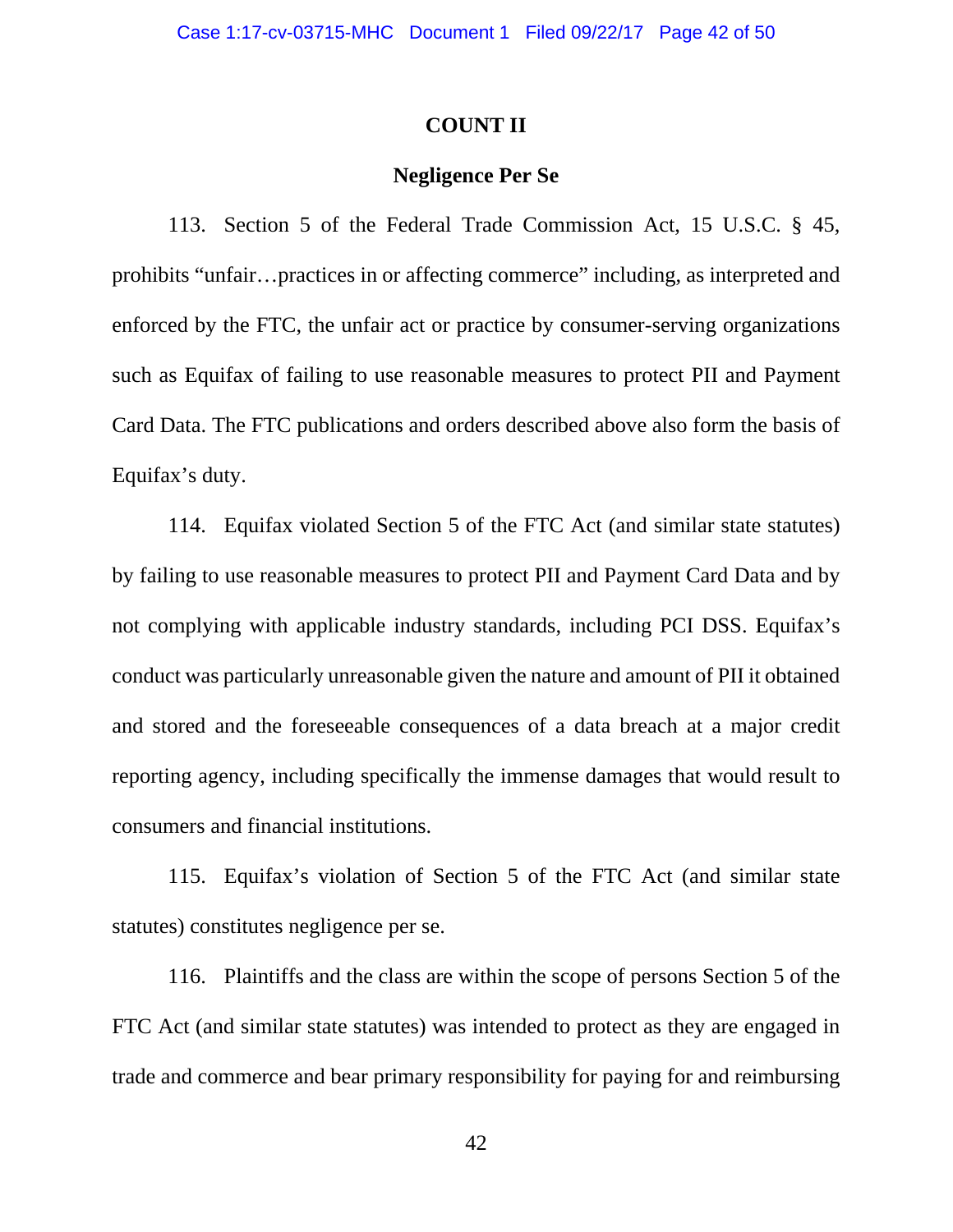#### Case 1:17-cv-03715-MHC Document 1 Filed 09/22/17 Page 43 of 50

consumers for fraud losses. Moreover, many of the class members are credit unions, which are organized as cooperatives whose members are consumers.

117. Furthermore, the harm that has occurred is the type of harm the FTC Act (and similar state statutes) was intended to guard against. Indeed, the FTC has pursued over fifty enforcement actions against businesses which, as a result of their failure to employ reasonable data security measures and avoid unfair and deceptive practices, caused the same harm suffered by Plaintiffs and the class here.

118. As a direct and proximate result of Equifax's negligence per se, the Plaintiffs and the class have suffered and continue to suffer injury and damages as described herein.

119. Because no statutes of other states are implicated, Georgia common law applies to the negligence per se claim of Plaintiffs and the class.

### **COUNT III**

### **Declaratory and Injunctive Relief On Behalf of All Plaintiffs**

120. Under the Declaratory Judgment Act, 28 U.S.C. § 2201 et seq., this Court is authorized to enter a judgment declaring the rights and legal relations of the parties and grant further necessary relief. Furthermore, the Court has broad authority to restrain acts, such as here, that are tortious and that violate the terms of the federal and state statutes described in this complaint.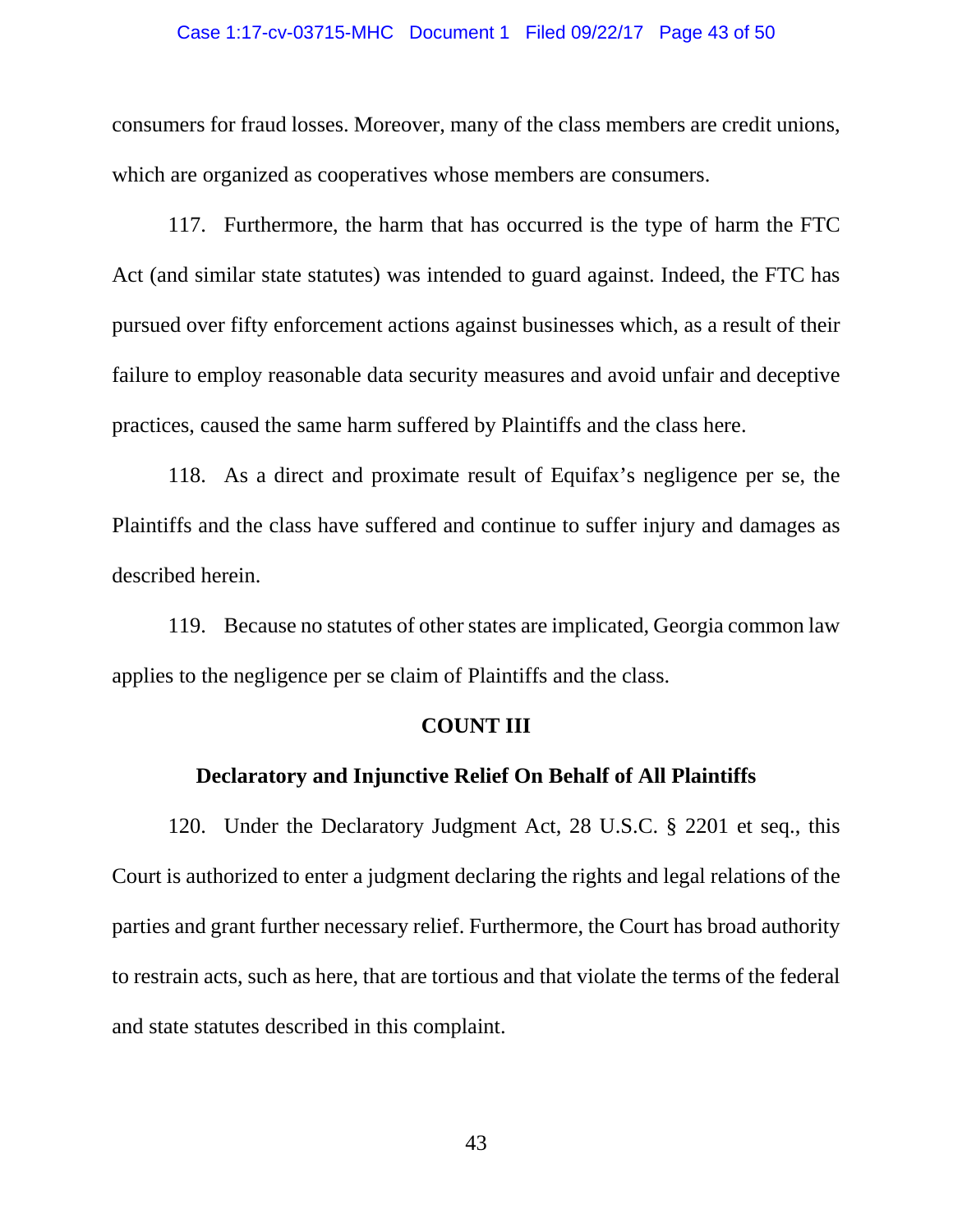#### Case 1:17-cv-03715-MHC Document 1 Filed 09/22/17 Page 44 of 50

121. An actual controversy has arisen in the wake of Equifax's data breach regarding its common law and other duties to reasonably safeguard its customers' PII and Payment Card Data. Plaintiffs allege that Equifax's data security measures were inadequate and remain inadequate. Furthermore, Plaintiffs continue to suffer injury and damages as described herein.

122. Pursuant to its authority under the Declaratory Judgment Act, this Court should enter a judgment declaring, among other things, the following:

- j. Equifax owed and continues to owe a legal duty to secure PII and Payment Card Data and to notify financial institutions of a data breach under the common law, Section 5 of the FTC Act, Card Operating Regulations, PCI DSS standards, its commitments, and various state statutes;
- k. Equifax breached and continues to breach its legal duty by failing to employ reasonable measures to secure PII and Payment Card Data;
- l. Equifax's breach of its legal duty proximately caused the data breach announced in September 2017; and,
- m. Banks, credit unions, and other institutions that are obligated to pay for fraudulent transactions and fraudulent lending as a result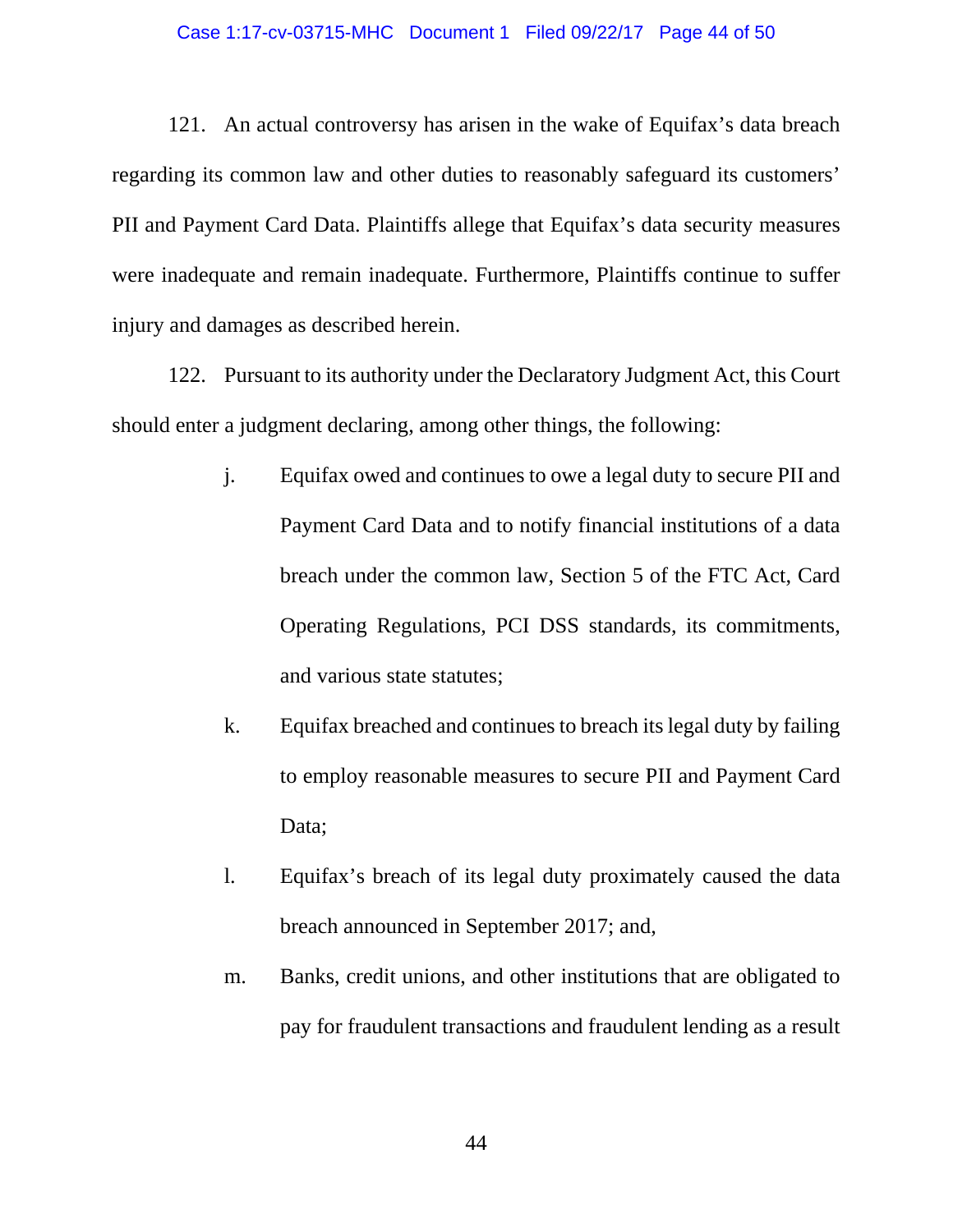of the Equifax data breach are legally entitled to recover the costs they incurred, and will incur, from Equifax.

123. The Court should also issue corresponding injunctive relief requiring Equifax to employ adequate security protocols consistent with industry standards to protect PII and Payment Card Data. Specifically, this injunction should, among other things, direct Equifax to:

- n. Implement encryption keys in accordance with industry standards;
- o. Consistent with industry standards, engage third party auditors to test its systems for weakness and upgrade any such weakness found;
- p. Audit, test, and train its data security personnel regarding any new or modified procedures and how to respond to a data breach;
- q. Regularly test its systems for security vulnerabilities, consistent with industry standards;
- r. Comply with all PCI DSS standards pertaining to the security of its customers' personal and confidential information; and
- s. Install all upgrades recommended by manufacturers of security software and firewalls used by Equifax.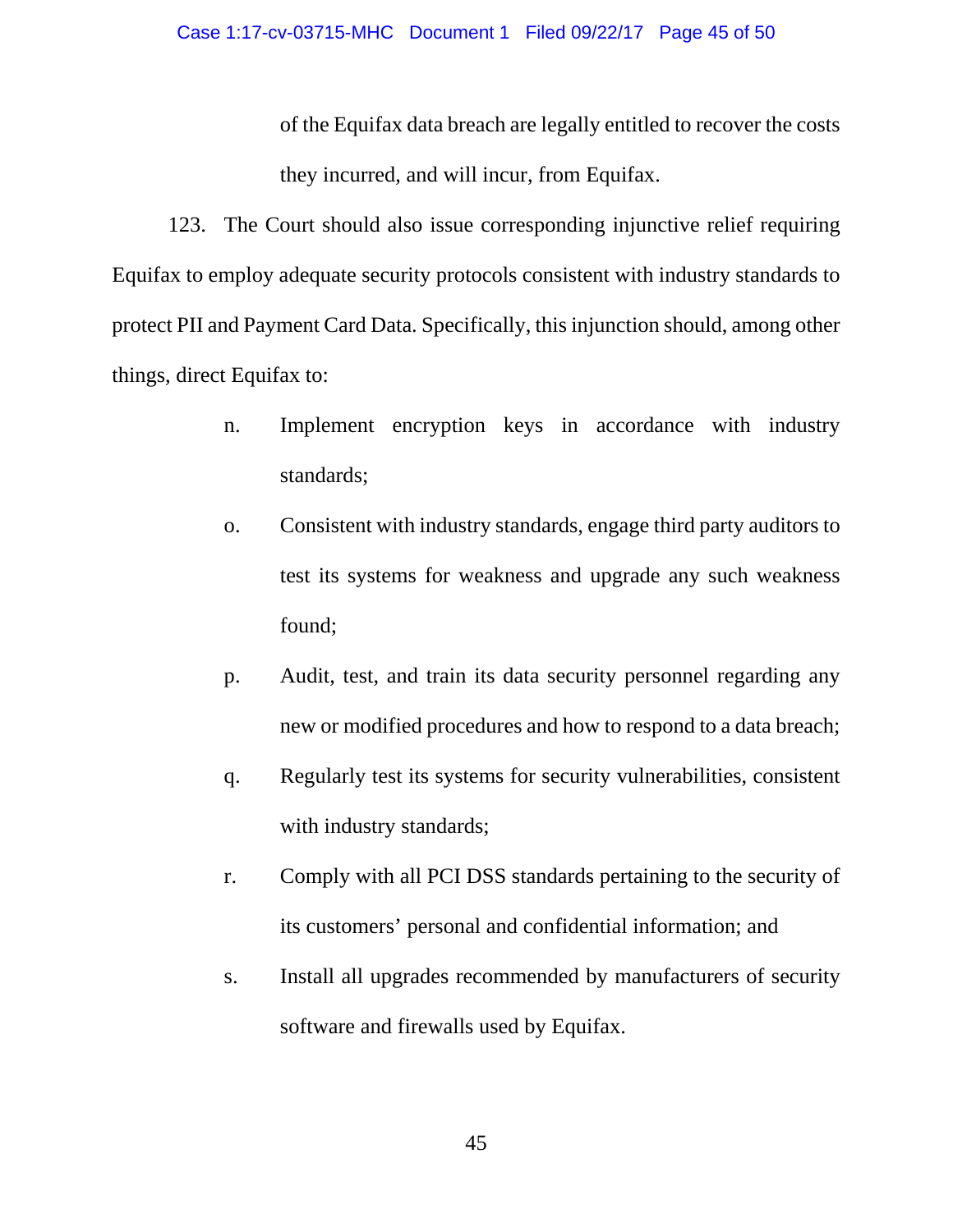#### Case 1:17-cv-03715-MHC Document 1 Filed 09/22/17 Page 46 of 50

124. If an injunction is not issued, Plaintiffs will suffer irreparable injury and lack an adequate legal remedy in the event of another data breach at Equifax, which is a real possibility given the continued missteps taken by Equifax described herein, including using its official corporate communications to send affected consumers to phishing sites. Indeed, Equifax was hit with a separate data breach in March 2017 that apparently did nothing to motivate the company to discover the other massive data breach going on at the same time.<sup>37</sup> The risk of another such breach is real, immediate, and substantial. If another breach at Equifax occurs, Plaintiffs will not have an adequate remedy at law because many of the resulting injuries are not readily quantified and they will be forced to bring multiple lawsuits to rectify the same conduct.

125. The hardship to Plaintiffs and the class if an injunction does not issue exceeds the hardship to Equifax if an injunction is issued. Among other things, if another massive data breach occurs at Equifax, the Plaintiffs and the class will likely incur millions of dollars in damage. On the other hand, the cost to Equifax of complying with an injunction by employing reasonable data security measures is relatively minimal, and Equifax has a pre-existing legal obligation to employ such

l

<span id="page-45-0"></span><sup>37</sup> Mark Coppock, "Equifax Confirms It Suffered A Separate Data Breach In March," DIGITAL TRENDS, Sept. 20, 2017, https://www.digitaltrends.com/computing/equifax-data-breach-affects-143-million-

americans/.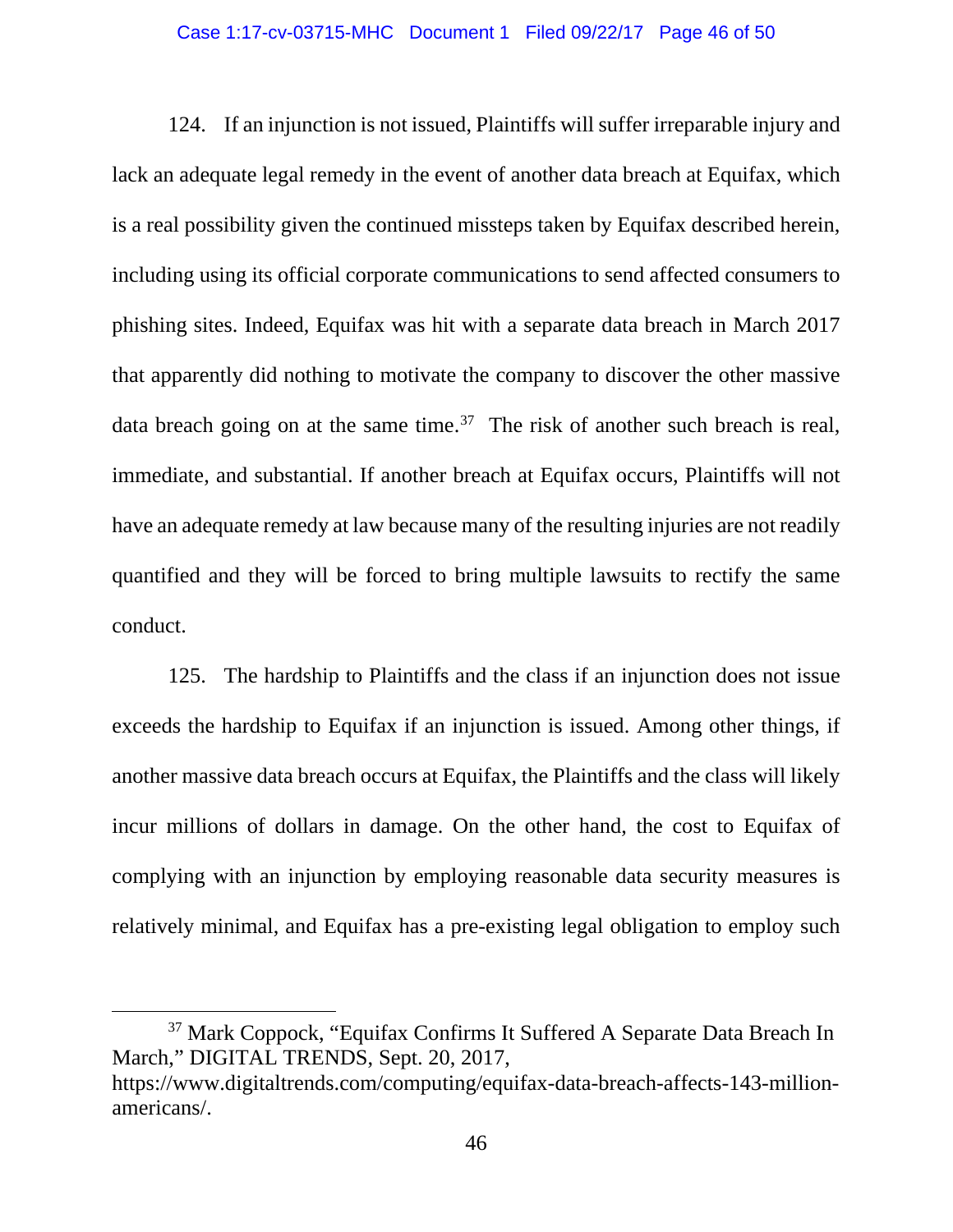measures.

126. Issuance of the requested injunction will serve the public interest by preventing another data breach at Equifax, thus eliminating the injuries that would result to Plaintiffs, the class, and the potentially millions of consumers whose confidential information would be compromised.

### **PRAYER FOR RELIEF**

WHEREFORE, Plaintiffs, individually and on behalf of the class, respectfully requests that the Court:

a. Certify the class and appoint Plaintiffs and Plaintiffs' counsel to represent the class;

b. Enter a monetary judgment in favor of the Plaintiffs and the class to compensate them for the injuries they have suffered, together with pre-judgment and post-judgment interest and treble damages and penalties where appropriate;

c. Enter a declaratory judgment as described herein;

d. Grant the injunctive relief requested herein;

e. Award Plaintiffs and the class reasonable attorneys' fees and costs of suit, as allowed by law; and

f. Award such other and further relief as this Court may deem just and proper.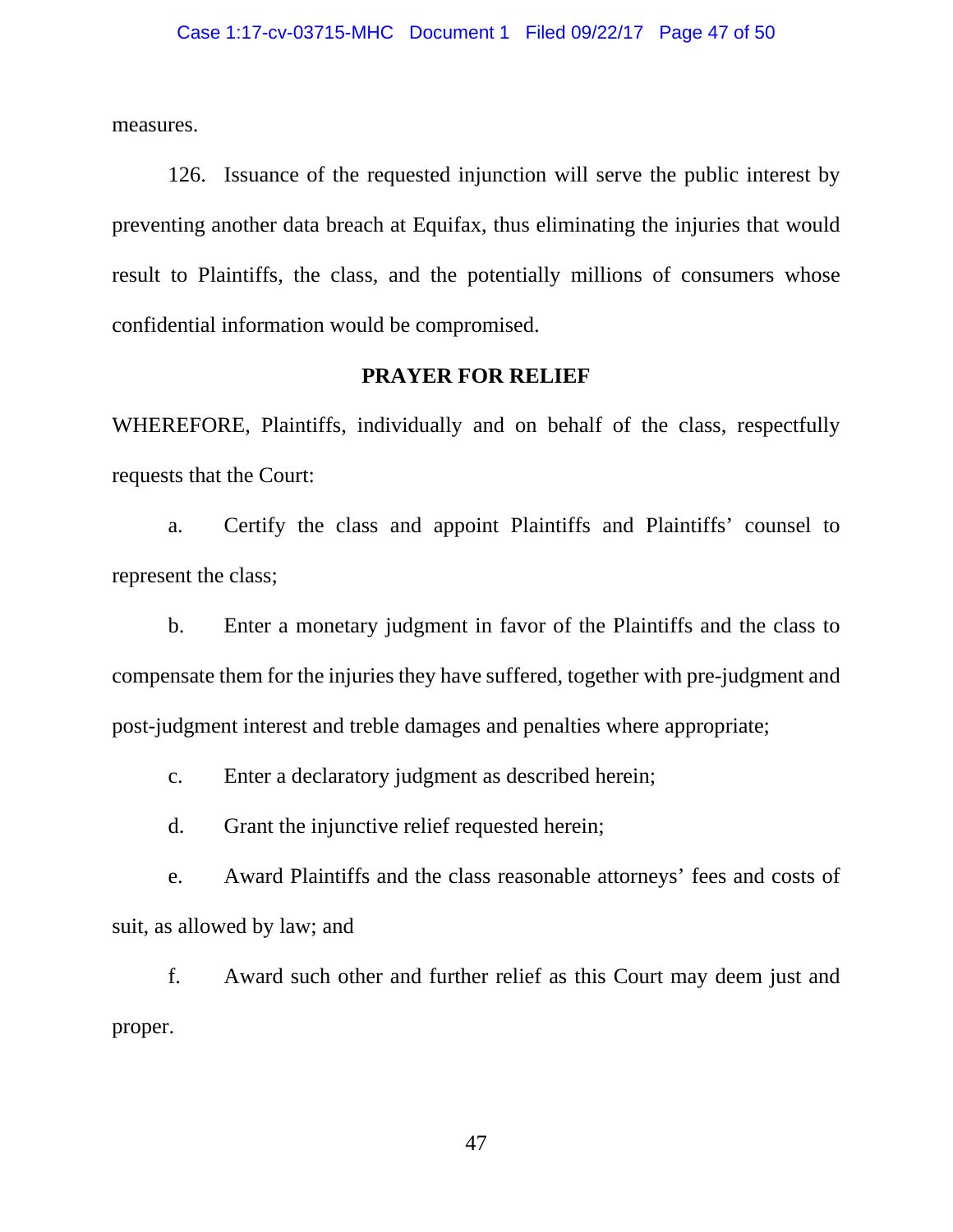## **DEMAND FOR JURY TRIAL**

Plaintiffs demand a trial by jury on all claims so triable.

Respectfully submitted this 22nd day of September, 2017,

By: */s/ Thomas A. Withers* Thomas A. Withers Ga. Bar No. 772250 **GILLEN WITHERS & LAKE, LLC** 8 E. Liberty Street Savannah, GA 31401 Telephone: 912.447.8400 Facsimile: 912.629-6347 twithers@gwllawfirm.com

> Anthony C. Lake Ga. Bar No. 431149 **GILLEN WITHERS & LAKE, LLC** 3490 Piedmont Road, N.E. One Securities Centre, Suite 1050 Atlanta, GA 30305 Telephone: 404.842.9700 Facsimile: 404.842.9750 aclake@gwllawfirm.com

Gary F. Lynch Jamisen A. Etzel Bryan A. Fox **CARLSON LYNCH SWEET KILPELA & CARPENTER, LLP** 1133 Penn Avenue, 5th Floor Pittsburgh, Pennsylvania 15222 Telephone: (412) 322-9243 Facsimile: (412) 231-0246 glynch@carlsonlynch.com jetzel@carlsonlynch.com bfox@carlsonlynch.com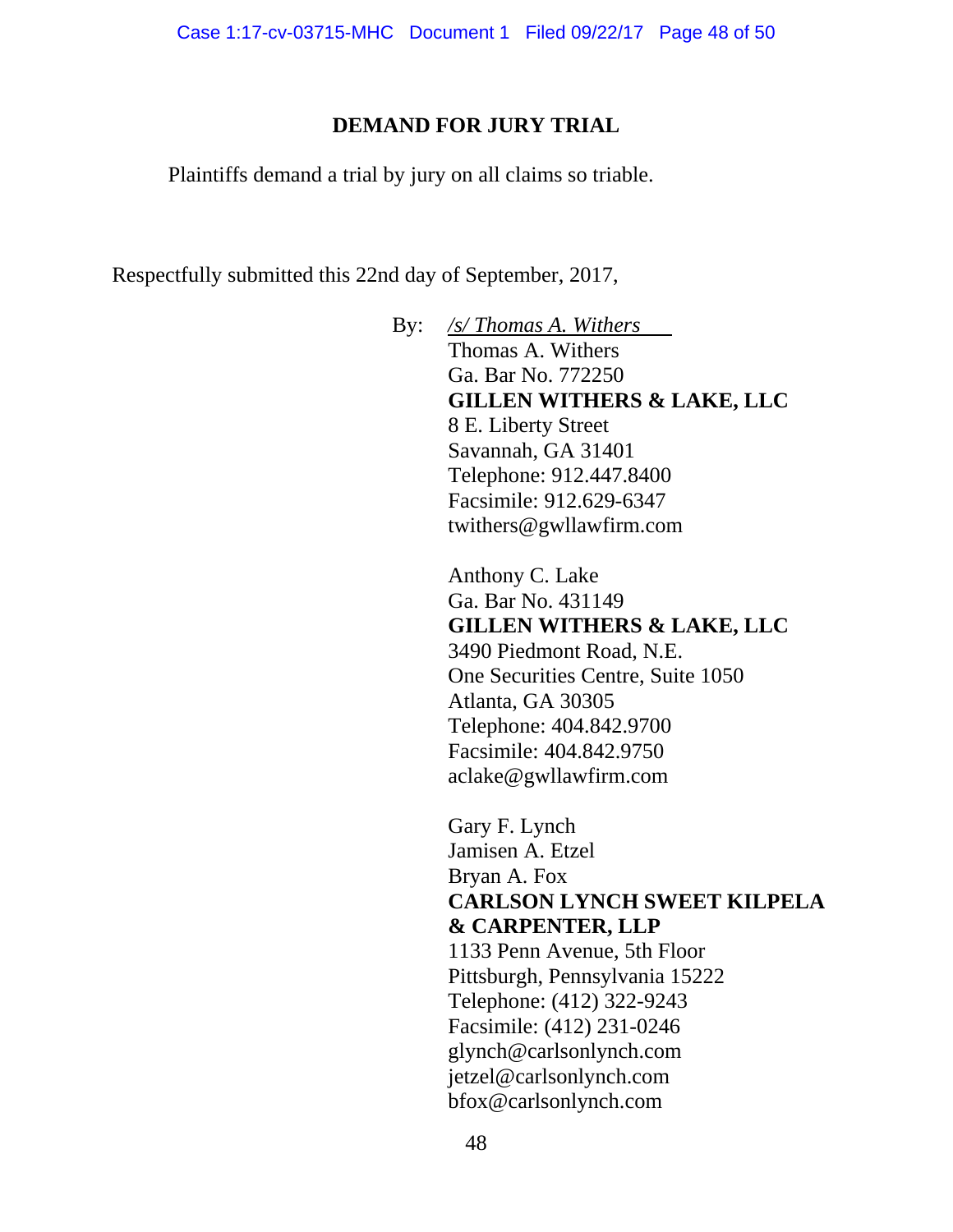Karen Hanson Riebel Kate M. Baxter-Kauf **LOCKRIDGE GRINDAL NAUEN P.L.L.P.**

100 Washington Ave. S., Suite 2200 Minneapolis, MN 55401 Telephone: (612) 339-6900 Facsimile: (612-339-0981) khriebel@locklaw.com kmbaxter-kauf@locklaw.com

Arthur M. Murray Stephen B. Murray, Sr. Caroline W. Thomas **MURRAY LAW FIRM** 650 Poydras Street, Suite 2150 New Orleans, LA 70130 Telephone: 504.525.8100 Facsimile: 504.584.5249 amurray@murray-lawfirm.com smurray@murray-lawfirm.com cthomas@murray-lawfirm.com

Brian C. Gudmundson **ZIMMERMAN REED LLP**

1100 IDS Center, 80 South 8th Street Minneapolis, MN 55402 Telephone: 612.341.0400 Facsimile: 612.341.0844 brian.gudmundson@zimmreed.com

## Joseph P. Guglielmo **SCOTT+SCOTT, ATTORNEYS AT LAW, LLP**

230 Park Avenue, 17th Floor New York, NY 10169 Telephone: 212.223.6444 Facsimile: 212.223.6334 jguglielmo@scott-scott.com